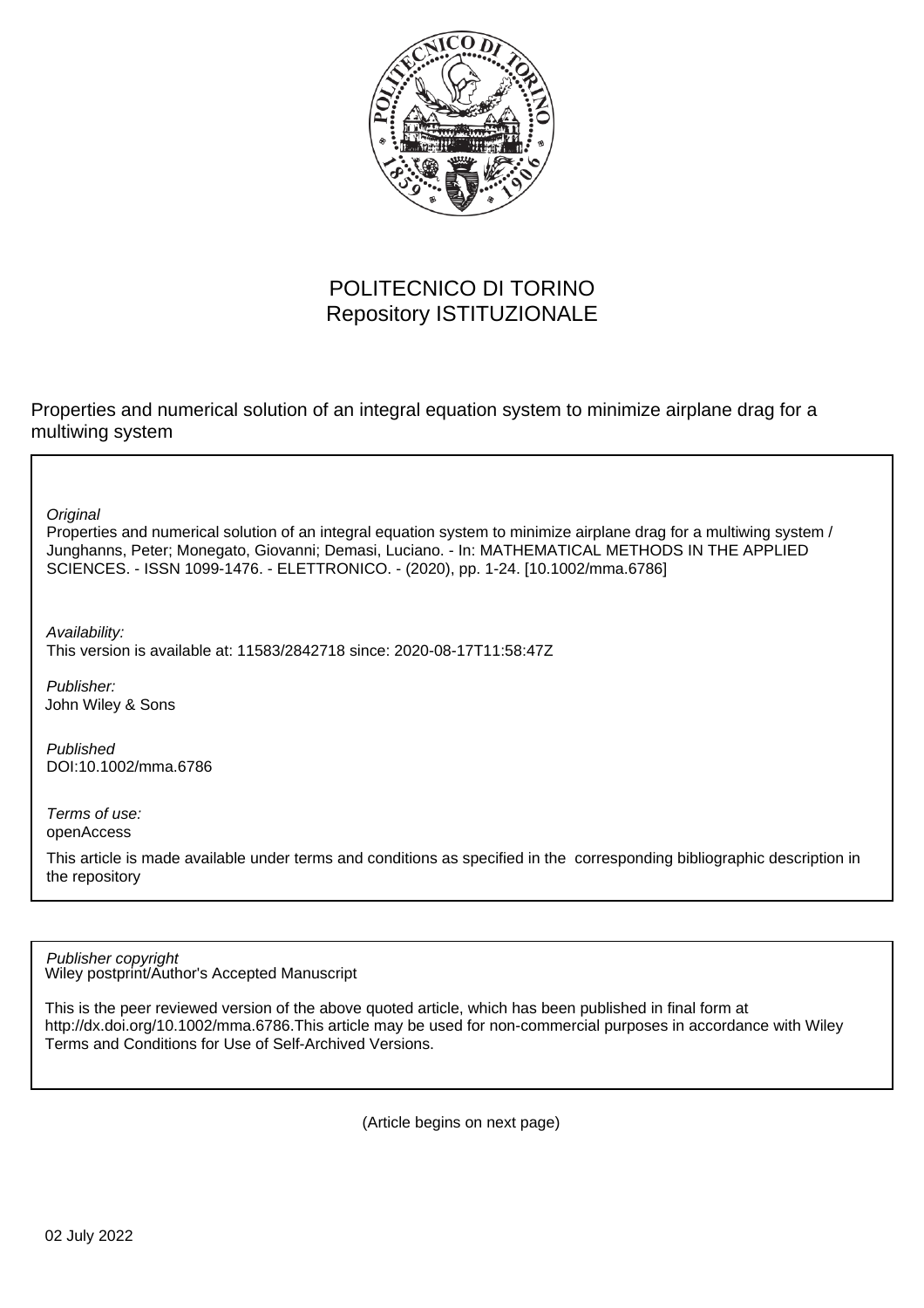# Properties and Numerical Solution of an Integral Equation System to Minimize Airplane Drag for a Multiwing System<sup>∗</sup>

P. Junghanns<sup>†</sup> G. Monegato<sup>†</sup>, L. Demasi<sup>§</sup>

#### Abstract

We consider an open multiwing system, composed by  $N \geq 2$  disjoint open plane curves, not necessarily symmetric, and examine the corresponding (constrained) induced drag minimization problem. To this end, we first derive the associated Euler-Lagrange system of equations, which is then reduced to an equivalent system of Cauchy singular integral equations. By generalizing a previous approach of ours for the case of a single open wing, we obtain existence and uniqueness results for the problem solution in a product of weighted Sobolev type spaces. This system is then solved by applying to it a collocation-quadrature method. For this, we prove stability and derive corresponding error estimates. Finally, to test the efficiency of the proposed numerical method, we apply it to some multiwing systems.

KEYWORDS: Singular integral equations, Discrete collocation method, Constraint minimization

MS CLASSIFICATION: 45E05; 65R20; 49R30

#### 1 INTRODUCTION

Reduction of induced drag, one of the major airplane drag components, could have a high impact on the reduction of pollution and emissions. This is one of the driving motivations behind the idea of innovative wing configurations. To this end, as a preliminary step, in [3, 6] the authors have considered the case of a single open curve in the  $y-z$  Cartesian plane, symmetric with respect to the z-axis. In particular, they have studied the corresponding

<sup>∗</sup>We acknowledge that the present research has been performed in the framework of MIUR grant Dipartimenti di Eccellenza 2018-2022, CUP E11G1800035000, Italy.

<sup>&</sup>lt;sup>†</sup>Fakultät für Mathematik, Technische Universität Chemnitz, Germany. Email: peter.junghanns@mathematik.tu-chemnitz.de

<sup>‡</sup>Dipartimento di Scienze Matematiche, Politecnico di Torino, Italy. Email: giovanni.monegato@polito.it §Department of Aerospace Engineering, San Diego State University, San Diego, CA, USA. Email: ldemasi@mail.sdsu.edu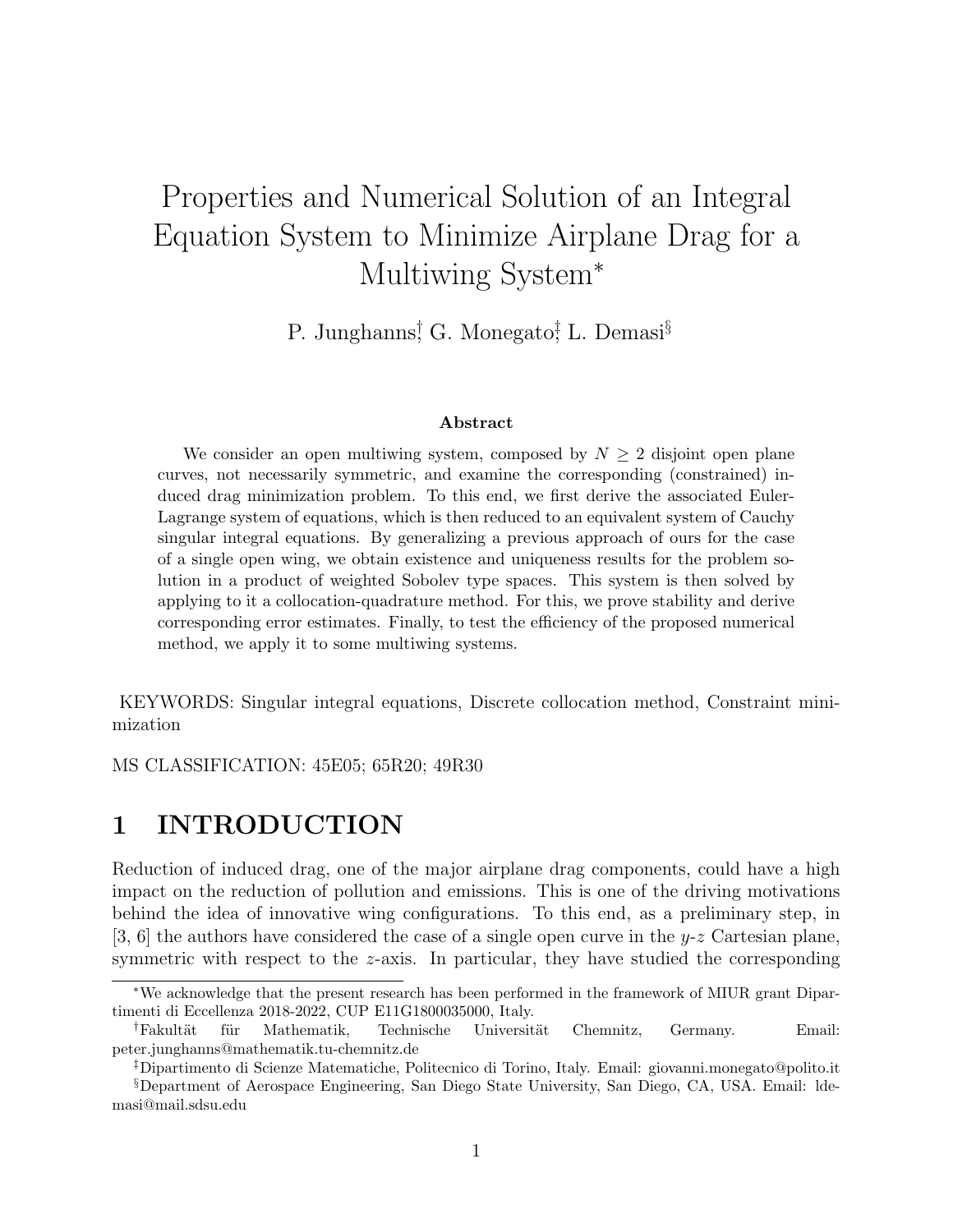(constrained) induced drag minimization problem. By applying a classical variational approach, they have derived the associated Euler-Lagrange (integral) equation (ELE) for the unknown wing circulation distribution. The ELE is finally rewritten as a Cauchy singular integral equation. In [6], the existence and uniqueness of the solution of this equation has been proved under the assumption that the curve logarithmic capacity is different from 1.

Then, in [6], a biwing systems defined by two disjoint open curves (i.e., lifting wings), in general having unequal shape and wingspans, but both symmetric with respect to the z-axis, was considered. By applying the same classical variational approach, properly generalized, for the corresponding induced drag minimization problem the authors have derived the associated system of Euler-Lagrange (integral) equations (ELE) for the unknown wing circulation distributions. In its final form, these reduce to a system of two Cauchy singular integral equations. Some applications and results have been reported in [7].

Very recently, the same authors of [4] have generalized their results to a system of N disjoint open wings. Also in this case, by applying the same approach mentioned above they have obtained the associated  $N \times N$  system of Cauchy singular integral equations. This case is of importance when a complex wing configuration, such as the truss-braced one, is interpreted as the limiting case of a multiwing system, obtained by moving to zero the distances between single (open and disjoint) wings (see [5, 12]).

In all the above three cases, wings are assumed to be symmetric, with respect to the airplane vertical plane of symmetry, and the problem constraint is defined by the prescribed airplane total lift. Most important, existence and uniqueness of the solution of the corresponding ELE, in proper weighted Sobolev type spaces, have been assumed to hold, except in [6] for a single curve. Under these major assumptions, in all three cases the authors have then derived several new results of interest in wing theory. Thus, a mathematical proof for the existence and uniqueness property of the solution of the ELE system, hence of the induced drag minimization problem, is required.

To give numerical evidence that the solution existence and uniqueness assumption holds, the authors of the above papers have performed an intensive numerical testing. To carry out this testing, they have solved the ELE system by applying to it a discrete polynomial collocation method, based on Chebyshev polynomials and a corresponding Gaussian quadrature. Although the convergence of this method has been confirmed by the numerical testing, this property has not been proved, hence no error estimates have been obtained. Thus, these are key results that must be obtained.

In [11], we have considered the first case of a single open wing, not necessarily symmetric. By following an approach different from the more classical one applied in the above papers, without the above mentioned curve restriction we have obtained existence and uniqueness results for the ELE solution in suitable weighted Sobolev type spaces. Then, for the collocation-quadrature method used to solve the singular integral equation, we have proved stability and derived error estimates.

In this new paper, we consider an open multiwing system, composed by  $N \geq 2$  disjoint open plane curves, not necessarily symmetric, and more general lift conditions. These are defined by prescribed global lifts on wing subsets. For this more general problem, we examine and numerically solve the associated Euler-Lagrange system of equations. More precisely, for the drag minimization problem defined on a system of (in general non-symmetric) wings, the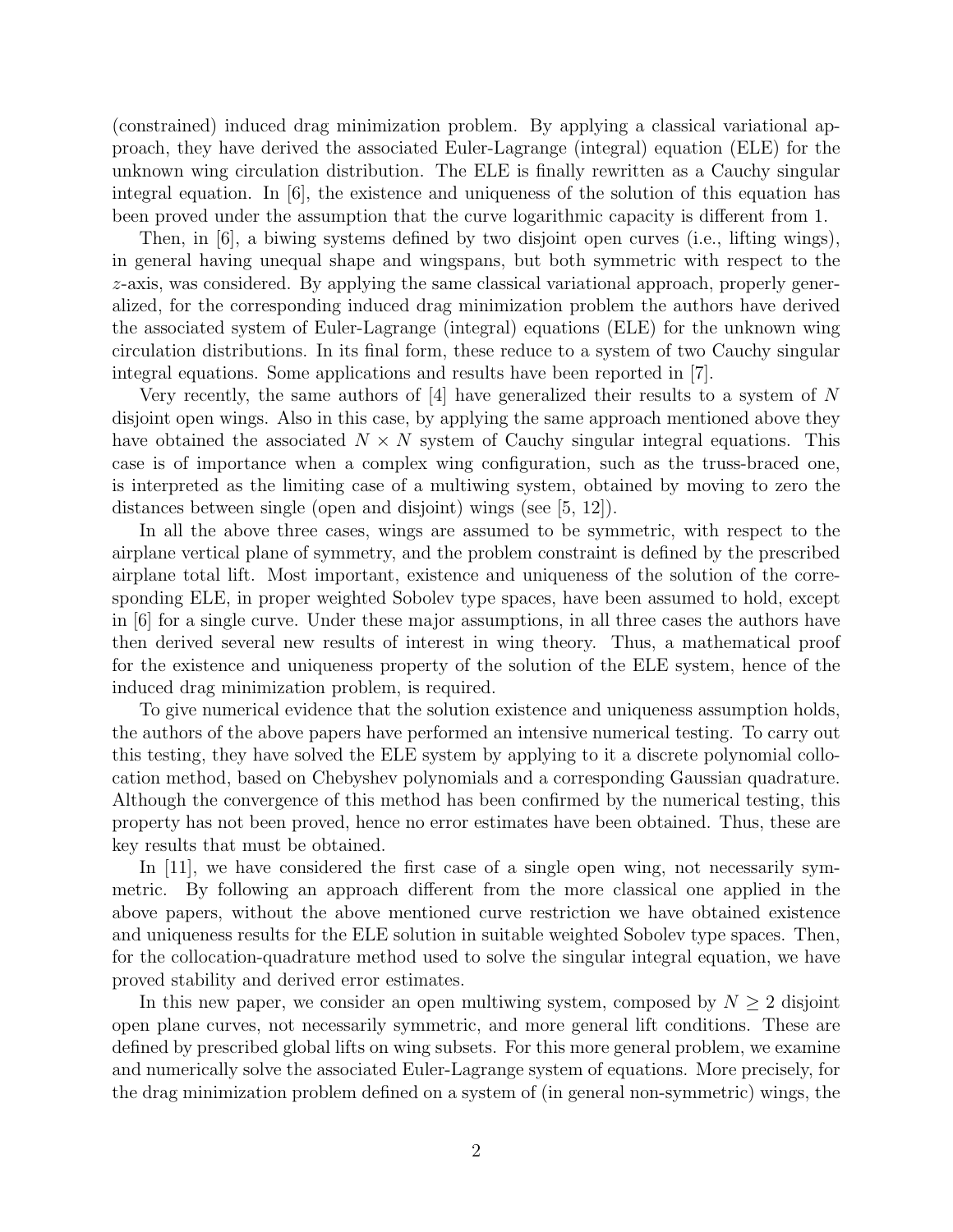equivalent system of Cauchy singular integral equations is provided, the unique solvability of this system of equations is proved, and an efficient numerical method for its solution is proposed and tested. An estimate of the convergence behavior of the method has also been obtained.

The main physical quantities and formulas, that are needed to describe the minimization problem, are briefly recalled in Section 2. In Section 3, by generalizing the approach we have used in [11], for the solution of the equivalent Cauchy singular integral equation system we obtain existence and uniqueness results in a product of weighted Sobolev type spaces, without requiring the curve symmetry restriction. Then, in Section 4, for the collocationquadrature method we use to solve the above system we derive an error estimate. In the case of symmetric lifting lines, this method naturally reduces to that proposed in [4]. To test the efficiency of the proposed method and the error estimate previously obtained for it, in Section 5 we apply the method to two biwing systems. Finally, in the last section we describe a new application of our results and further questions to be answered.

#### 2 THE DRAG MINIMIZATION PROBLEM

Following  $[4]$ , we consider a system of N wings, each of them defined by a single open lifting line  $\ell_k$ ,  $k = 1, ..., N$ , in the Cartesian y-z plane and represented by a curve  $\ell_k$ , having parametric representation  $\boldsymbol{\psi}_k(t) = \begin{bmatrix} \psi_{1k}(t) & \psi_{2k}(t) \end{bmatrix}^T$ ,  $|\psi'_k|$  $k(t) \neq 0, t \in [-1, 1].$  It is assumed that  $\ell_k \cap \ell_j = \emptyset$  for  $j \neq k$ . The corresponding arc length abscissa  $\eta_k$  is then defined by

$$
\eta_k(t) = \int_0^t |\psi_k'(s)| \,ds,\tag{1}
$$

where, here and in the following,  $|\cdot|$  denotes the Euclidean norm. This abscissa will run from  $\eta_k(-1) = -a_k$  to  $\eta_k(1) = b_k$  for some positive real numbers  $a_k$  and  $b_k$ . Moreover,  $\eta_k(0) = 0$ .

For simplicity, it is also assumed that the lifting lines  $\ell_k$  are sufficiently smooth. That is, it is assumed that the  $\psi_{ik}(t)$ ,  $i = 1, 2$ , are continuous functions together with their first  $m \geq 2$  derivatives on the interval  $[-1, 1]$  (i.e.,  $\psi_{ik} \in \mathbb{C}^m[-1, 1]$ ). A point on the kth lifting line, where the aerodynamic forces are calculated, is denoted by  $\mathbf{r}_k = \begin{bmatrix} y_k & z_k \end{bmatrix}^T \in \ell_k$ , with  $\mathbf{r}_k = \mathbf{r}_k(\eta_k) = \begin{bmatrix} y_k(\eta_k) & z_k(\eta_k) \end{bmatrix}^T.$ 

The expressions of the *total lift* L and *induced drag*  $D_{\text{ind}}$  in terms of the (unknown) *circulations*  $\Gamma_k$  on  $\ell_k$  are given by

$$
L = L(\Gamma) = \sum_{k=1}^{N} L(\Gamma_k) \quad \text{with} \quad L(\Gamma_k) = -\rho_{\infty} V_{\infty} \int_{-a_k}^{b_k} \tau_{yk}(\eta_k) \Gamma_k(\eta_k) d\eta_k \tag{2}
$$

and

$$
D_{\text{ind}} = D_{\text{ind}}(\mathbf{\Gamma}) = -\rho_{\infty} \sum_{j=1}^{N} \int_{-a_j}^{b_j} v_{nj}(\eta_j) \Gamma_j(\eta_j) d\eta_j,
$$
\n(3)

respectively, where  $\mathbf{\Gamma} = \begin{bmatrix} \Gamma_j \end{bmatrix}_{j=1}^N$ .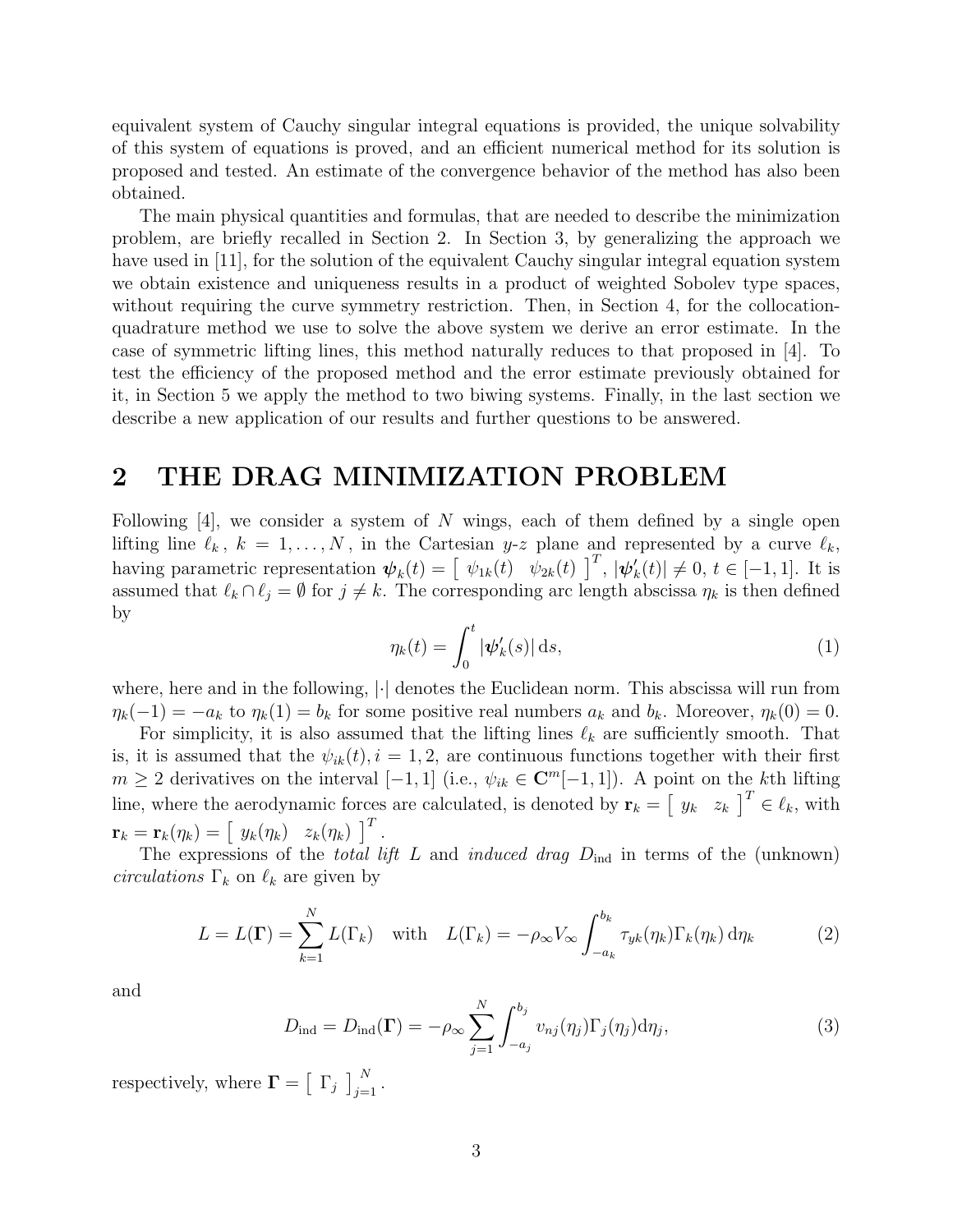The quantities  $\rho_{\infty}$  and  $V_{\infty}$  are given positive constants which indicate the density and free stream velocity, respectively. Further,  $\tau_{yk}(\eta_k) = y'_k(\eta_k)$  is the projection on the y-axis of the unit vector tangent to the lifting line  $\ell_k$ , while  $v_{nj}$  is the so-called normalwash associated with  $\ell_j$ . This latter has the representation

$$
v_{nj}(\eta_j) = \frac{1}{4\pi} \sum_{k=1}^N \int_{-a_k}^{b_k} \Gamma'_k(\xi_k) Y_{jk}(\eta_j, \xi_k) d\xi_k, \quad -a_j < \eta_j < b_j,\tag{4}
$$

where

$$
Y_{jk}(\eta_j, \xi_k) = -\frac{\mathrm{d}}{\mathrm{d}\eta_j} \, \ln |\mathbf{r}_k(\xi_k) - \mathbf{r}_j(\eta_j)|. \tag{5}
$$

The function  $Y_{jk}(\eta_j, \xi_k)$  has a singularity of order 1 when  $j = k$  and  $\eta_j = \xi_k$ , and in that case the integral in (4) is a Cauchy principal value one.

Let m and  $n_1, \ldots, n_m, 1 \le m \le N$ , be positive integers, with  $0 =: n_0 < n_1 < \ldots < n_m$ N when  $m > 1$  and  $n_1 = N$  when  $m = 1$ . The problem we need to solve is the minimization, in a suitable space, of the functional  $D_{ind}(\Gamma)$ , subject to the prescribed lift constraints

$$
\sum_{k=n_{j-1}+1}^{n_j} L(\Gamma_k) = L_{\text{pres},j}, \quad j = 1, \dots, m.
$$
 (6)

We remark that the multiwing problem examined in [4, 5, 12] corresponds to the case  $m = 1$ , while the choice  $n_j = j$  implies the lift constraint on each wing, an additional case of possible wing theory interest.

In order to get a system of equations, in which every unknown function is defined on a unique interval, we go back to the interval  $[-1, 1]$ . For this, we use the notations

$$
\Gamma_{0k}(t) := \Gamma_k(\eta_k(t)), \quad \mathbf{r}_{0k}(t) := \mathbf{r}_k(\eta_k(t)) = \boldsymbol{\psi}_k(t),
$$

and

$$
Y_{0jk}(t,s) := -\frac{\mathrm{d}}{\mathrm{d}t} \, \ln|\mathbf{r}_{0k}(s) - \mathbf{r}_{0j}(t)| \tag{7}
$$

for  $t, s \in [-1, 1]$ , as well as the respective relations

$$
\Gamma'_{0k}(t) = \Gamma'(\eta_k(t))\eta'_k(t), \quad \psi'_{1k}(t) = y'_k(\eta_k(t))\eta'_k(t),
$$

and

$$
Y_{0jk}(t,s) = Y_{jk}(\eta_j(t),\eta_k(s))\eta_j'(t).
$$

Conditions (6) then take the new forms

$$
\sum_{k=n_{j-1}+1}^{n_j} \int_{-1}^1 \psi'_{1k}(t) \Gamma_{0k}(t) dt = \gamma_j := -\frac{L_{\text{pres},k}}{\rho_\infty V_\infty}, \quad j = 1, \dots, m.
$$
 (8)

Moreover, from (3) and (4) we get

$$
D_{\text{ind}} = D_{\text{ind}}(\Gamma_0) = -\frac{\rho_{\infty}}{4\pi} \sum_{j=1}^{N} \int_{-1}^{1} \sum_{k=1}^{N} \int_{-1}^{1} Y_{0jk}(t, s) \Gamma'_{0k}(s) \, ds \, \Gamma_{0j}(t) \, dt,\tag{9}
$$

where  $\Gamma_0 = \left[ \begin{array}{c} \Gamma_{0k} \end{array} \right]_{k=1}^{N}$ .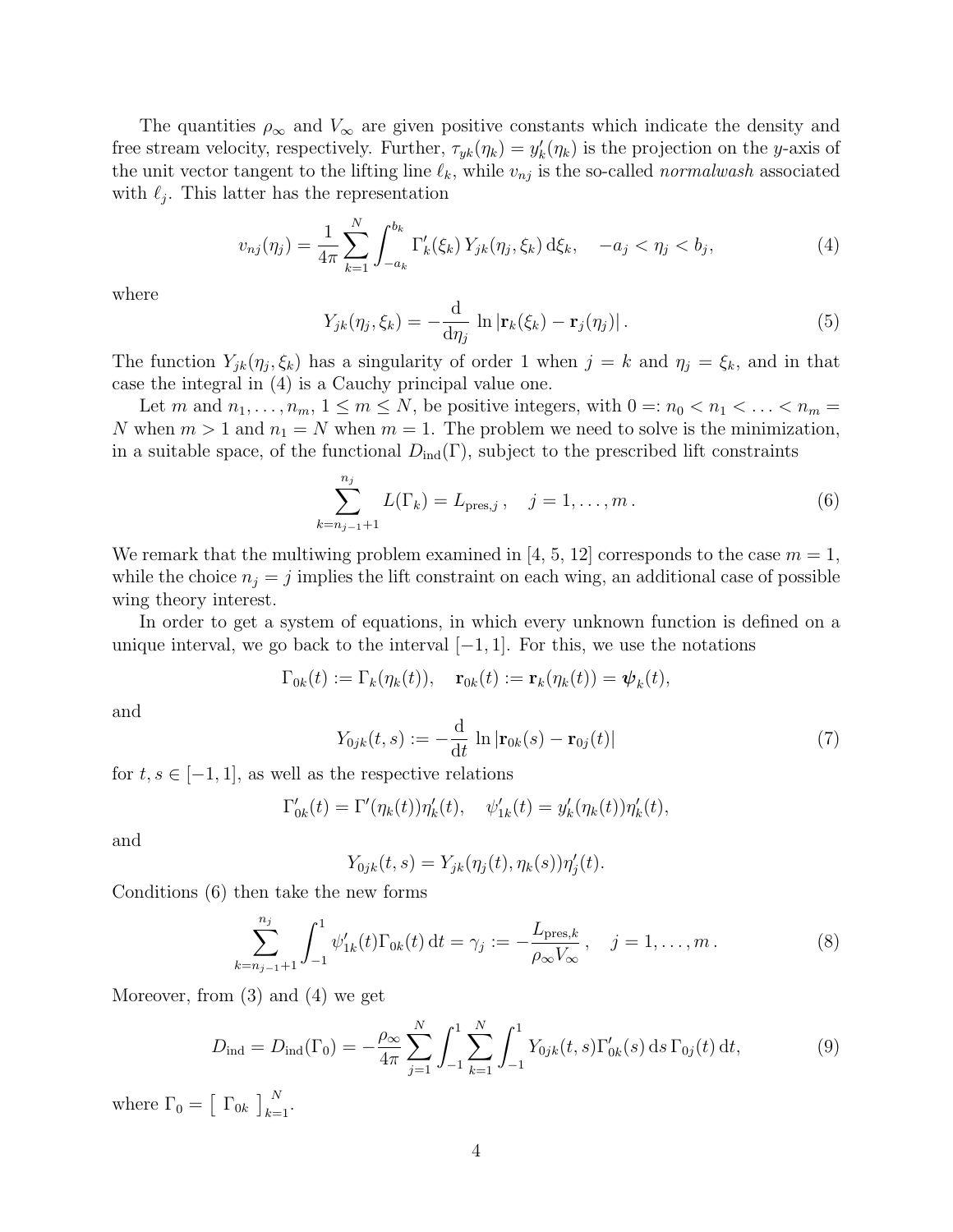# 3 THE EULER-LAGRANGE EQUATION AND ITS PROPERTIES

For a Jacobi weight  $\rho(t) := v^{\alpha,\beta}(t) = (1-t)^{\alpha}(1+t)^{\beta}$  with  $\alpha,\beta > -1$ , let us recall the definition of the Sobolev-type space (cf. [1])  $\mathbf{L}_{\rho}^{2,r} = \mathbf{L}_{\rho}^{2,r}(-1,1)$ ,  $r \geq 0$ . For this, by  $\mathbf{L}_{\rho}^{2} = \mathbf{L}_{\rho}^{2,0}$  we denote the real Hilbert space of all (classes of) quadratic summable functions w.r.t. the weight  $\rho(t)$  $f: (-1, 1) \longrightarrow \mathbb{R}$ , equipped with the inner product

$$
\langle f, g \rangle_{\rho} := \int_{-1}^{1} f(t)g(t)\rho(t) dt
$$

and the norm  $||f||_{\rho} = \sqrt{\langle f, f \rangle_{\rho}}$ . In the case  $\alpha = \beta = 0$ , i.e.,  $\rho \equiv 1$ , we write  $\langle f, g \rangle$  and  $||f||$ instead of  $\langle f, g \rangle_\rho$  and  $||f||_\rho$ , respectively. If  $\{p_n^{\rho} : n \in \mathbb{N}_0\}$  denotes the system of orthonormal w.r.t.  $\rho(t)$  polynomials  $p_n^{\rho}(t)$  of degree n with positive leading coefficient, then

$$
\mathbf{L}_{\rho}^{2,r} := \left\{ f \in \mathbf{L}_{\rho}^2 : \sum_{n=0}^{\infty} (1+n)^{2r} \left| \langle f, p_n^{\rho} \rangle_{\rho} \right|^2 < \infty \right\}.
$$

Equipped with the inner product

$$
\langle f, g \rangle_{\rho, r} = \sum_{n=0}^{\infty} (1+n)^{2r} \langle f, p_n^{\rho} \rangle_{\rho} \langle g, p_n^{\rho} \rangle_{\rho}
$$

and the norm  $||f||_{\rho,r} := \sqrt{\langle f, f \rangle_{\rho,r}},$  the set  $\mathbf{L}^{2,r}_{\rho}$  becomes a Hilbert space. Note that, when  $\alpha = \beta = -\frac{1}{2}$  $\frac{1}{2}$  and  $\alpha = \beta = \frac{1}{2}$  $\frac{1}{2}$ , the spaces  $\mathbf{L}^{2,r}_{\rho}$  were also introduced in [9, Section 1] with a  $\alpha - \beta = -\frac{1}{2}$  and  $\alpha - \beta = \frac{1}{2}$ , the spaces  $\mathbf{L}_{\rho}$  were also re-

$$
\mathbf{V} := \left\{ f = \varphi u : u \in \mathbf{L}^{2,1}_{\varphi} \right\}
$$

together with  $\langle f, g \rangle_{\mathbf{V}} := \langle \varphi^{-1} f, \varphi^{-1} g \rangle_{\varphi,1}$  and  $||f||_{\mathbf{V}} := ||\varphi^{-1} f||_{\varphi,1}$ .

In what follows, we denote by  $D$  the operator of generalized differentiation. An important property of this operator with respect to the  $\mathbf{L}^{2,r}_{\rho}$  spaces is recalled in the next lemma, where we have set  $\rho^{(1)}(t) = (1-t)^{1+\alpha}(1+t)^{1+\beta} = \rho(t)(1-t^2)$ .

**Lemma 3.1** ([2], Lemma 2.7, cf. also [1], Theorem 2.17). For  $r \geq 0$ , the operator of generalized differentiation  $\mathcal{D}: \mathbf{L}_{\rho}^{2,r+1} \longrightarrow \mathbf{L}_{\rho^{(1)}}^{2,r}$  $\varphi^{2,r}_{\rho^{(1)}}$  is a continuous one.

**Lemma 3.2** ([11], Lemma 2). For  $f \in V$ , we have  $f \in C[-1,1]$  with  $f(±1) = 0$ .

Using here and in the following the notation  $\left[ f_k \right]_{k=1}^N$  to identify a vector of the form  $\begin{bmatrix} f_1 & \dots & f_N \end{bmatrix}^T$ , the problem we aim to solve (cf. [3]) can be written as follows.

(P) Find a function  $\Gamma_0 = \begin{bmatrix} \Gamma_{0k} \end{bmatrix}_{k=1}^N \in V^N$ , which minimizes the functional (cf. (9))

$$
F(\mathbf{\Gamma}_0) := -\sum_{j=1}^N \int_{-1}^1 \sum_{k=1}^N \int_{-1}^1 Y_{0jk}(t,s) \Gamma'_{0k}(s) \,ds \,\Gamma_{0j}(t) \,dt
$$

subject to (cf. (8))  $\sum_{i=1}^{n_j}$  $k=n_{j-1}+1$  $\langle \psi'_{1k}, \Gamma_{0k} \rangle = \gamma_j, j = 1, \ldots, m$ .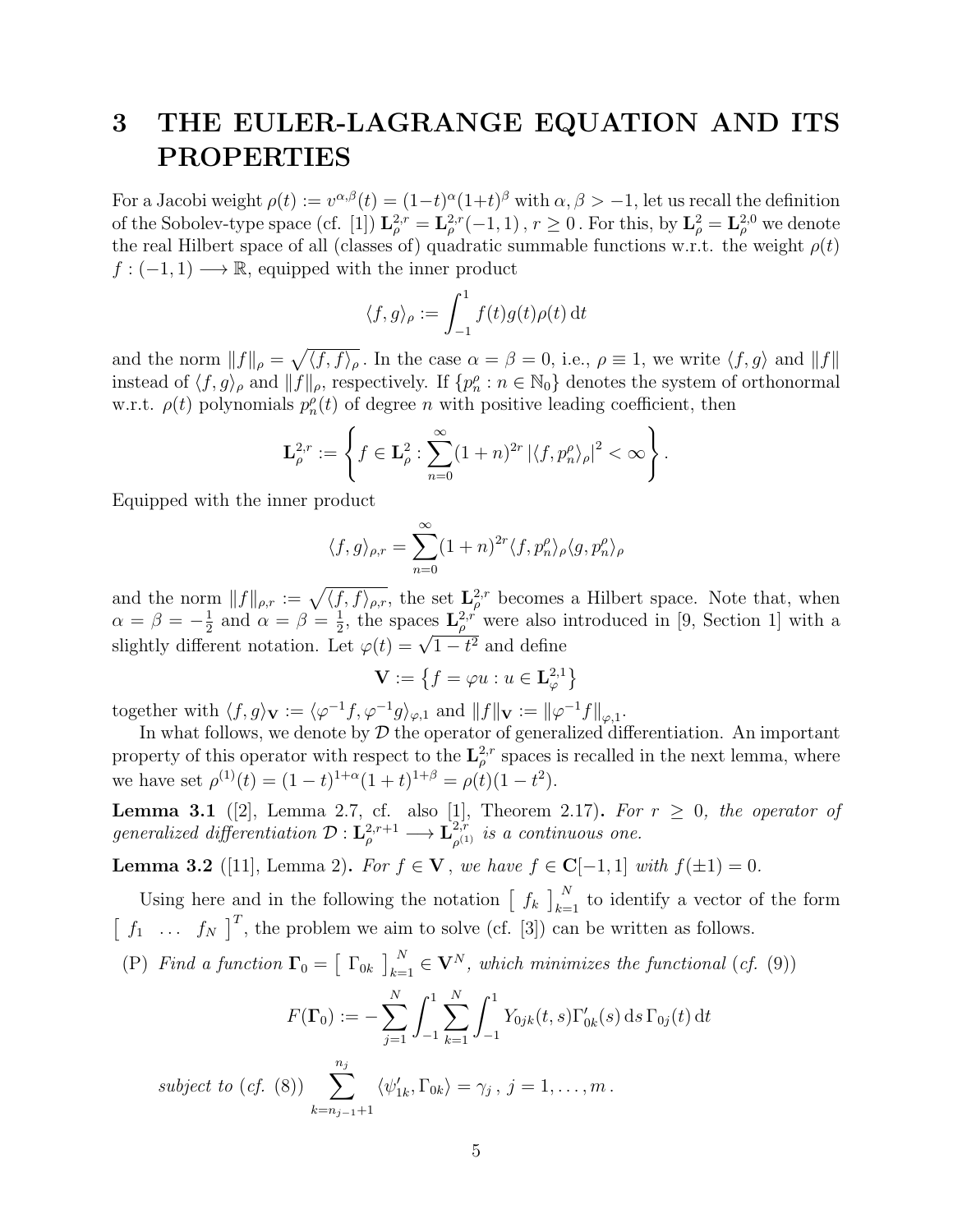If we define

 $k=1$ 

$$
\langle \mathbf{f}, \mathbf{g} \rangle_N := \sum_{k=1}^N \langle f_k, g_k \rangle
$$
,  $\mathbf{f} = \left[ f_k \right]_{k=1}^N$ ,  $\mathbf{g} = \left[ g_k \right]_{k=1}^N$ ,

and the linear operator

$$
\left(\mathcal{A}\mathbf{f}\right)(t) := \left[ -\frac{1}{\pi} \sum_{k=1}^{N} \int_{-1}^{1} Y_{0jk}(t,s) f_k'(s) \, ds \right]_{j=1}^{N}, \quad -1 < t < 1,\tag{10}
$$

then the problem can be reformulated as follows:

(P) Find a function  $\Gamma_0 = \left[\begin{array}{c} \Gamma_{0k} \end{array}\right]_{k=1}^N \in \mathbf{V}^N$  which minimizes the functional  $F(\Gamma_0) :=$  $\langle A\Gamma_0,\Gamma_0\rangle_N$  on  ${\bf V}^N$  subject to the conditions  $\sum_{n=1}^{n_j}$  $k=n_{j-1}+1$  $\langle \psi'_{1k}, \Gamma_{0k} \rangle = \gamma_j, j = 1, \ldots, m$ .

The formulation of this problem is correct, which can be seen from the following Lemma 3.4.

**Lemma 3.3** ([11], Lemma 3). If  $\psi_{ik} \in \mathbb{C}^m[-1,1]$  for all  $i = 1, 2, k = 1, ..., N$ , and for some integer  $m \geq 2$  and  $|\psi'_k\rangle$  $k(k) \neq 0$  for  $t \in [-1,1]$  and  $k = 1, \ldots, N$ , then the functions  $Y_{0jj}(t, s)$  have the representation

$$
Y_{0jj}(t,s) = \frac{1}{s-t} + K_j(t,s),
$$
\n(11)

where the functions  $K_j: [-1,1]^2 \longrightarrow \mathbb{R}$  are continuous together with their partial derivatives  $\partial^{i+\ell} K_j (t,s)$  $\frac{\Lambda_j(t,s)}{\partial t^i \partial s^\ell}$ ,  $i, \ell \in \mathbb{N}_0$ ,  $i + \ell \leq m - 2$ .

**Lemma 3.4.** The operator  $A: V^N \longrightarrow (L^2_{\varphi})^N$  is a linear and bounded one and, consequently,  $\langle A\mathbf{f},\mathbf{f}\rangle_N$  is well defined for all  $\mathbf{f} \in \mathbf{V}^N$ .

*Proof.* Let  $U_n = p_n^{\varphi}$  and  $T_n = p_n^{\varphi^{-1}}$ . Then, recalling Lemma 3.2 and the well known property  $\mathcal{D}T_n = nU_{n-1}$ , for  $f \in \mathbf{V}$  we have:

$$
\|\mathcal{D}f\|_{\varphi}^{2} = \sum_{n=0}^{\infty} |\langle \mathcal{D}f, \varphi^{-1}T_{n}\rangle_{\varphi}|^{2} = \sum_{n=0}^{\infty} |\langle \mathcal{D}f, T_{n}\rangle|^{2} = \sum_{n=1}^{\infty} |\langle f, n U_{n-1}\rangle|^{2}
$$

$$
= \sum_{n=0}^{\infty} (1+n)^{2} |\langle \varphi^{-1}f, U_{n}\rangle_{\varphi}|^{2} = ||\varphi^{-1}f||_{\varphi,1}^{2} = ||f||_{\mathbf{V}}^{2}.
$$

Consequently, the operator  $\mathcal{D}: \mathbf{V}^N \longrightarrow (\mathbf{L}_{\varphi}^2)^N$  defined by  $\mathcal{D}\mathbf{f} := \begin{bmatrix} \mathcal{D}f_k \end{bmatrix}_{k=1}^N$  is an isometrical isomorphism, where  $\|\mathbf{f}\|_{\mathbf{V}^{N}} = \left(\sum_{i=1}^{N} \mathbf{f}(x_i, y_i) \right)$  $k=1$  $||f_k||^2$ V  $\sqrt{\frac{1}{2}}$ ,  $\|\mathbf{f}\|_{(\mathbf{L}^2_\varphi)^N} = \sqrt{\langle \mathbf{f}, \mathbf{f} \rangle_{\varphi,N}}$  , and  $\langle \mathbf{f}, \mathbf{g} \rangle_{\varphi,N} =$  $\sum$ N  $\langle f_k, g_k \rangle_\varphi$ .

$$
6 \\
$$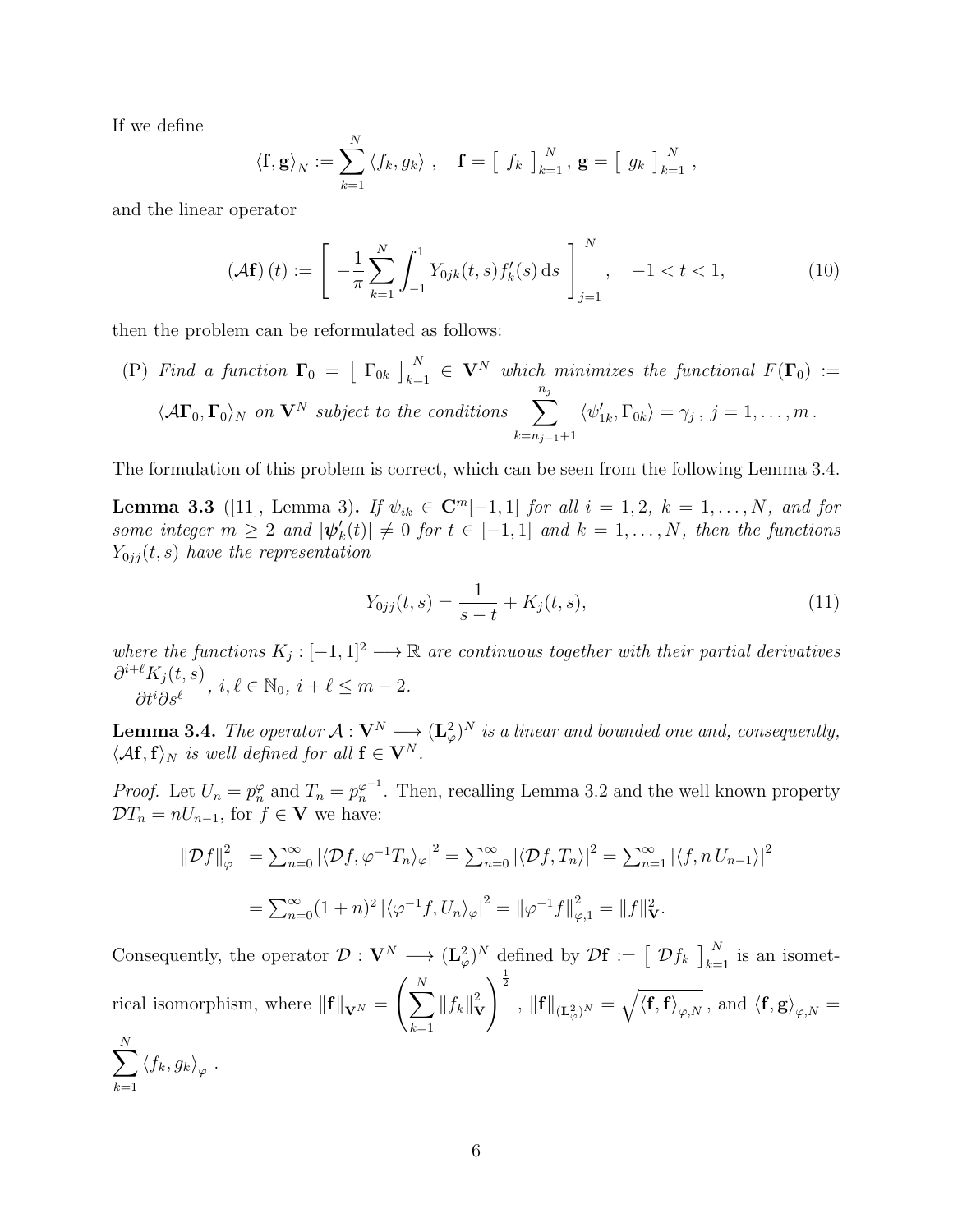By relation (11), the operator A defined in (10) can be written in the form  $A = -(S+\mathcal{K})\mathcal{D}$ with

$$
(\mathcal{S}\mathbf{f})(t) := \left[ \frac{1}{\pi} \int_{-1}^{1} \frac{f_j(s) \, \mathrm{d}s}{s - t} \right]_{j=1}^{N}, \quad -1 < t < 1
$$

and

$$
(\mathcal{K}\mathbf{f})(t) := \left[ \sum_{k=1}^{N} \frac{1}{\pi} \int_{-1}^{1} K_{jk}(t,s) f_k(s) \, ds \right]_{j=1}^{N}, \quad -1 < t < 1,
$$

where

$$
K_{jk}(t,s) := \begin{cases} K_j(t,s) & \text{: } j = k, \\ Y_{0jk}(t,s) & \text{: } j \neq k. \end{cases}
$$
 (12)

It is well known that the Cauchy singular integral operator  $S : (\mathbf{L}^2_\varphi)^N \to (\mathbf{L}^2_\varphi)^N$  is bounded ([8, Theorem 4.1]) and that  $\mathcal{K} : (\mathbf{L}^2_\varphi)^N \to (\mathbf{L}^2_\varphi)^N$  is compact. Consequently, for  $f = \varphi \mathbf{u} \in \mathbf{V}^N$  we have that  $\langle A\mathbf{f}, \mathbf{f} \rangle_N = \langle A\mathbf{f}, \mathbf{u} \rangle_{\varphi,N}$  is a finite number, since both  $A\mathbf{f}$  and  $\mathbf{u}$ belong to  $(\mathbf{L}^2_{\varphi})$  $N$  .

In the following lemma we give a representation of the operator  $A$  defined in (10), which is crucial for our further investigations. From this representation, it is seen that the operator  $\mathcal A$  is an example of an hypersingular integral operator in the sense of Hadamard (cf., for example, the representation of Prandtl's integro-differential operator in [2, Section 1], where  $N = 1$ ,  $\mathbf{r}_0(t) = t$ , and  $\beta$  is equal to the Cauchy singular integral operator  $\mathcal{S}$ ).

**Lemma 3.5.** For all  $f \in V^N$ , the relation

$$
\mathcal{A}\mathbf{f} = \mathcal{D}\mathcal{B}\mathbf{f} \tag{13}
$$

.

1

holds true, where

$$
(\mathcal{B}\mathbf{f})(t) := \left[ \sum_{k=1}^{N} \frac{1}{\pi} \int_{-1}^{1} \ln |\mathbf{r}_{0k}(s) - \mathbf{r}_{0j}(t)| f'_k(s) ds \right]_{j=1}^{N}
$$
(14)

and where D is the operator of generalized differentiation already used in the proof of Lemma 3.2.

*Proof.* Since  $\mathcal{A} = -(\mathcal{S} + \mathcal{K})\mathcal{D}$  and since  $\mathcal{D}: \mathbf{V}^N \longrightarrow (\mathbf{L}^2_{\varphi})^N$  is an isometrical mapping (cf. the proof of Lemma 3.4), it suffices to show that  $-(\mathcal{S} + \mathcal{K})\mathbf{g} = \mathcal{D}\mathcal{B}_0\mathbf{g}$  is valid for all  $\mathbf{g} \in (\mathbf{L}^2_{\varphi})^N$ , where

$$
(\mathcal{B}_0 \mathbf{g}) (t) = \left[ \sum_{k=1}^N \frac{1}{\pi} \int_{-1}^1 \ln |\mathbf{r}_{0k}(s) - \mathbf{r}_{0j}(t)| g_k(s) ds \right]_{j=1}^N
$$

Since

$$
Z_{0jj}(t,s) := \ln |\mathbf{r}_{0j}(s) - \mathbf{r}_{0j}(t)| = \ln |s - t| + K_{0j}(t,s)
$$
(15)

with a function  $K_{0j} : [-1,1]^2 \longrightarrow \mathbb{R}$  which is continuous together with

$$
\frac{\partial K_{0j}(t,s)}{\partial t} = \frac{\partial}{\partial t} \Big[ \ln |\mathbf{r}_{0j}(s) - \mathbf{r}_{0j}(t)| - \ln |s - t| \Big]
$$

$$
\stackrel{(7)}{=} -Y_{0jj}(t,s) + \frac{1}{s-t} \stackrel{(11)}{=} -K_j(t,s)
$$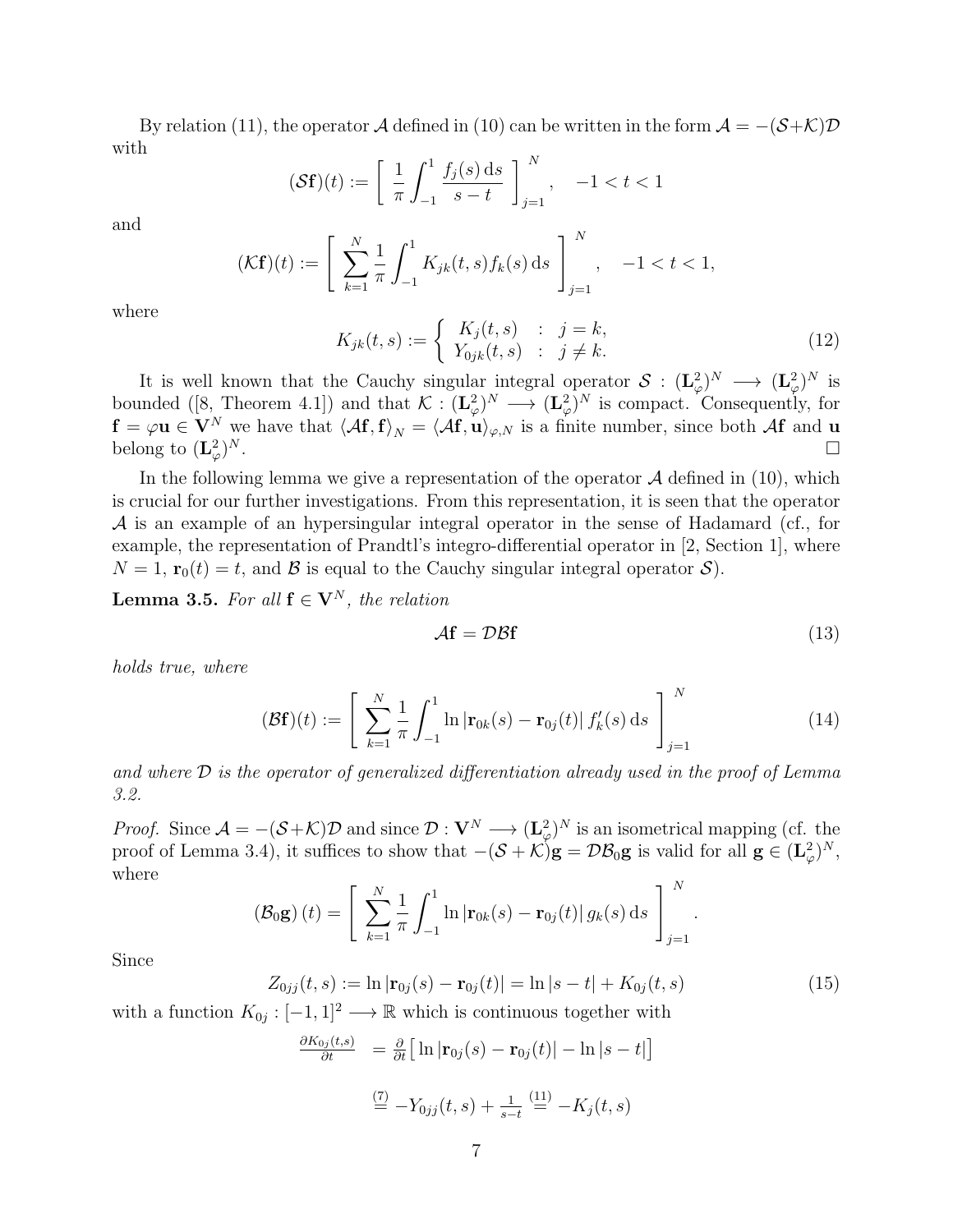the operator  $\mathcal{B}_0 : (\mathbf{L}_{\varphi}^2)^N \longrightarrow (\mathbf{L}_{\varphi}^{2,1})^N$  $_{\varphi^{-1}}^{2,1}$  is bounded (see [10, Section 5] and [1, Lemma 4.2]). Moreover,  $\mathcal{D}$  :  $(\mathbf{L}_{0}^{2,1})$  $(\mathbf{L}^{2,1}_{\varphi})^N$  →  $(\mathbf{L}^{2}_{\varphi})^N$  is continuous ([2, Lemma 2.7]), such that on the one hand, the operator  $\mathcal{DB}_0: (\mathbf{L}_{\varphi}^2)^N \longrightarrow (\mathbf{L}_{\varphi}^2)^N$  is linear and bounded. On the other hand, the operator  $S + \mathcal{K} : (\mathbf{L}^2_{\varphi})^N \longrightarrow (\mathbf{L}^2_{\varphi})^N$  is also linear and bounded. Thus, it remains to prove that

$$
\int_{-1}^{1} Y_{0jk}(t,s)g(s) ds = -\frac{d}{dt} \int_{-1}^{1} Z_{0jk}(t,s)g(s) ds, -1 < t < 1
$$
 (16)

for all g from a linear and dense subset of  $\mathbf{L}^2_{\varphi}$ , where we have defined the functions  $Z_{0jk}(t, s) :=$  $\ln |\mathbf{r}_{0k}(s) - \mathbf{r}_{0j}(t)|$ . In case of  $j \neq k$ , this is obvious. For the case of  $j = k$ , we refer to (15) and the proof of [11, Lemma 5].  $\Box$ 

In the following, the symbol Θ will denote the trivial element of the linear space under consideration.

**Lemma 3.6.** The operator  $\mathcal{A}: V^N \longrightarrow (L^2_{\varphi})^N$  is symmetric and positive, i.e.  $\forall f, g \in V^N$ ,  $\langle A\mathbf{f}, \mathbf{g} \rangle_N = \langle \mathbf{f}, A\mathbf{g} \rangle_N$  and,  $\forall \mathbf{f} \in \mathbf{V}^N \setminus \{\Theta\}, \langle A\mathbf{f}, \mathbf{f} \rangle > 0.$ 

Proof. Using relation (13), Lemma 3.2, partial integration, and Fubini's theorem, we get, for all  $f, g \in V^N$ ,

$$
\langle A\mathbf{f}, \mathbf{g} \rangle_N = -\frac{1}{\pi} \sum_{j=1}^N \sum_{k=1}^N \int_{-1}^1 \int_{-1}^1 f'_k(s) \ln |\mathbf{r}_{0k}(s) - \mathbf{r}_{0j}(t)| \, ds \, g'_j(t) \, dt = \langle \mathbf{f}, A\mathbf{g} \rangle_N. \tag{17}
$$

If we set  $\ell = \ell_1 \cup ... \cup \ell_N$  and, for  $z \in \ell$ ,

$$
\mu(z) = f_k(t) \quad \text{if} \quad z = \mathbf{r}_{0k}(t) \in \ell_k,
$$

then

$$
\langle \mathcal{A}\mathbf{f}, \mathbf{f} \rangle_N = \frac{1}{\pi} \sum_{j=1}^N \sum_{k=1}^N \int_{-1}^1 \int_{-1}^1 \ln \frac{1}{|\mathbf{r}_{0k}(s) - \mathbf{r}_{0j}(t)|} f'_k(s) f'_j(t) ds dt
$$
  

$$
= \frac{1}{\pi} \int_{\ell} \int_{\ell} \frac{1}{\ln |w - z|} d\mu(w) d\mu(z)
$$

corresponds to the logarithmic energy of the signed measure  $\mu$  on  $\ell$ , where

$$
\int_{\ell} d\mu(z) = \sum_{k=1}^{N} \int_{-1}^{1} f'_k(t) dt = 0,
$$

due to Lemma 3.2. Consequently (see [13], Section I.1, and in particular Lemma 1.8),  $\langle Af, f \rangle_N$  is positive if  $f' \neq \Theta$  a.e. Hence,  $\langle Af, f \rangle_N = 0$  implies  $f'(t) = \Theta$  for almost all  $t \in (-1, 1)$  and, due to  $\mathbf{f}(\pm 1) = \Theta$ , also  $\mathbf{f}(t) = \Theta$  for all  $t \in [-1, 1]$ .

For  $\gamma = \left[\begin{array}{c} \gamma_j \end{array}\right]_{j=1}^m \in \mathbb{R}^m$ , define the corresponding (affine) manifold

$$
\mathbf{V}_{\boldsymbol{\gamma}}^N := \left\{ \mathbf{f} = \left[ \begin{array}{c} f_k \end{array} \right]_{k=1}^N \in \mathbf{V}^N : \sum_{k=n_{j-1}+1}^{n_j} \langle f_k, \psi'_{1k} \rangle = \gamma_j, \ j = 1, \ldots, m \right\}.
$$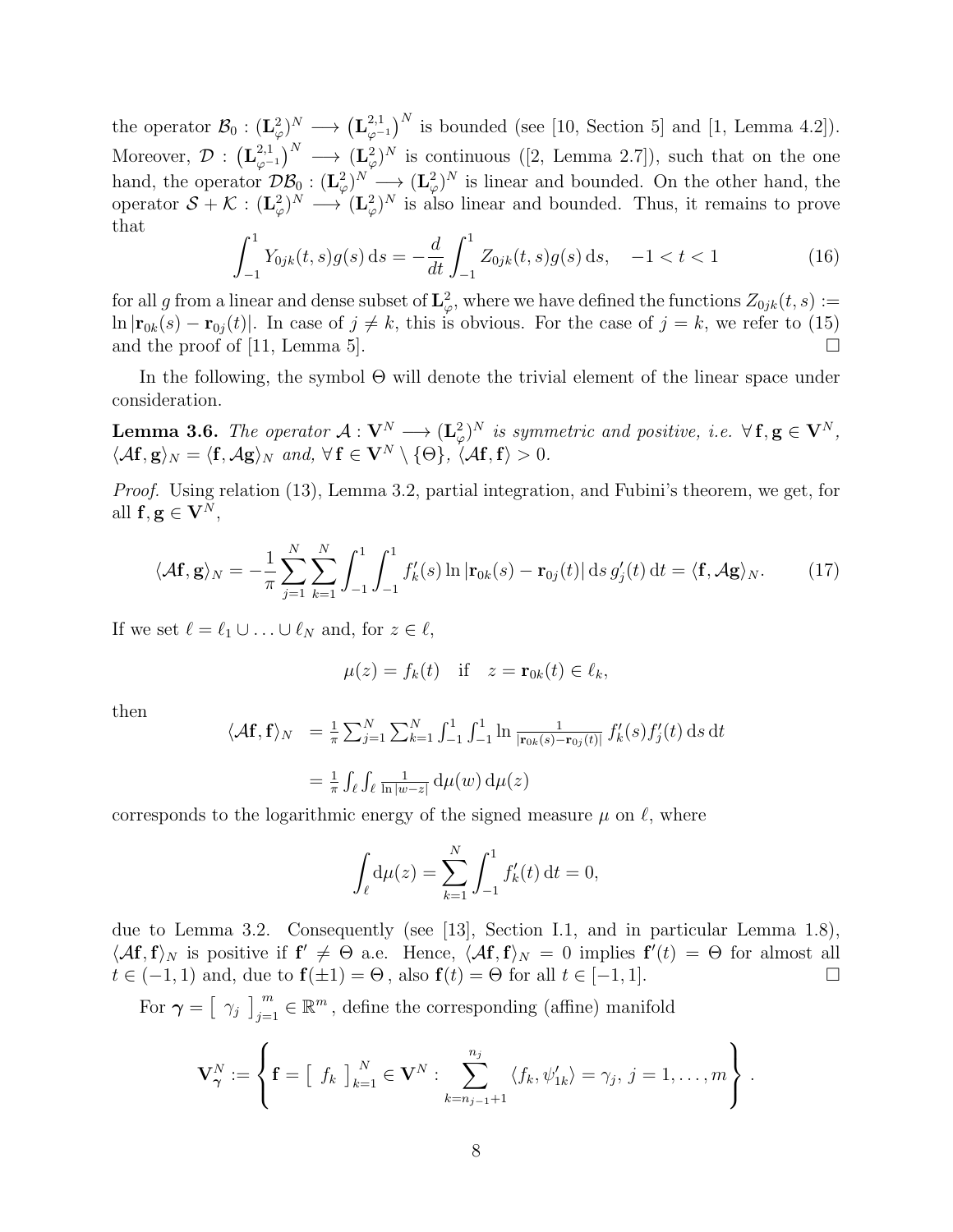Moreover, for  $\boldsymbol{\beta} = \begin{bmatrix} \beta_j \end{bmatrix}_{j=1}^m \in \mathbb{R}^m$  and  $\mathbf{f} : [-1, 1] \longrightarrow \mathbb{R}^N$ ,  $t \mapsto \begin{bmatrix} f_k(t) \end{bmatrix}_{k=1}^N$ , we define

 $\bm{\beta}\mathbf{f}=\left[\begin{array}{cccc} \beta_1f_1 & \ldots & \beta_1f_{n_1} & \ldots & \beta_m f_{n_{m-1}+1} & \ldots & \beta_m f_{n_m} \end{array}\right]^T\,.$ 

If we set  $\Psi_1 = \begin{bmatrix} \psi_{1k} \end{bmatrix}_{k=1}^N$  and  $\Psi_1' = \begin{bmatrix} \psi_{1k}' \end{bmatrix}_{k=1}^N$ , then the following result holds.

**Theorem 3.7.** The element  $\Gamma_0^* \in V_\gamma^N$  is a solution of Problem (P) if and only if there is a  $\beta \in \mathbb{R}^m$  such that

$$
\mathcal{A}\Gamma_0^* = \beta\Psi_1' \,. \tag{18}
$$

This solution is unique, if it exists.

*Proof.* Assume that  $\Gamma_0^* \in V_\gamma^N$  and  $F(\Gamma_0^*)$  $\mathcal{L}_0^*$  = min  $\{F(\mathbf{\Gamma}_0): \mathbf{\Gamma}_0 \in \mathbf{V}_{\boldsymbol{\gamma}}^N\}$  . This implies  $G'(0) = 0$ for  $G(\alpha) = F(\Gamma_0^* + \alpha \mathbf{f})$  and for all  $\mathbf{f} \in \mathbf{V}_{\Theta}^N \setminus \{\Theta\}$ . Since

$$
G(\alpha) = F(\Gamma_0^*) + 2\alpha \langle A\Gamma_0^*, \mathbf{f} \rangle_N + \alpha^2 \langle \mathbf{f}, \mathbf{f} \rangle_N \tag{19}
$$

and

$$
G'(\alpha) = 2\langle A\Gamma_0^*, \mathbf{f}\rangle_N + 2\alpha\langle \mathbf{f}, \mathbf{f}\rangle_N,
$$

this condition gives  $\langle A\Gamma_0^*$  $\left\langle \Phi_{0},\mathbf{g}\right\rangle _{\varphi,N}=0\text{ for all }\mathbf{g}=\left[\begin{array}{cc} g_{k}\end{array}\right]_{k=1}^{N}\in\left(\mathbf{L}_{\varphi}^{2,1}\right)^{N}\text{ satisfying}\quad\sum_{k=1}^{n_{j}}% \rho_{k}(g_{k})_{k=1}^{N}\text{ and }\mathbf{g}_{k}(g_{k})_{k=1}^{N}.$  $k=n_{j-1}+1$  $\langle g_k, \psi_{1k}' \rangle_{\varphi} =$ 

 $0, j = 1, \ldots, m$ , which is equivalent to (18). On the other hand, if  $\Gamma_0^* \in V_\gamma^N$  and  $\beta \in \mathbb{R}^m$ fulfil (18) and if  $f \in V^N_{\Theta} \setminus \{ \Theta \}$ , then we get from (19) for  $\alpha = 1$ 

$$
F(\Gamma_0^* + \mathbf{f}) = F(\Gamma_0^*) + 2\langle \mathcal{A}\Gamma_0^*, \mathbf{f} \rangle_N + \langle \mathbf{f}, \mathbf{f} \rangle_N
$$
  
=  $F(\Gamma_0^*) + 2\langle \mathcal{A}\Gamma_0^* - \beta \Psi_1', \mathbf{f} \rangle_N + \langle \mathbf{f}, \mathbf{f} \rangle_N$   
=  $F(\Gamma_0^*) + \langle \mathbf{f}, \mathbf{f} \rangle_N > F(\Gamma_0^*),$ 

which also shows the uniqueness of the solution (if it exists).  $\Box$ 

Remark 3.8. Using relation (13), equation (18) can be written equivalently as

$$
\mathcal{B}\Gamma_0^* = \beta\Psi_1 + \delta, \quad \Gamma_0^* \in \mathbf{V}_\gamma^N, \quad (\beta \in \mathbb{R}^m, \delta \in \mathbb{R}^N).
$$
 (20)

Moreover, by applying partial integration to the integrals in (14) and taking into account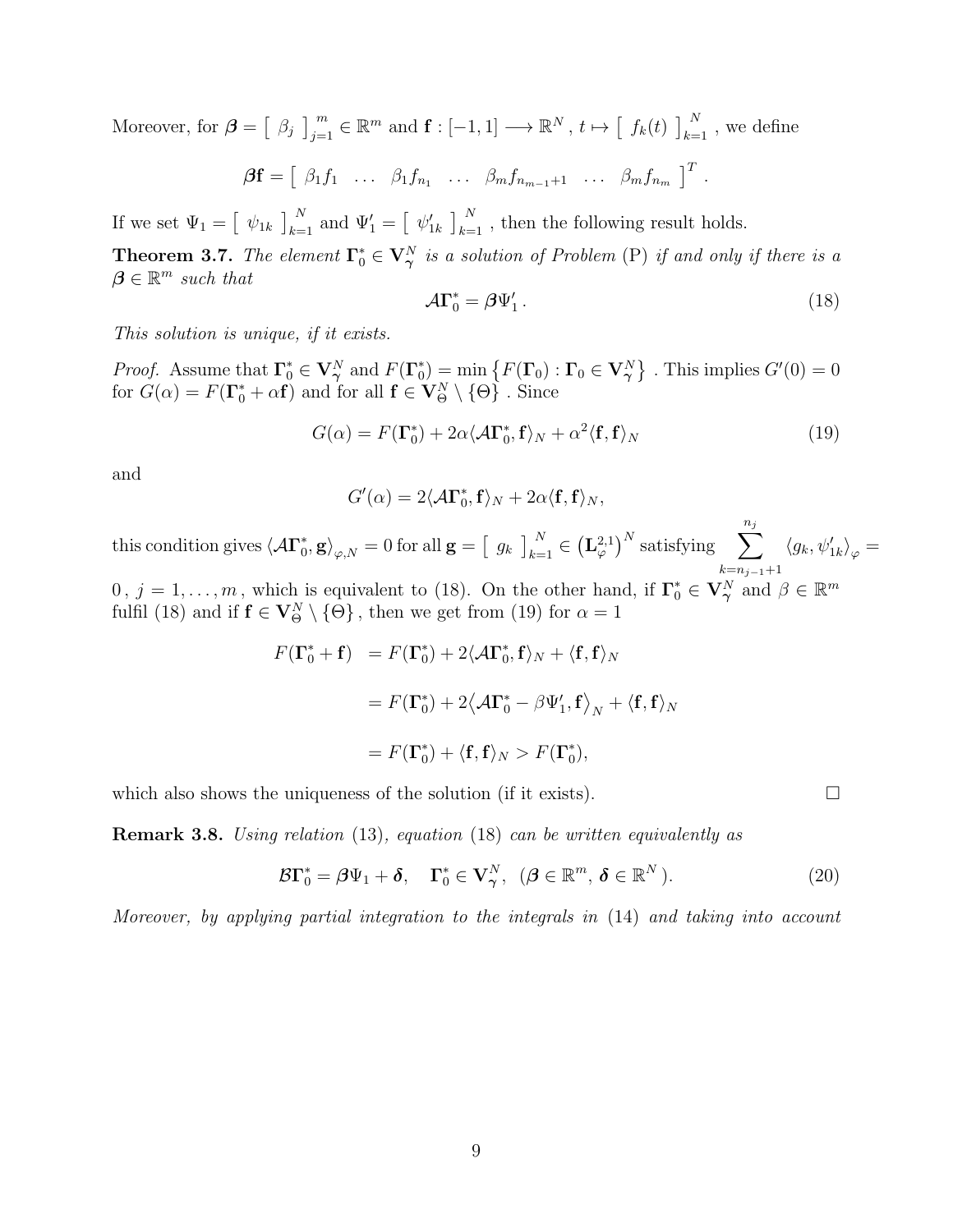$f(\pm 1) = \Theta$  for  $f \in V^N$  (see Lemma 3.2), we get

$$
\begin{split}\n\left(\mathcal{B}\mathbf{f}\right)(t) &= \left[\lim_{\varepsilon \to +0} \sum_{k=1}^{N} \frac{1}{\pi} \left( \int_{-1}^{t-\varepsilon} + \int_{t+\varepsilon}^{1} \right) \ln \left| \mathbf{r}_{0k}(s) - \mathbf{r}_{0j}(t) \right| f'_{k}(s) \, \mathrm{d}s \right]_{j=1}^{N} \\
&= \left[\lim_{\varepsilon \to +0} \sum_{k=1}^{N} \frac{1}{\pi} f_{k}(t-\varepsilon) \ln \left| \mathbf{r}_{0k}(t-\varepsilon) - \mathbf{r}_{0j}(t) \right| \right]_{j=1}^{N} \\
&- \left[\lim_{\varepsilon \to +0} \sum_{k=1}^{N} \frac{1}{\pi} f_{k}(t+\varepsilon) \ln \left| r_{0k}(t+\varepsilon) - \mathbf{r}_{0j}(t) \right| \right]_{j=1}^{N} \\
&- \left[\lim_{\varepsilon \to +0} \frac{1}{\pi} \sum_{k=1}^{N} \left( \int_{-1}^{t-\varepsilon} + \int_{t+\varepsilon}^{1} \right) f_{k}(s) \, \frac{\mathrm{d}}{\mathrm{d}s} \ln \left| \mathbf{r}_{0k}(s) - \mathbf{r}_{0j}(t) \right| \, \mathrm{d}s \right]_{j=1}^{N} \\
& \stackrel{\text{(7)}{=} \left[ \frac{1}{\pi} \sum_{k=1}^{N} \int_{-1}^{1} Y_{0kj}(s,t) f_{k}(s) \, \mathrm{d}s \right]_{j=1}^{N}\n\end{split}
$$

Hence, we obtain the identity

$$
\mathcal{B}\mathbf{f} = \mathcal{A}_0 \mathbf{f} \quad \forall \, \mathbf{f} \in \mathbf{V}^N,\tag{21}
$$

where

$$
(\mathcal{A}_0 \mathbf{f})(t) := \left[ \sum_{k=1}^N \frac{1}{\pi} \int_{-1}^1 Y_{0kj}(s, t) f_k(s) \, ds \right]_{j=1}^N = -(\mathcal{S}\mathbf{f})(t) + (\mathcal{K}_0 \mathbf{f})(t)
$$

with  $(cf. (11)$  and  $(12)$ )

$$
(\mathcal{K}_0 \mathbf{f})(t) := \left[ \sum_{k=1}^N \frac{1}{\pi} \int_{-1}^1 K_{kj}(s, t) f_k(s) \, ds \right]_{j=1}^N. \tag{22}
$$

Note that equation (18), hence its equivalent representation one obtains from (20) and equality (21), define the Euler-Lagrange equation for the corresponding drag minimization problem.  $\Box$ 

The following Lemma is a consequence of the well-known relation

$$
\mathcal{S}\varphi p_n^{\varphi} = -p_{n+1}^{\varphi^{-1}}, \quad n \in \mathbb{N}_0. \tag{23}
$$

**Lemma 3.9.** The operator  $S: (\mathbf{L}_{\varphi^{-1}}^2)^N \longrightarrow (\mathbf{L}_{\varphi^{-1},0}^2)^N$  and the operator  $S: (\varphi \mathbf{L}_{\varphi}^{2,r})^N \longrightarrow$  $\left( \mathbf{L}_{\alpha}^{2,r}\right)$  $\left( \sum_{\varphi^{-1},0}^{2,r} \right)^N$ ,  $r > 0$ , with  $\mathbf{L}^2_{\rho,0} = \left\{ f \in \mathbf{L}^2_{\rho} : \langle f, 1 \rangle_{\rho} = 0 \right\}$  and  $\mathbf{L}^{2,r}_{\rho,0} = \mathbf{L}^{2,r}_{\rho} \cap \mathbf{L}^2_{\rho,0}$  are invertible.

The next proposition is concerned with the solvability of (20). For this we define the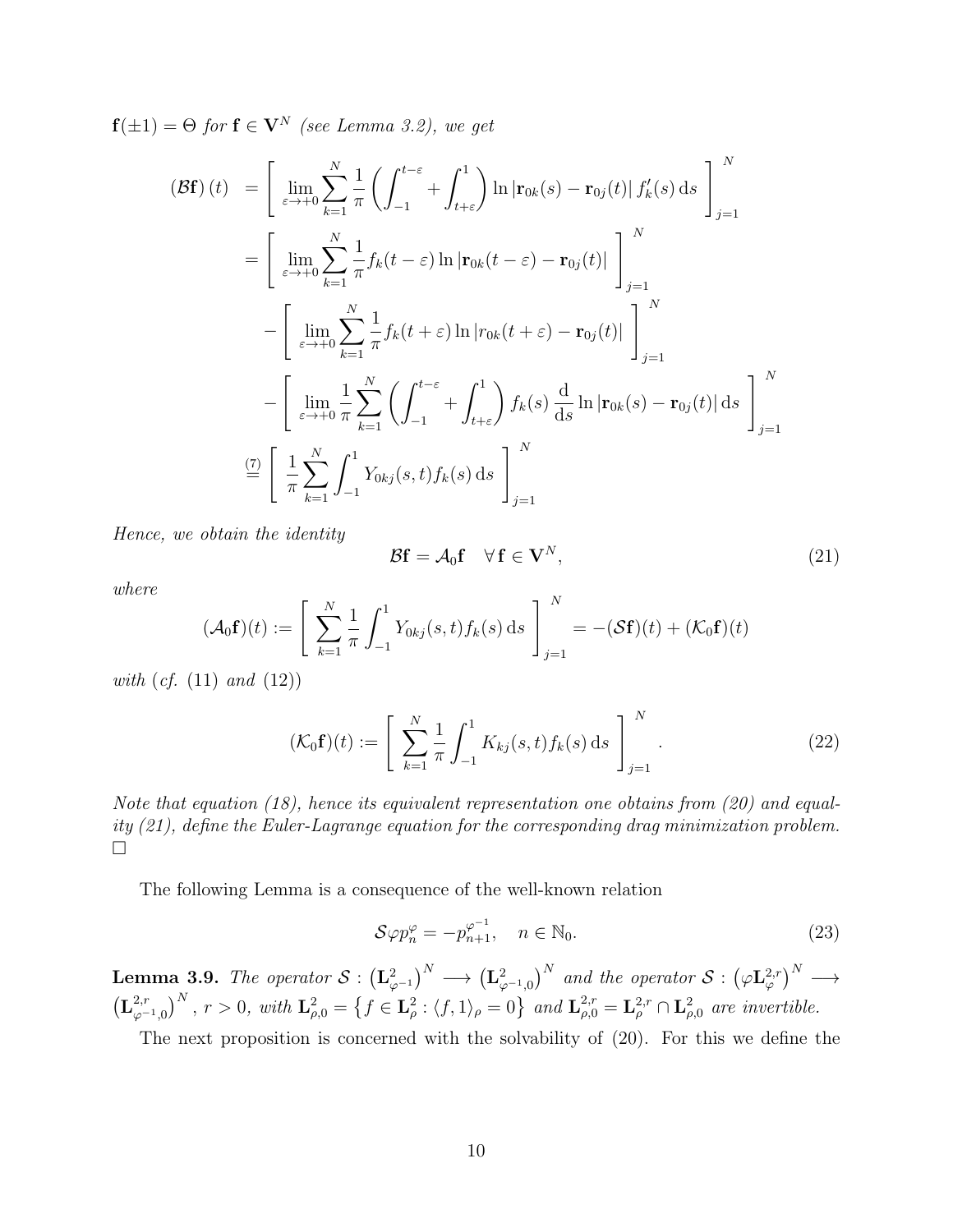operator

$$
\mathcal{G}: \left(\mathbf{L}_{\varphi^{-1}}^2\right)^N \times \mathbb{R}^m \times \mathbb{R}^N \longrightarrow \left(\mathbf{L}_{\varphi^{-1}}^2\right)^N \times \mathbb{R}^m,
$$

$$
(\mathbf{f}, \boldsymbol{\beta}, \boldsymbol{\delta}) \mapsto \left(\mathcal{A}_0 \mathbf{f} - \boldsymbol{\beta} \boldsymbol{\Psi}_1 - \boldsymbol{\delta}, \left[\sum_{k=n_{j-1}+1}^{n_j} \langle f_k, \psi'_{1k} \rangle \right]_{j=1}^m\right).
$$

**Theorem 3.10.** Assume that  $\psi_{ik} \in \mathbb{C}^{3}[-1,1]$ ,  $i = 1, 2$ ,  $k = 1, ..., N$ , Then,

(a) the operator  $A_0: (\mathbf{L}_{\varphi^{-1}}^2)^N \longrightarrow (\mathbf{L}_{\varphi^{-1}}^2)^N$  has a trivial null space, i.e.,

$$
N(\mathcal{A}_0)=\left\{\mathbf{f}\in \left(\mathbf{L}_{\varphi^{-1}}^2\right)^N:\mathcal{A}_0\mathbf{f}=\Theta\right\}=\left\{\Theta\right\}.
$$

If furthermore, the vector valued functions  $\left[\begin{array}{c} \psi_{1k}(t) \end{array}\right]_{k=n_{j-1}+1}^{n_j}$  are not constant functions *on* [−1, 1] *for*  $j = 1, ..., m$ , *then:* 

(b) for every  $(\mathbf{g}, \gamma) \in (\mathbf{L}^2_{\varphi^{-1}})^N \times \mathbb{R}^m$ , the equation

$$
\mathcal{G}(\mathbf{f}, \boldsymbol{\beta}, \boldsymbol{\delta}) = (\mathbf{g}, \boldsymbol{\gamma}) \tag{24}
$$

possesses a unique solution;

- (c) equation (20) possesses a unique solution  $(\Gamma_0^*)$  $(\hat{\theta}_0, \boldsymbol{\beta}, \boldsymbol{\delta}) \in \mathbf{V}_{\boldsymbol{\gamma}}^N \times \mathbb{R}^m \times \mathbb{R}^N;$
- (d) Problem (P) is uniquely solvable.

*Proof.* Let  $\mathbf{f}^0 \in (\mathbf{L}_{\varphi^{-1}}^2)^N$  and  $\mathcal{A}_0 \mathbf{f}^0 = \Theta$  . Hence,  $\mathcal{S} \mathbf{f}^0 = \mathcal{K}_0 \mathbf{f}^0 \in (\mathbf{C}^1[-1,1])^N \subset (\mathbf{L}_{\varphi^{-1}}^{2,1})^N$  $_{\varphi^{-1}}^{2,1})^N$  , due to Lemma 3.3. By Lemma 3.9, we get  $\mathcal{K}_0 \mathbf{f}^0 \in (\mathbf{L}_{\varphi}^{2,1})$  $(\varphi^{-1},0)^N$  and, consequently,  $\mathbf{f}^0 \in (\varphi \mathbf{L}^{2,1}_{\varphi})^N =$  $V^N$ . On the other hand, due to (13) and (21) (cf. also the proof of Lemma 3.6), we have

$$
0<\langle \mathcal{A}\mathbf{f},\mathbf{f}\rangle_N=-\langle \mathcal{A}_0\mathbf{f},\mathcal{D}\mathbf{f}\rangle_N\quad \forall\, \mathbf{f}\in \mathbf{V}^N\setminus\{\Theta\}\,.
$$

This implies  $f^0 = \Theta$ , and (a) is proved.

Since, by Lemma 3.9, the operator  $S: (\mathbf{L}_{\varphi^{-1}}^2)^N \longrightarrow (\mathbf{L}_{\varphi^{-1}}^2)^N$  is Fredholm with index  $-N$ and since, due to the continuity of the functions  $K_{kj}(s,t)$  (cf. Lemma 3.3), the operator  $\mathcal{K}_0$ :  $\left(\mathbf{L}_{\varphi^{-1}}^2\right)^N \longrightarrow \left(\mathbf{L}_{\varphi^{-1}}^2\right)^N$  is compact, also the operator  $\mathcal{A}_0 = -\mathcal{S} + \mathcal{K}_0 : \left(\mathbf{L}_{\varphi^{-1}}^2\right)^N \longrightarrow \left(\mathbf{L}_{\varphi^{-1}}^2\right)^N$ is Fredholm with index  $-N$ . Hence, we conclude that the codimension of the image

$$
R(\mathcal{A}_0) = \left\{ \mathcal{A}_0 \mathbf{f} : \mathbf{f} \in \left( \mathbf{L}_{\varphi^{-1}}^2 \right)^N \right\}
$$

is equal to N. Since

$$
\dim\left\{\boldsymbol{\beta}\Psi_1+\boldsymbol{\delta}:\boldsymbol{\beta}\in\mathbb{R}^m,\boldsymbol{\delta}\in\mathbb{R}^N\right\}=N+m\,,
$$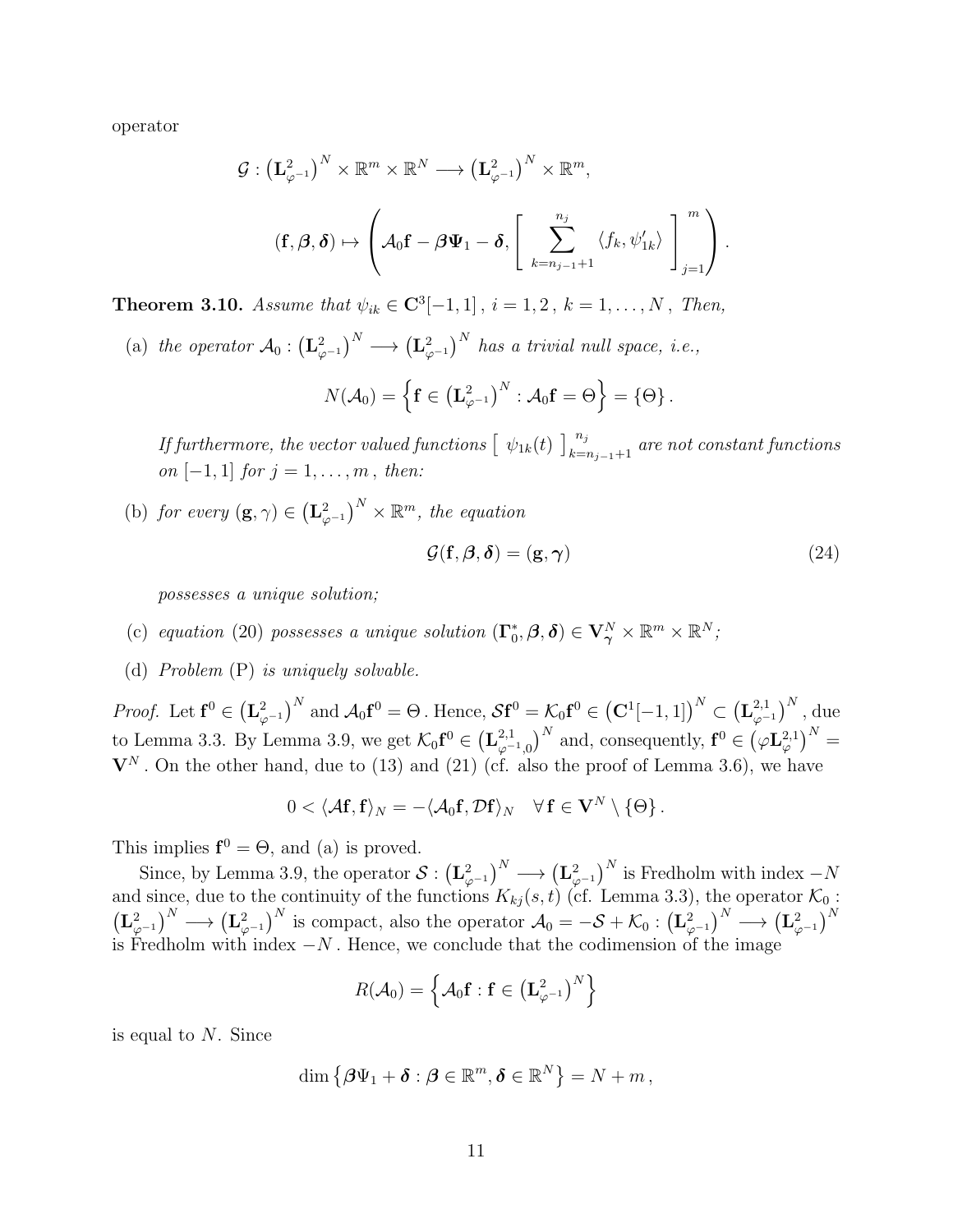the intersection  $\mathbf{W}_1 := R(A_0) \cap \{ \beta \Psi_1 + \boldsymbol{\delta} : \boldsymbol{\beta} \in \mathbb{R}^m, \boldsymbol{\delta} \in \mathbb{R}^N \}$  is at least *m*-dimensional. We show, however, that dim  $W_1 > m$  is not possible. Indeed, in that case there exist  $m + 1$ linearly independent  $f^j \in V^N$  with

$$
\mathcal{A}_0 \mathbf{f}^j = \mathbf{g}^j \in \{ \boldsymbol{\beta} \Psi_1 + \boldsymbol{\delta} : \boldsymbol{\beta} \in \mathbb{R}^m, \boldsymbol{\delta} \in \mathbb{R}^N \}, \quad j = 1, \ldots, m+1,
$$

where  $\mathbf{W}_1 = \text{span} \{ \mathbf{g}^1, \dots, \mathbf{g}^{m+1} \}$ . The  $m \times (m+1)$  homogeneous system

$$
\left[\sum_{k=n_{\ell-1}+1}^{n_{\ell}} \langle f_k^j, \psi'_{1k} \rangle, j=1 : m+1\right]_{\ell=1}^{m} \left[\alpha_j \right]_{j=1}^{m+1} = \left[\begin{array}{c} 0 \end{array}\right]_{\ell=1}^{m}
$$

has a nontrivial solution. The respective  $\mathbf{f} = \left[ \begin{array}{c} f_k \end{array} \right]_{k=1}^N =$ m $\sum$  $^{+1}$  $j=1$  $\alpha_j \mathbf{f}^j$  satisfies

$$
\sum_{k=n_{j-1}+1}^{n_j} \langle f_k, \psi'_{1k} \rangle = 0, \quad j=1,\ldots,m.
$$

This means that  $f \in V^N_\Theta$  solves (20) with  $\gamma = \Theta$ . By Proposition 3.7 and Remark 3.8, this solution is unique, hence identically zero in contradiction to  $\alpha \neq \Theta$ . Therefore,  $f^* \neq \Theta$ .

Thus dim  $W_1 = m$ . Let  $\{h^j : j = N + 1, ..., N + m\}$  denote an orthonormal basis of  $W_1$ , which can be extended to an orthonormal basis

$$
\left\{ \mathbf{h}^{j} = \boldsymbol{\beta}^{j} \boldsymbol{\Psi}_{1} + \boldsymbol{\delta}^{j} : j = 1, \ldots, N + m \right\}
$$

of  $\mathbf{M} := \{ \boldsymbol{\beta} \boldsymbol{\Psi}_1 + \boldsymbol{\delta} : \boldsymbol{\beta} \in \mathbb{R}^m, \boldsymbol{\delta} \in \mathbb{R}^N \}$  . Set  $\mathbf{W}_2 := \text{span} \{ \mathbf{h}^j : j = 1, \dots, N \}$ . We have

$$
R(\mathcal{A}_0) \cap \mathbf{W}_2 = \{ \Theta \} \quad \text{and} \quad \left( \mathbf{L}_{\varphi^{-1}}^2 \right)^N = R(\mathcal{A}_0) + \mathbf{W}_2 \,. \tag{25}
$$

We show that, for every  $(\mathbf{g}, \boldsymbol{\gamma}) \in \left(\mathbf{L}_{\varphi^{-1}}^2\right)^N \times \mathbb{R}^m$ , there is a unique  $(\mathbf{f}^*, \boldsymbol{\beta}^*, \boldsymbol{\delta}^*) \in \left(\mathbf{L}_{\varphi^{-1}}^2\right)^N \times$  $\mathbb{R}^m \times \mathbb{R}^N$  satisfying  $\mathcal{G}(\mathbf{f}^*, \boldsymbol{\beta}^*, \boldsymbol{\delta}^*) = (\mathbf{g}, \boldsymbol{\gamma})$ . Due to the second relation in (25), there is an  $(\mathbf{f}^0, \boldsymbol{\beta}^0, \boldsymbol{\delta}^0) \in (\mathbf{L}_{\varphi^{-1}}^2)^N \times \mathbb{R}^m \times \mathbb{R}^N$  such that

$$
\widehat{\mathcal{G}}(\mathbf{f}^0, \boldsymbol{\beta}^0, \boldsymbol{\delta}^0) := \mathcal{A}_0 \mathbf{f}^0 - \boldsymbol{\beta}^0 \boldsymbol{\Psi}_1 - \boldsymbol{\delta}^0 = \mathbf{g}.
$$
 (26)

The null space of the operator  $\widehat{G}$  :  $(\mathbf{L}_{\varphi^{-1}}^2)^N \times \mathbb{R}^m \times \mathbb{R}^N \longrightarrow (\mathbf{L}_{\varphi^{-1}}^2)^N$  is equal to

$$
N(\widehat{\mathcal{G}}) = \left\{ (\mathbf{f}, \boldsymbol{\beta}, \boldsymbol{\delta}) \in \left(\mathbf{L}_{\varphi^{-1}}^2\right)^N \times \mathbb{R}^m \times \mathbb{R}^N : \mathcal{A}_0\mathbf{f} \in \mathbf{W}_1 \text{ and } \mathcal{A}_0\mathbf{f} = \boldsymbol{\beta}\mathbf{\Psi}_1 + \boldsymbol{\delta} \right\}
$$

In view of (a), there exist uniquely determined  $\mathbf{u}^j \in (\mathbf{L}_{\varphi^{-1}}^2)^N$  such that  $\mathcal{A}_0 \mathbf{u}^j = \mathbf{h}^j =$  $\beta^j \Psi_1 + \delta^j$  for  $j = N + 1, \ldots, N + m$ . Consequently, the set of all solutions of (26) is given by

$$
\left\{ (\mathbf{f}, \boldsymbol{\beta}, \boldsymbol{\delta}) = \sum_{j=N+1}^{N+m} \alpha_j(\mathbf{u}^j, \boldsymbol{\beta}^j, \boldsymbol{\delta}^j) + (\mathbf{f}^0, \boldsymbol{\beta}^0, \boldsymbol{\delta}^0) : \alpha_j \in \mathbb{R} \right\}.
$$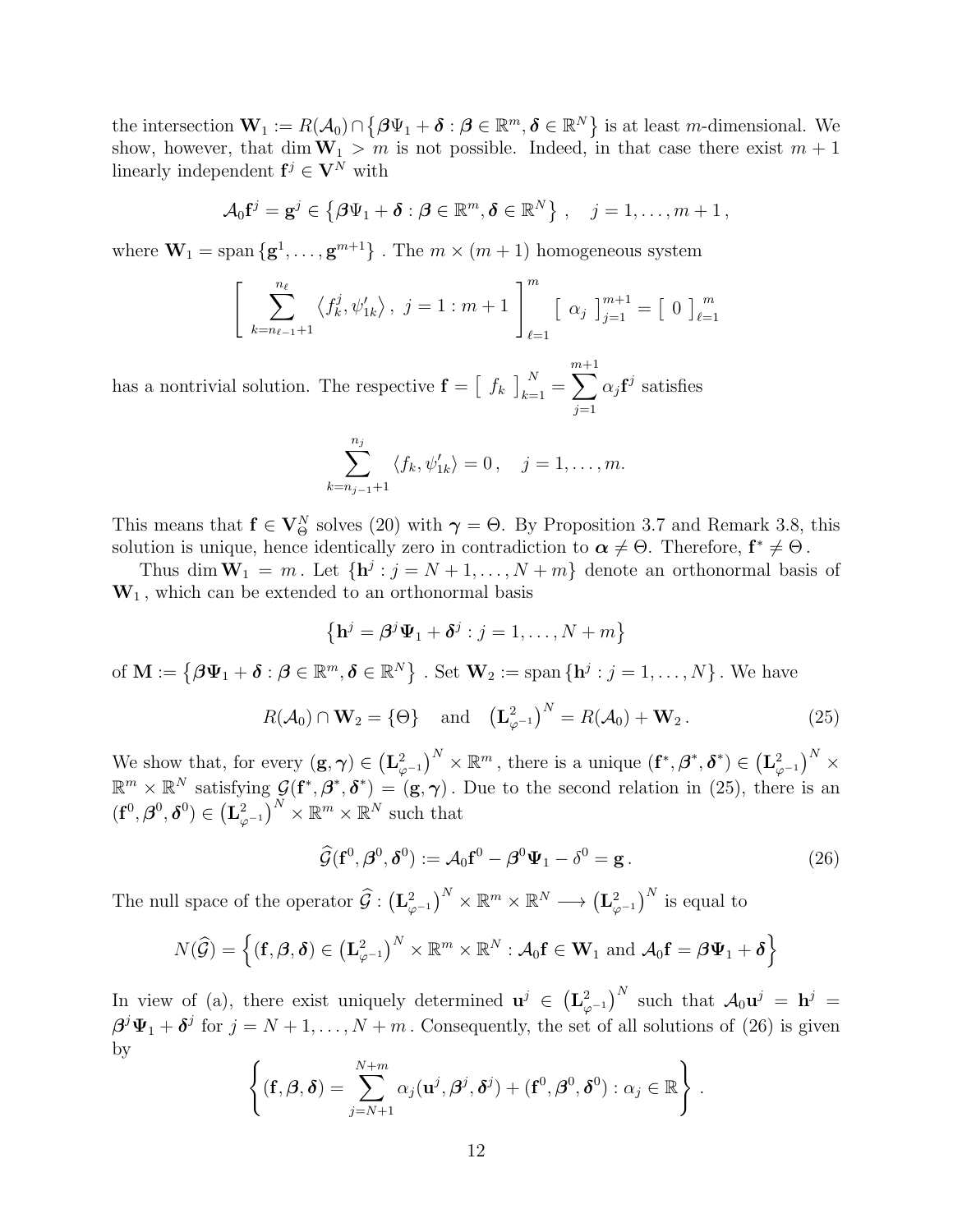An element  $(f, \beta, \delta)$  from this set solves (24) if and only if the respective  $\alpha_j$ 's fulfil

$$
\sum_{\ell=N+1}^{N+m} \sum_{k=n_{j-1}+1}^{n_j} \langle u_k^{\ell}, \psi_{1k}^{\prime} \rangle \alpha_{\ell} + \sum_{k=n_{j-1}+1}^{n_j} \langle f_k^0, \psi_{1k}^{\prime} \rangle = \gamma_j, \quad j = 1, \dots, m. \tag{27}
$$

This system has a unique solution  $\left[\begin{array}{c} \alpha_j \end{array}\right]_{j=N+1}^{N+m}$ , since otherwise there is an  $\boldsymbol{\alpha}^0 = \left[\begin{array}{c} \alpha_j^0 \end{array}\right]_{j=N+1}^{N+m} \in$  $\mathbb{R}^m \setminus \{\Theta\}$  satisfying

$$
\sum_{\ell=N+1}^{N+m} \sum_{k=n_{j-1}+1}^{n_j} \langle u_k^{\ell}, \psi'_{1k} \rangle \, \alpha_{\ell} = 0 \,, \quad j = 1, \dots, m \,,
$$

which implies  $\mathbf{u}^0 :=$ N  $\sum$  $+m$  $j = N+1$  $\alpha_j^0 \mathbf{u}^j \neq \Theta$  and  $\mathcal{A}_0 \mathbf{u}^0 = \boldsymbol{\beta}^0 \boldsymbol{\Psi}_1 + \boldsymbol{\delta}^0$ , where

$$
\boldsymbol{\beta}^0 = \sum_{j=N+1}^{N+m} \alpha_j^0 \mathbf{u}^j \quad \text{and} \quad \boldsymbol{\delta}^0 = \sum_{j=N+1}^{N+m} \alpha_j^0 \boldsymbol{\delta}^j.
$$

Moreover,

$$
\sum_{j=N+1}^{N+m} \left\langle u_k^0, \psi'_{1k} \right\rangle = \sum_{j=N+1}^{N+m} \sum_{\ell=N+1}^{N+m} \alpha_\ell^0 \left\langle u_k^\ell, \psi'_{1k} \right\rangle = 0, \quad j = 1, \dots, n.
$$

Thus,  $\mathbf{u}^0 \in \mathbf{V}_{\Theta}$  is a solution of (20). By Proposition 3.7 and Remark 3.8, this solution is unique, hence identically zero in contradiction to  $\alpha^0 \neq \Theta$ . Therefore, if we denote the unique solution of (27) by  $\boldsymbol{\alpha}^* = \left[ \begin{array}{c} \alpha_j^* \end{array} \right]_{j=N+1}^{N+m}$ , then

$$
(\mathbf{f}^*, \boldsymbol{\beta}^*, \boldsymbol{\delta}^*) = \sum_{j=N+1}^{N+m} \alpha_j^*(\mathbf{u}^j, \boldsymbol{\beta}^j, \boldsymbol{\delta}^j) + (\mathbf{f}^0, \boldsymbol{\beta}^0, \boldsymbol{\delta}^0)
$$

is the uniquely defined solution of (24).

Assertion (c) is the special case  $(g, \gamma) = (\Theta, \gamma)$  of (b), and assertion (d) is an immediate consequence of (c), together with Proposition 3.7 and Remark 3.8.  $\Box$ 

#### 4 A COLLOCATION-QUADRATURE METHOD

Here, we describe a numerical procedure for the approximate solution of equation (20). For this, we write this equation in the form  $(cf. (21), (22))$ 

$$
\mathcal{A}_0 \mathbf{f} = \boldsymbol{\beta} \Psi_1 + \boldsymbol{\delta}, \quad (\mathbf{f}, \boldsymbol{\beta}, \boldsymbol{\delta}) \in \mathbf{V}_\gamma^N \times \mathbb{R}^m \times \mathbb{R}^N \tag{28}
$$

with  $\mathcal{A}_0 = -\mathcal{S} + \mathcal{K}_0 : \left( \mathbf{L}_{\varphi^{-1}}^2 \right)^N \longrightarrow \left( \mathbf{L}_{\varphi^{-1}}^2 \right)^N$  and

$$
(\mathcal{S}\mathbf{f})(t) = \left[\frac{1}{\pi} \int_{-1}^{1} \frac{f_j(s) \, \mathrm{d}s}{s - t} \right]_{j=1}^{N},
$$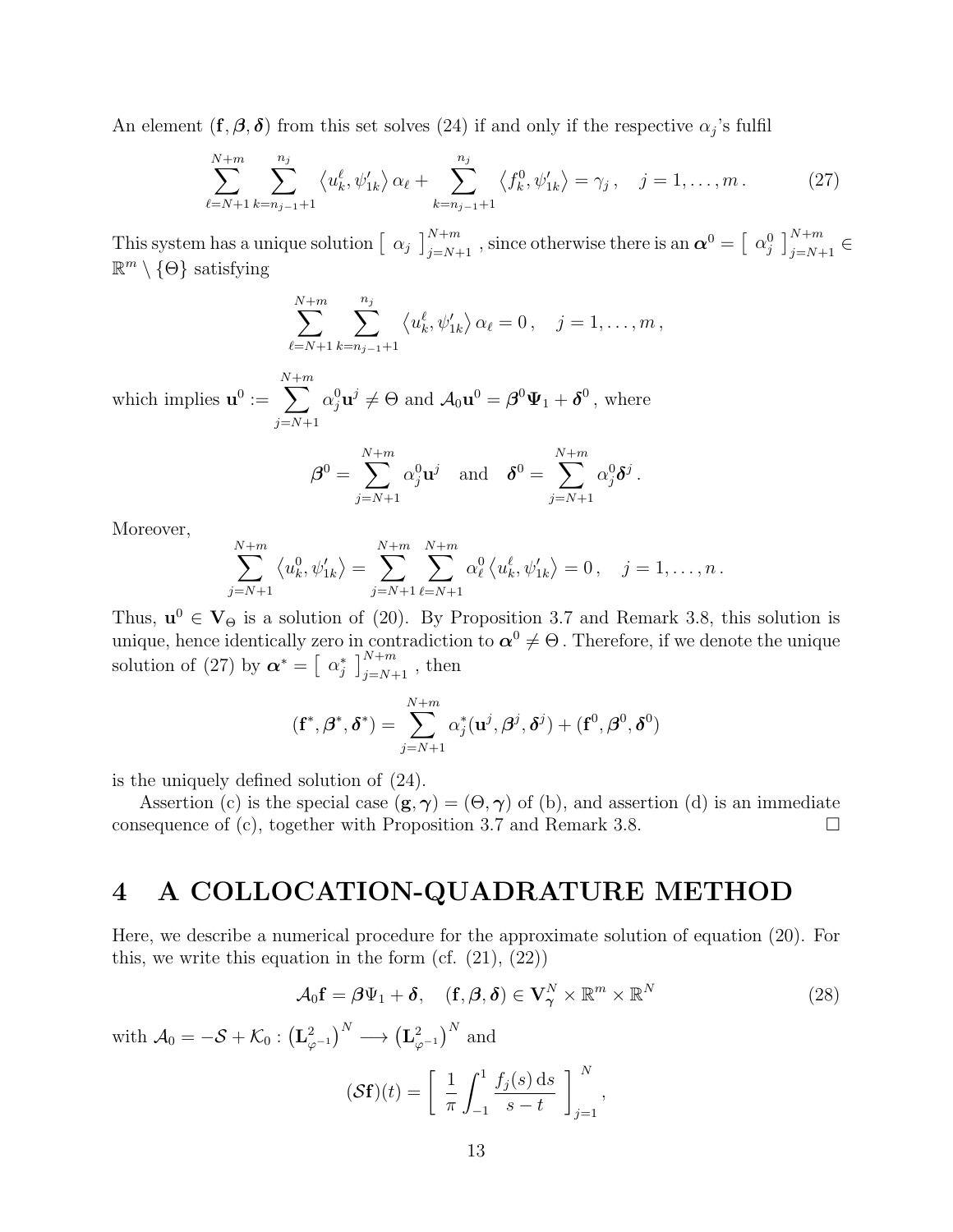as well as

$$
(\mathcal{K}_0 f)(t) = \left[ \sum_{k=1}^N \frac{1}{\pi} \int_{-1}^1 K_{kj}(s, t) f_k(s) \, ds \right]_{j=1}^N
$$

For every integer  $n \geq 1$ , we are looking for an approximate solution  $(\mathbf{f}^n, \beta^n, \delta^n)$  in  $R(\mathcal{P}_n) \times$  $\mathbb{R}^m \times \mathbb{R}^N$  of (28), where  $\mathbf{f}^n = \left[ \begin{array}{c} f_k^n \end{array} \right]_{k=1}^N$ ,  $\boldsymbol{\beta}^n = \left[ \begin{array}{c} \beta_j^n \end{array} \right]_{j=1}^m$  and  $\boldsymbol{\delta}^n = \left[ \begin{array}{c} \delta_k^n \end{array} \right]_{k=1}^N$ , and where by  $R(\mathcal{P}_n)$  we denote the image space of the orthoprojection  $\mathcal{P}_n: (\mathbf{L}_{\varphi^{-1}}^2)^N \longrightarrow (\mathbf{L}_{\varphi^{-1}}^2)^N$  defined by

$$
\mathcal{P}_n \mathbf{f} = \left[ \sum_{k=0}^{n-1} \langle f_j, U_k \rangle \, \varphi U_k \right]_{j=1}^N,
$$

where  $U_k = p_k^{\varphi}$  $\frac{\varphi}{k}$  denotes the normalized second kind Chebyshev polynomial of degree k. For that, we solve the collocation equations

$$
-(\mathcal{S}\mathbf{f}^n)(t_{\ell n}) + (\mathcal{K}_n^0\mathbf{f}^n)(t_{\ell n}) = \boldsymbol{\beta}^n\Psi_1(t_{\ell n}) + \boldsymbol{\delta}^n, \quad \ell = 1,\ldots,n+1,
$$
\n(29)

.

together with

$$
\frac{\pi}{n+1} \sum_{k=n_{j-1}+1}^{n_j} \sum_{i=1}^n \varphi(s_{in}) \psi'_{1k}(s_{in}) f_k^n(s_{in}) = \gamma_j, \quad j = 1, \dots, m,
$$
\n(30)

where  $t_{\ell n} = \cos$  $(2\ell - 1)\pi$  $\frac{2v-1}{2n+2}$  and  $s_{in} = \cos$ iπ  $n+1$ are Chebyshev nodes of first and second kind, respectively, and where

$$
(\mathcal{K}_n^0 \mathbf{f}^n)(t) = \left[ \frac{1}{n+1} \sum_{k=1}^N \sum_{i=1}^n \varphi(s_{in}) K_{kj}(s_{in}, t) f_k^n(s_{in}) \right]_{j=1}^N.
$$
 (31)

Note that  $f^{n}(t)$  can be written with the help of the weighted Lagrange interpolation polynomials

$$
\widetilde{\ell}_{in}^{\varphi}(t) = \frac{\varphi(t)\ell_{in}^{\varphi}(t)}{\varphi(s_{in})} \quad \text{with} \quad \ell_{in}^{\varphi}(t) = \frac{U_n(t)}{(t - s_{in})U_n'(s_{in})}, \quad i = 1, \dots, n.
$$

in the form

$$
\mathbf{f}^{n}(t) = \sum_{i=1}^{n} \widetilde{\ell}_{in}^{\varphi}(t)\boldsymbol{\xi}_{in}, \quad \boldsymbol{\xi}_{in} = \mathbf{f}^{n}(s_{in}).
$$
\n(32)

Let  $\mathcal{L}_n^j$ ,  $j = 1, 2$  denote the interpolation operators, which associate to a function **g**:  $(-1, 1) \longrightarrow \mathbb{R}^N$  the (vector) polynomials

$$
(\mathcal{L}_n^1 \mathbf{g})(t) = \sum_{\ell=1}^{n+1} \frac{T_{n+1}(t)}{(t - t_{\ell n})T'_{n+1}(t_{\ell n})} \mathbf{g}(t_{\ell n}),
$$

and

$$
(\mathcal{L}_n^2 \mathbf{g})(t) = \sum_{i=1}^n \frac{U_n(t)}{(t - s_{in})U'_n(s_{in})} \mathbf{g}(s_{in}),
$$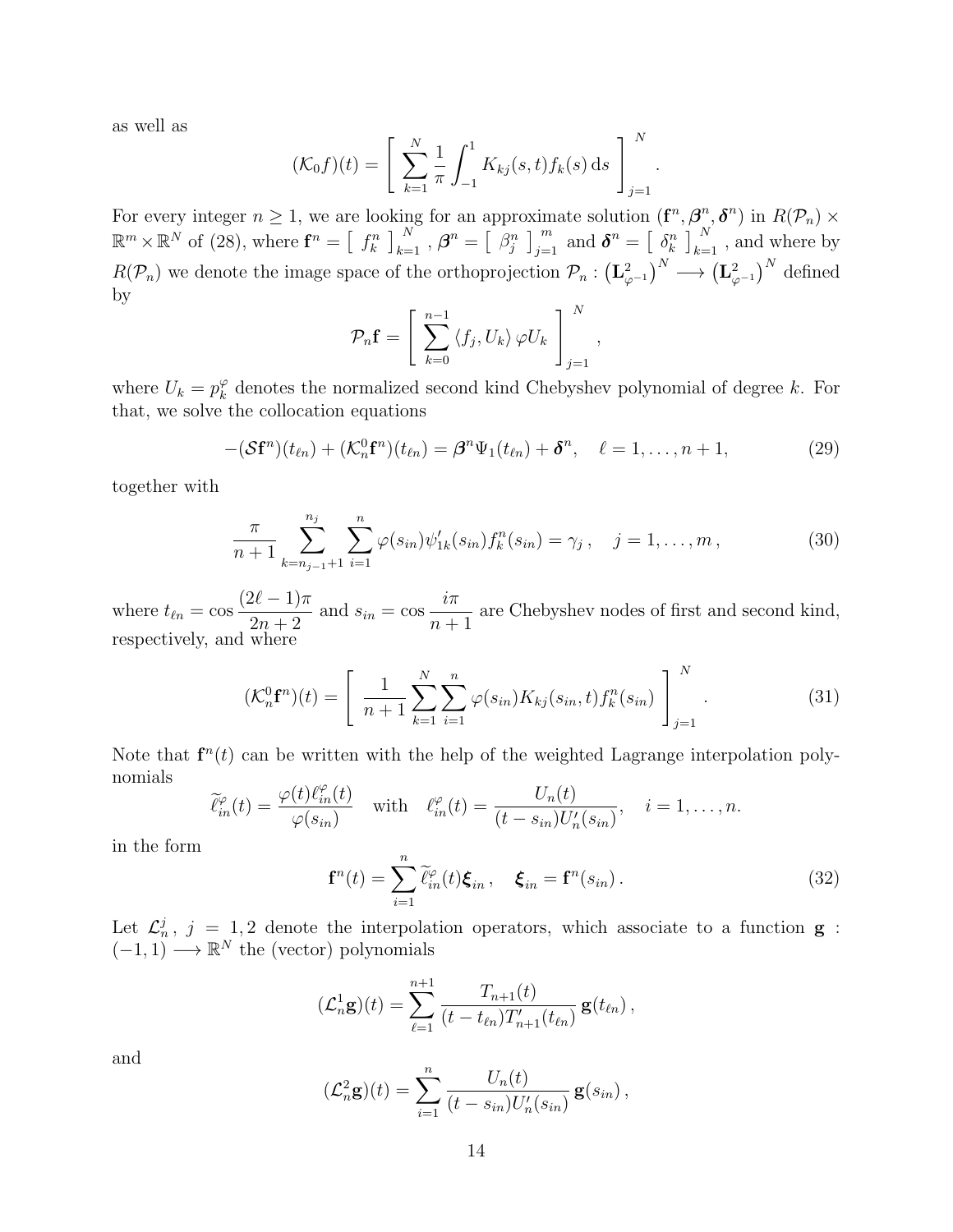respectively, where  $T_n = p_n^{\varphi^{-1}}$ . Now, the system (29), (30) can be written as operator equation

$$
\mathcal{A}_n \mathbf{f}^n = \boldsymbol{\beta}^n \mathcal{L}_n^1 \boldsymbol{\Psi}_1 + \boldsymbol{\delta}^n, \quad (\mathbf{f}^n, \boldsymbol{\beta}, \boldsymbol{\delta}) \in R(\mathcal{P}_n) \times \mathbb{R}^m \times \mathbb{R}^N \tag{33}
$$

together with

$$
\sum_{k=n_{j-1}+1}^{n_j} \langle \mathcal{L}_n^2 \psi'_{1k}, f_k^n \rangle = \gamma_j, \ j = 1, \dots, m,
$$
 (34)

where  $A_n = -S_n + \mathcal{K}_n$ ,  $S_n = \mathcal{L}_n^1 \mathcal{S} \mathcal{P}_n$ , and  $\mathcal{K}_n = \mathcal{L}_n^1 \mathcal{K}_n^0 \mathcal{P}_n$ . The equivalence of (30) and (34) follows from the algebraic accuracy of the Gaussian rule w.r.t. the Chebyshev nodes of second kind. In Lemma 4.1 and Lemma 4.2, we take  $N = 1$ , the generalization to  $N > 1$  is obvious. The assertion of the following lemma is well-known (see [14, Theorem 14.3.1]).

**Lemma 4.1.** For all  $f \in \mathbf{C}[-1,1]$ , we have  $\lim_{n\to\infty}||f-\mathcal{L}_n^1f||_{\varphi^{-1}}=0$  as well as  $\lim_{n\to\infty}||f-\mathcal{L}_n^2f||_{\varphi}=0$ 0.

The next lemma provides convergence rates for the interpolating polynomials and will be used in the proof of Proposition 4.4.

**Lemma 4.2** ([1], Theorem 3.4). If  $r > \frac{1}{2}$ , then there exists a constant  $c > 0$  such that, for any real p,  $0 \le p \le r$  and all  $n \ge 1$ ,

(a)  $||f - \mathcal{L}_n^1 f||_{\varphi^{-1},p} \leq c n^{p-r} ||f||_{\varphi^{-1},r}$  for all  $f \in \mathbf{L}_{\varphi^{-1}}^{2,r}$ ,

(b) 
$$
||f - \mathcal{L}_n^2 f||_{\varphi, p} \leq c n^{p-r} ||f||_{\varphi, r}
$$
 for all  $f \in \mathbf{L}_{\varphi}^{2,r}$ .

**Lemma 4.3.** The operator  $\mathcal{K}_n^0$  can be extended to a linear and bounded operator on  $\left(\mathbf{L}_{\varphi^{-1}}^2\right)^N$ such that, for  $\psi_{jk} \in \mathbb{C}^2[-1,1], j = 1,2, k = 1, \ldots, N$ , we have

- (a)  $\lim_{n \to \infty} ||\mathcal{K}_n \mathcal{K}_0||_{\left(\mathbf{L}_{\varphi^{-1}}^2\right)^N \to \left(\mathbf{L}_{\varphi^{-1}}^2\right)^N} = 0.$
- (b) Moreover, a solution  $f \in (L^2_{\varphi^{-1}})^N$  of  $\mathcal{A}_n f \beta \mathcal{L}^1_n \Psi_1 \delta = \Theta$  automatically belongs to  $R(\mathcal{P}_n)$ .

*Proof.* By definition of  $\mathcal{K}_n^0$  and in virtue of the algebraic accuracy of the Gaussian rule, for  $f^n \in R(\mathcal{P}_n)$  we have

$$
(\mathcal{K}_n^0 \mathbf{f}^n)(t) = \left[ \sum_{k=1}^N \frac{1}{\pi} \int_{-1}^1 \mathcal{L}_n^2 \left[ K_{kj}(.,t) \varphi^{-1} f_k^n \right](s) \varphi(s) ds \right]_{j=1}^N
$$
  
= 
$$
\left[ \sum_{k=1}^N \frac{1}{\pi} \int_{-1}^1 \mathcal{L}_n^2 \left[ K_{kj}(.,t) \right](s) f_k^n(s) ds \right]_{j=1}^N,
$$

which implies, that the definition of  $\mathcal{K}_n^0$  can be extended to the whole space  $(\mathbf{L}_{\varphi^{-1}}^2)^N$  by

$$
(\mathcal{K}_n^0 \mathbf{f})(t) = \left[ \sum_{k=1}^N \frac{1}{\pi} \int_{-1}^1 \mathcal{L}_n^2 \left[ K_{kj}(\cdot, t) \right](s) f_k(s) \, ds \right]_{j=1}^N.
$$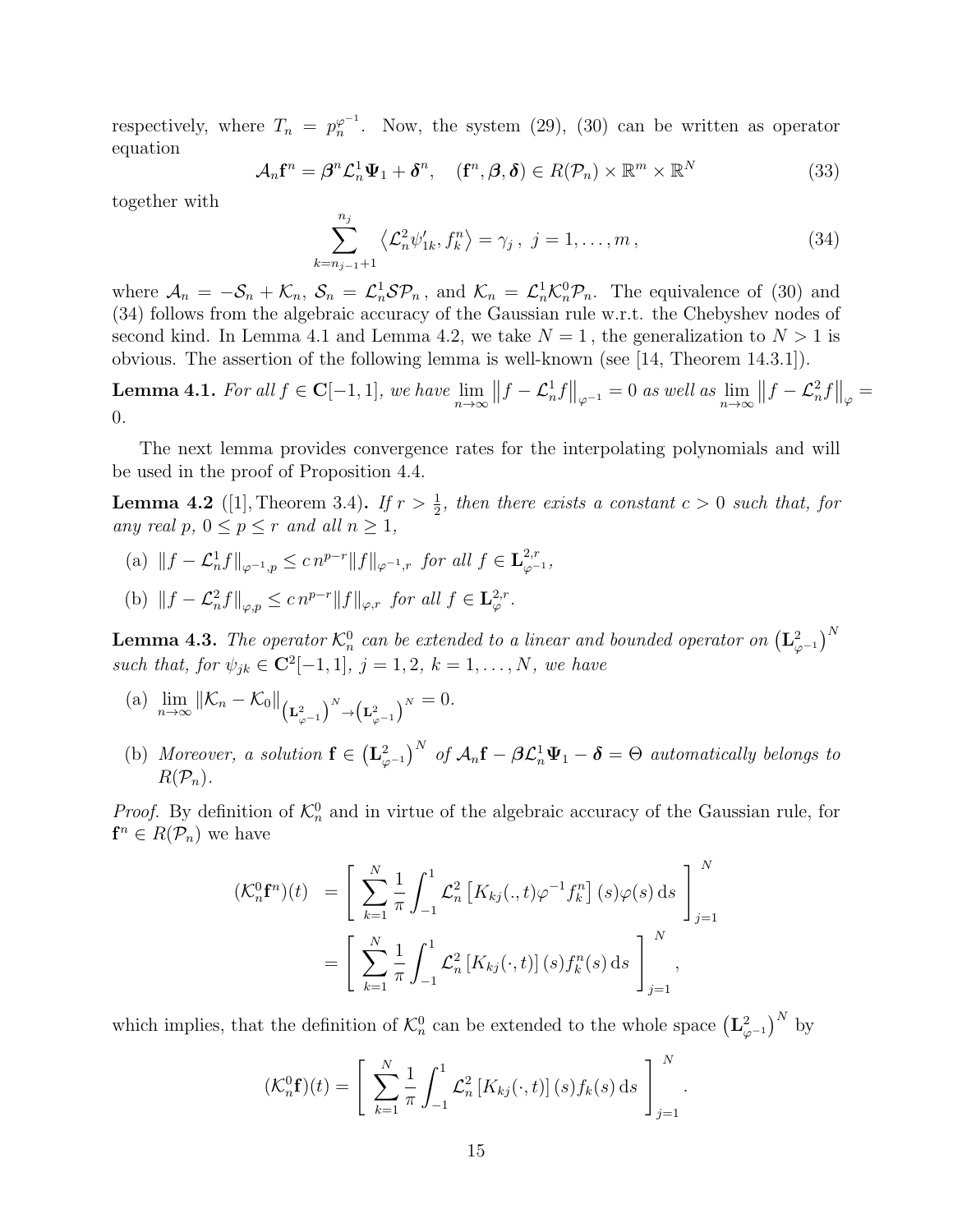Using  $||f||_{\infty} = \max\{|f(t)| : -1 \le t \le 1\}$  (the norm in the space  $\mathbf{C} = \mathbf{C}[-1, 1]$  of continuous functions  $f: [-1,1] \longrightarrow \mathbb{R}$  and  $\left\| \mathbf{f} \right\|_{\infty,N} := \left( \sum_{i=1}^{N} \mathbf{f}(i) \right)^{N}$  $k=1$  $\left\Vert f_{k}\right\Vert _{\infty}^{2}$ ∞  $\sqrt{\frac{1}{2}}$ (the norm in the space  $\mathbf{C}^{N}$ ), we get

$$
\begin{split}\n&\left\| \left( \mathcal{K}_{n}^{0} - \mathcal{K}_{0} \right) \mathbf{f} \right\|_{\infty, N} \\
&= \frac{1}{\pi} \left( \sum_{j=1}^{N} \sup_{-1 \leq t \leq 1} \left\{ \left| \sum_{k=1}^{N} \int_{-1}^{1} \left[ \mathcal{L}_{n}^{2} \left[ K_{kj}(\cdot, t) \right] (s) - K_{kj}(s, t) \right] f_{k}(s) \, ds \right|^{2} \right\} \right)^{\frac{1}{2}} \\
&\leq \frac{1}{\pi} \left( \sum_{j=1}^{N} \sup_{-1 \leq t \leq 1} \left\{ \sum_{k=1}^{N} \left\| \mathcal{L}_{n}^{2} K_{kj}(\cdot, t) - K_{kj}(\cdot, t) \right\|_{\varphi}^{2} \sum_{k=1}^{N} \left\| f_{k} \right\|_{\varphi^{-1}}^{2} \right\} \right)^{\frac{1}{2}} \\
&\leq \frac{1}{\pi} \left( \sum_{j=1}^{N} \sup_{-1 \leq t \leq 1} \left\{ \sum_{k=1}^{N} \left\| \mathcal{L}_{n}^{2} K_{kj}(\cdot, t) - K_{kj}(\cdot, t) \right\|_{\varphi}^{2} \right\} \right)^{\frac{1}{2}} \left\| \mathbf{f} \right\|_{\left( \mathbf{L}_{\varphi^{-1}}^{2} \right)^{N}}.\n\end{split} \tag{35}
$$

Since, due to Lemma 4.1 and the principle of uniform boundedness, the operator sequence  $\mathcal{L}_n^1$  :  $\mathbf{C}^N \longrightarrow (\mathbf{L}_{\varphi^{-1}}^2)^N$  is uniformly bounded, the last estimate together with Lemma 4.1 (applied to  $\mathcal{L}_n^2$ ) leads to

$$
\lim_{n\to\infty}\left\|\mathcal{K}_n-\mathcal{L}_n^1\mathcal{K}_0\mathcal{P}_n\right\|_{\left(\mathbf{L}_{\varphi^{-1}}^2\right)^N\to\left(\mathbf{L}_{\varphi^{-1}}^2\right)^N}=0\,.
$$

Again Lemma 4.1, the strong convergence of  $\mathcal{P}_n = \mathcal{P}_n^* \longrightarrow \mathcal{I}$  (the identity operator), and the compactness of the operator  $\mathcal{K}_0: \left(\mathbf{L}_{\varphi^{-1}}^2\right)^N \longrightarrow \mathbf{C}^N$  give us

$$
\lim_{n\to\infty}\left\|\mathcal{L}_{n}^1\mathcal{K}_0\mathcal{P}_n-\mathcal{K}_0\right\|_{\left(\mathbf{L}_{\varphi^{-1}}^2\right)^N\to\left(\mathbf{L}_{\varphi^{-1}}^2\right)^N}=0\,,
$$

and (a) is proved.

Assertion (b) is a consequence of Lemma 3.9 and relation (23).  $\Box$ 

**Theorem 4.4.** Assume  $\psi_{ik} \in \mathbb{C}^r[-1,1], i = 1,2, k = 1,\ldots,N$ , for some integer  $r > 2$ . Let  $\gamma_j \neq 0$  for all  $j = 1, \ldots, m$ , and the vector valued functions  $\left[\begin{array}{c} \psi_{1k}(t) \end{array}\right]_{k=n_{j-1}+1}^{n_j}$ ,  $j = 1, \ldots, m$ , be not constant. Then, for all sufficiently large n (say  $n \ge n_0$ ), there exists a unique solution  $(f^{n*}, \beta^{n*}, \delta^{n*}) \in R(\mathcal{P}_n) \times \mathbb{R}^m \times \mathbb{R}^N$  of (33), (34). Moreover, since for the unique solution  $(f^*,\beta^*,\delta^*)$  of (28) we have  $f^* \in (\varphi L^{2,r-2}_{\varphi})^N$ , the following inequality holds:

$$
\left(\sum_{k=1}^{N} \|f_k^{n*} - f_k^*\|_{\varphi^{-1}}^2 + \sum_{j=1}^{m} |\beta_j^{n*} - \beta_j^*|^2 + \sum_{k=1}^{N} |\delta_k^{n*} - \delta_k^*|^2\right)^{\frac{1}{2}} \le cn^{2-r} \tag{36}
$$

with a constant  $c > 0$  independent of n.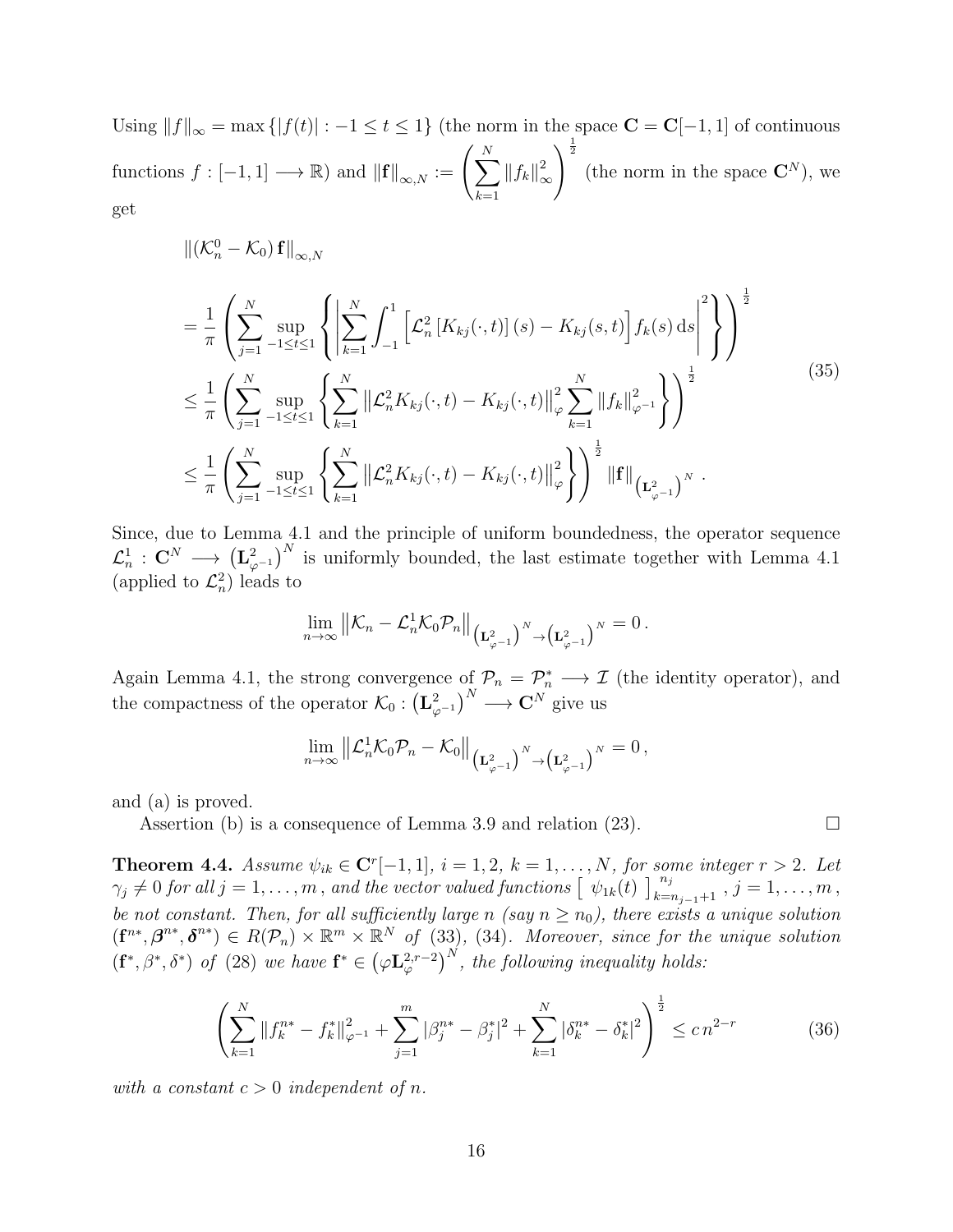*Proof.* Set  $\mathbf{X} := (\mathbf{L}_{\varphi^{-1}}^2)^N \times \mathbb{R}^m \times \mathbb{R}^N$  and  $\mathbf{Y} := (\mathbf{L}_{\varphi^{-1}}^2)^N \times \mathbb{R}^m$  as well as

$$
\left\| \left( \mathbf{f}, \boldsymbol{\beta}, \boldsymbol{\delta} \right) \right\|_{\mathbf{X}} := \left( \left\| \mathbf{f} \right\|_{\left( \mathbf{L}^2_{\varphi^{-1}} \right)^N}^2 + \sum_{j=1}^m \beta_j^2 + \sum_{k=1}^N \delta_j^2 \right)^{\frac{1}{2}}
$$

and

$$
\|(\mathbf{g},\boldsymbol{\gamma})\|_{\mathbf{Y}}:=\left(\|\mathbf{g}\|^{2}_{\left(\mathbf{L}^{2}_{\varphi^{-1}}\right)^{N}}+\sum_{j=1}^{m}\gamma_{j}^{2}\right)^{\frac{1}{2}}.
$$

In view of Proposition 3.10,(b), the linear and bounded operator  $\mathcal{G}: \mathbf{X} \longrightarrow \mathbf{Y}$  is invertible, where, due to Banach's theorem,  $\mathcal{G}^{-1} \in \mathcal{L}(\mathbf{Y}, \mathbf{X})$ . If we denote the map

$$
(\mathbf{f}, \boldsymbol{\beta}, \boldsymbol{\delta}) \mapsto \left( \mathcal{A}_n \mathbf{f} - \boldsymbol{\beta} \mathcal{L}_n^1 \boldsymbol{\Psi}_1 - \boldsymbol{\delta}, \left[ \sum_{k=n_{j-1}+1}^{n_j} \langle f_k, \mathcal{L}_n^2 \psi'_{1k} \rangle \right]_{j=1}^m \right)
$$

by  $\mathcal{G}_n : \mathbf{X} \longrightarrow \mathbf{Y}$ , then  $(\mathbf{f}^{n*}, \boldsymbol{\beta}^{n*}, \boldsymbol{\delta}^{n*})$  is a solution of  $(33)$ ,  $(34)$  if and only if  $\mathcal{G}_n(\mathbf{f}^{n*}, \boldsymbol{\beta}^{n*}, \boldsymbol{\delta}^{n*}) =$  $(\Theta, \gamma)$  and, taking into account the inequality

$$
\|\beta \mathbf{f}\|_{\left(\mathbf{L}^2_{\varphi^{-1}}\right)^N}^2 = \sum_{j=1}^m \beta_j^2 \sum_{n_{j-1}+1}^{n_j} \|f_k\|_{\mathbf{L}^2_{\varphi^{-1}}}^2 \le \left(\max_{j=1,\dots,m} \beta_j^2\right) \|\mathbf{f}\|_{\left(\mathbf{L}^2_{\varphi^{-1}}\right)^N}^2
$$
  

$$
\le \left(\sum_{j=1}^m \beta_j^2\right) \|\mathbf{f}\|_{\left(\mathbf{L}^2_{\varphi^{-1}}\right)^N}^2,
$$

as well as Lemma 4.1 and Lemma  $4.3$ ,  $(a)$ , we get

$$
\begin{split}\n\|(\mathcal{G}_{n} - \mathcal{G})(\mathbf{f}, \mathcal{B}, \delta)\|_{\mathbf{Y}}^{2} &= \|\left(\mathcal{K}_{n} - \mathcal{K}_{0}\right)\mathbf{f} - \mathcal{B}\left(\mathcal{L}_{n}^{1}\Psi_{1} - \Psi_{1}\right)\|_{\left(\mathbf{L}_{\varphi-1}^{2}\right)^{N}}^{2} \\
&\quad + \sum_{j=1}^{m} \left(\sum_{k=n_{j-1}+1}^{n_{j}} \langle f_{k}, \mathcal{L}_{n}^{2}\psi'_{1k} - \psi'_{1k} \rangle\right)^{2} \\
&\le 2\left\|\left(\mathcal{K}_{n} - \mathcal{K}_{0}\right)\mathbf{f}\right\|_{\left(\mathbf{L}_{\varphi-1}^{2}\right)^{N}}^{2} + 2\left\|\mathcal{B}\left(\mathcal{L}_{n}^{1}\Psi_{1} - \Psi_{1}\right)\right\|_{\left(\mathbf{L}_{\varphi-1}^{2}\right)^{N}}^{2} \\
&\quad + \sum_{j=1}^{m} \sum_{k=n_{j-1}+1}^{n_{j}} \left\|f_{k}\right\|_{\mathbf{L}_{\varphi-1}^{2}}^{2} \left\|\mathcal{L}_{n}^{2}\psi'_{1k} - \psi'_{1k}\right\|_{\mathbf{L}_{\varphi}^{2}}^{2} \\
&\le 2\left\|\left(\mathcal{K}_{n} - \mathcal{K}_{0}\right)\right\|_{\left(\mathbf{L}_{\varphi-1}^{2}\right)^{N}}^{2} \right. \\
&\quad + 2\left(\sum_{j=1}^{m} \beta_{j}^{2}\right) \left\|\mathcal{L}_{n}^{1}\Psi_{1} - \Psi_{1}\right\|_{\left(\mathbf{L}_{\varphi-1}^{2}\right)^{N}}^{2} \\
&\quad + \left(\max_{k=1,\dots,N} \|\mathcal{L}_{n}^{2}\psi'_{1k} - \psi'_{1k}\|_{\mathbf{L}_{\varphi}^{2}}^{2}\right) \|\mathbf{f}\|_{\left(\mathbf{L}_{\varphi-1}^{2}\right)^{N}}^{2} \\
&\le \alpha_{n}^{2} \left\|\left(\mathbf{f}, \mathcal{B}, \delta\right)\right\|_{\mathbf{X}}^{2},\n\end{split}
$$

17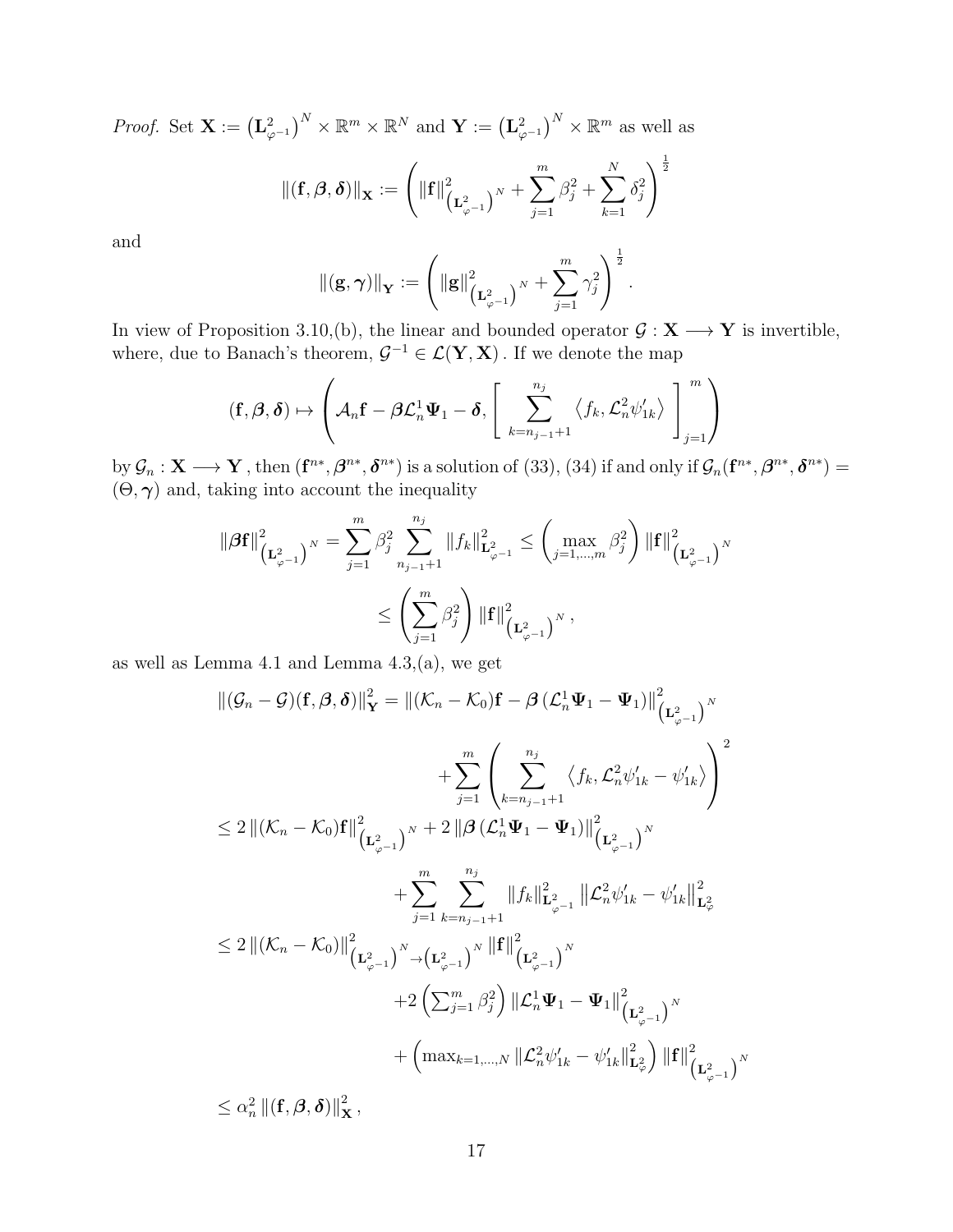with

$$
\alpha_n = \left(2\left\|(\mathcal{K}_n - \mathcal{K}_0)\right\|_{\left(\mathbf{L}_{\varphi^{-1}}^2\right)^N \to \left(\mathbf{L}_{\varphi^{-1}}^2\right)^N}^2 + \left\|\mathcal{L}_n^1 \Psi_1 - \Psi_1\right\|_{\left(\mathbf{L}_{\varphi^{-1}}^2\right)^N}^2 + \max_{k=1,\dots,N} \left\|\mathcal{L}_n^2 \psi'_{1k} - \psi'_{1k}\right\|_{\mathbf{L}_{\varphi}^2}^2\right)^{\frac{1}{2}}
$$

tending to zero if  $n$  tends to infinity, i.e.,

$$
\|\mathcal{G}_n - \mathcal{G}\|_{\mathbf{X} \to \mathbf{Y}} \longrightarrow 0. \tag{37}
$$

This implies that, for all sufficiently large n, the inverses  $\mathcal{G}_n^{-1}$  :  $\mathbf{Y} \longrightarrow \mathbf{X}$  exist and are uniformly bounded in norm; moreover,

$$
\|\mathcal{G}_n^{-1} - \mathcal{G}^{-1}\|_{\mathbf{Y}\to\mathbf{X}} = \|\mathcal{G}_n^{-1}(\mathcal{G} - \mathcal{G}_n)\mathcal{G}^{-1}\|_{\mathbf{Y}\to\mathbf{X}}
$$
  
\n
$$
\leq \|\mathcal{G}_n^{-1}\|_{\mathbf{Y}\to\mathbf{X}} \|\mathcal{G} - \mathcal{G}_n\|_{\mathbf{X}\to\mathbf{Y}} \|\mathcal{G}^{-1}\|_{\mathbf{Y}\to\mathbf{X}} \leq c \alpha_n \longrightarrow 0.
$$
\n(38)

Note that this proves that the left hand side of (36) converges to zero, since it is equal to  $\|(\mathcal{G}_n^{-1}-\mathcal{G}^{-1})(\Theta,\boldsymbol{\gamma})\|_{\mathbf{X}}.$ 

To derive the error estimate (36), first we recall that  $\psi_{ik} \in \mathbb{C}^{r}[-1,1], i = 1,2, k =$  $1, \ldots, N$ , for some  $r > 2$  implies, due to Lemma 3.3, the continuity of the partial derivatives  $\partial^{\ell}K_{kj}(s,t)$  $\partial t^{\ell}$ and  $\frac{\partial^{\ell} K_{kj}(s,t)}{\partial \ell}$  $\partial_s s^\ell$ ,  $\ell = 1, \ldots, r - 2, j, k = 1, \ldots, N$ , for  $(s, t) \in [-1, 1]^2$ . Consequently, each entry of

$$
\mathcal{S}\mathbf{f}^* = -\mathcal{K}_0\mathbf{f}^* - \boldsymbol{\beta}^*\Psi_1 - \boldsymbol{\delta}^*
$$

belongs to  $\in \mathbb{C}^{r-2}[-1,1] \subset \mathbf{L}_{\varphi^{-1}}^{2,r-2}$ , i.e.,  $\mathbf{f}^* \in (\varphi \mathbf{L}_{\varphi}^{2,r-2})^N$  in virtue of Lemma 3.9. Taking into account the uniform boundedness of  $\mathcal{L}_n^1$  :  $\mathbf{C}^N \longrightarrow (\mathbf{L}_{\varphi^{-1}}^2)^N$  (see Lemma 4.1) and Lemma 4.2, we get, for all  $\mathbf{f}^n \in R(\mathcal{P}_n)$  (cf. (35)),

$$
\|\left(\mathcal{K}_{n}-\mathcal{K}_{0}\right)\mathbf{f}^{n}\|_{\left(\mathbf{L}^{2}_{\varphi^{-1}}\right)^{N}}
$$
\n
$$
\leq\|\mathcal{L}^{1}_{n}(\mathcal{K}^{0}_{n}-\mathcal{K}_{0})\mathbf{f}^{n}\|_{\left(\mathbf{L}^{2}_{\varphi^{-1}}\right)^{N}}+\|\left(\mathcal{L}^{1}_{n}\mathcal{K}_{0}-\mathcal{K}_{0}\right)\mathbf{f}^{n}\|_{\left(\mathbf{L}^{2}_{\varphi^{-1}}\right)^{N}}
$$
\n
$$
\leq c\|\left(\mathcal{K}^{0}_{n}-\mathcal{K}_{0}\right)\mathbf{f}^{n}\|_{\infty,N}+\|\left(\mathcal{L}^{1}_{n}-\mathcal{I}\right)\mathcal{K}_{0}\mathbf{f}^{n}\|_{\left(\mathbf{L}^{2}_{\varphi^{-1}}\right)^{N}}
$$
\n
$$
\leq c\,n^{2-r}\left(\|\mathbf{f}^{n}\|_{\left(\mathbf{L}^{2}_{\varphi^{-1}}\right)^{N}}+\|\mathcal{K}_{0}\mathbf{f}^{n}\|_{\left(\mathbf{L}^{2,r}_{\varphi^{-1}}\right)^{N}}\right)\leq cn^{2-r}\,\|\mathbf{f}^{n}\|_{\left(\mathbf{L}^{2}_{\varphi^{-1}}\right)^{N}},
$$

where we have also used the property that  $\mathcal{K}_0: (\mathbf{L}_{\varphi^{-1}}^2)^N \longrightarrow (\mathbf{C}^{r-2}[-1,1])^N \subset \mathbf{L}_{\varphi^{-1}}^{2,r-2}$  is bounded (cf. [1, Lemma 4.2]). Since  $\psi_{1k} \in \mathbf{L}_{\varphi^{-1}}^{2,r}$  and  $\psi'_{1k} \in \mathbf{L}_{\varphi}^{2,r-1}$ ,  $k = 1, \ldots, N$ , we obtain (cf. Lemma 4.2)  $\alpha_n = \mathcal{O}(n^{2-r})$ . Bound (36) then easily follows.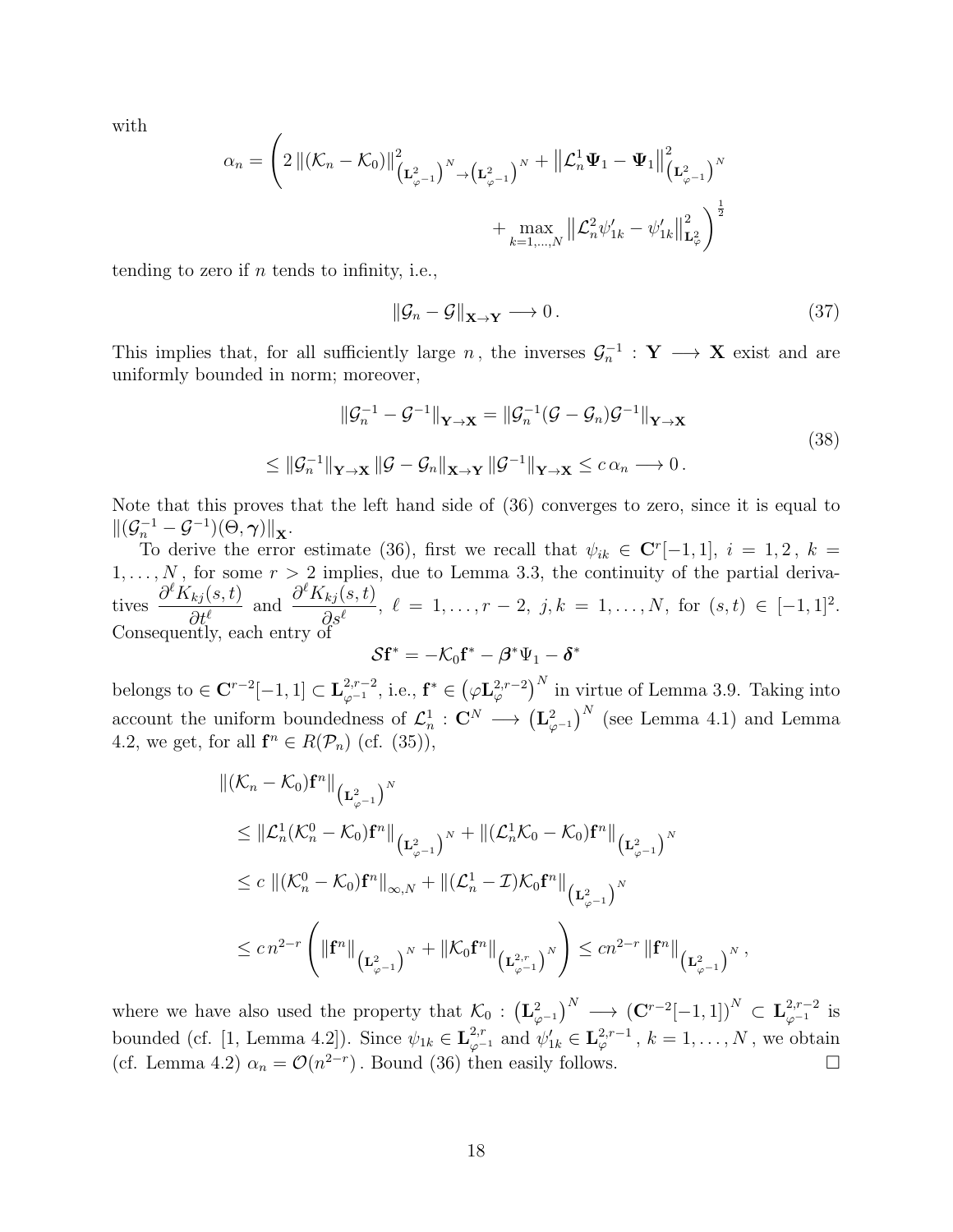**Remark 4.5.** We recall that (see [1], Theorem 2.13) when  $r > 3$  property  $\mathbf{f}^* \in (\varphi \mathbf{L}^{2,r-2}_\varphi)^N$ implies  $\mathbf{f}^* \in (C^{r-3}[-1+\epsilon,1-\epsilon])^N$  with  $0 < \epsilon < 1$  fixed as small as one likes. Furthermore, we note that if the assumption  $\psi_{ik} \in \mathbb{C}^{r}[-1,1], r > 2$ , is replaced by  $\psi_{ik} \in \mathbb{C}^{2}[-1,1],$  and  $\dim N(\mathcal{A}_0) = 0$  (cf. Proposition 3.10), from the proof of Proposition 4.4 it is seen that the first assertion and relation (37) remain true. Thus, also in this case the left hand side of (36) converges to zero, as  $n \to \infty$ .

#### 5 NUMERICAL RESULTS

Before applying the proposed numerical method, we rewrite the final algebraic linear system defined by equations  $(29)$  and  $(30)$  in a more explicit form (see  $(40)$ ). For this, note that, for  $\mathbf{f}^n = \left[ \begin{array}{c} f_k^n \end{array} \right]_{k=1}^N \in R(\mathcal{P}_n)$ ,

$$
\left(\mathbf{S}\mathbf{f}^{n}\right)(t_{\ell n}) = \left[\sum_{i=1}^{n} \frac{\varphi(s_{i n})}{n+1} \frac{f_{j}^{n}(s_{i n})}{s_{i n}-t_{\ell n}}\right]_{j=1}^{N}
$$

(see [11, Section 5]), such that

$$
-(\mathcal{S}\mathbf{f}^{n})(t_{jn})+(\mathcal{K}_{n}^{0}\mathbf{f}^{n})(t_{\ell n})=\left[\frac{1}{n+1}\sum_{k=1}^{N}\sum_{i=1}^{n}\varphi(s_{in})Y_{0jk}(s_{in},t_{\ell n})f_{k}^{n}(t_{\ell n})\right]_{j=1}^{N}.
$$

Hence, we have to solve the following system of equations

$$
\frac{1}{n+1} \sum_{k=1}^{N} \sum_{i=1}^{n} \varphi(s_{in}) Y_{0kj}(s_{in}, t_{\ell n}) f_k^n(s_{in}) - \beta_{g(j)} \psi_{1j}(t_{\ell n}) - \delta_j^n = 0,
$$
  

$$
j = 1, ..., N, \ \ell = 1, ..., n+1,
$$

$$
\frac{\pi}{n+1} \sum_{k=n_{j-1}+1}^{n_j} \sum_{i=1}^n \varphi(s_{in}) \psi'_{1k}(t_{\ell n}) f_k^n(s_{in}) = \gamma_j, \quad j=1,\ldots,m,
$$

where

$$
g(j) = r \text{ iff } n_{r-1} < j \le n_r. \tag{39}
$$

Consequently, we can write  $(29),(30)$  as

$$
\mathbb{A}_n \boldsymbol{\xi}^n = \boldsymbol{\eta}^n, \tag{40}
$$

where  $\boldsymbol{\eta}^n = \begin{bmatrix} \eta_{jn} \end{bmatrix}_{j=1}^{N(n+1)+m} = \begin{bmatrix} 0 & \dots & 0 & \gamma_1 & \dots & \gamma_m \end{bmatrix}^T \in \mathbb{R}^{N(n+1)+m}$  is given and, having set

$$
\mathbf{f}_{k}^{n} = \begin{bmatrix} f_{k}^{n}(s_{1n}) & \dots & f_{k}^{n}(s_{nn}) \end{bmatrix}, \quad k = 1, \dots, N,
$$
  

$$
\boldsymbol{\xi}_{n} = \begin{bmatrix} \xi_{kn} \end{bmatrix}_{k=1}^{N(n+1)+m}
$$
  

$$
= \begin{bmatrix} \mathbf{f}_{1}^{n} & \dots & \mathbf{f}_{N}^{n} & \beta_{1}^{n} & \dots & \beta_{m}^{n} & \delta_{1}^{n} & \dots & \delta_{N}^{n} \end{bmatrix}^{T} \in \mathbb{R}^{N(n+1)+m}
$$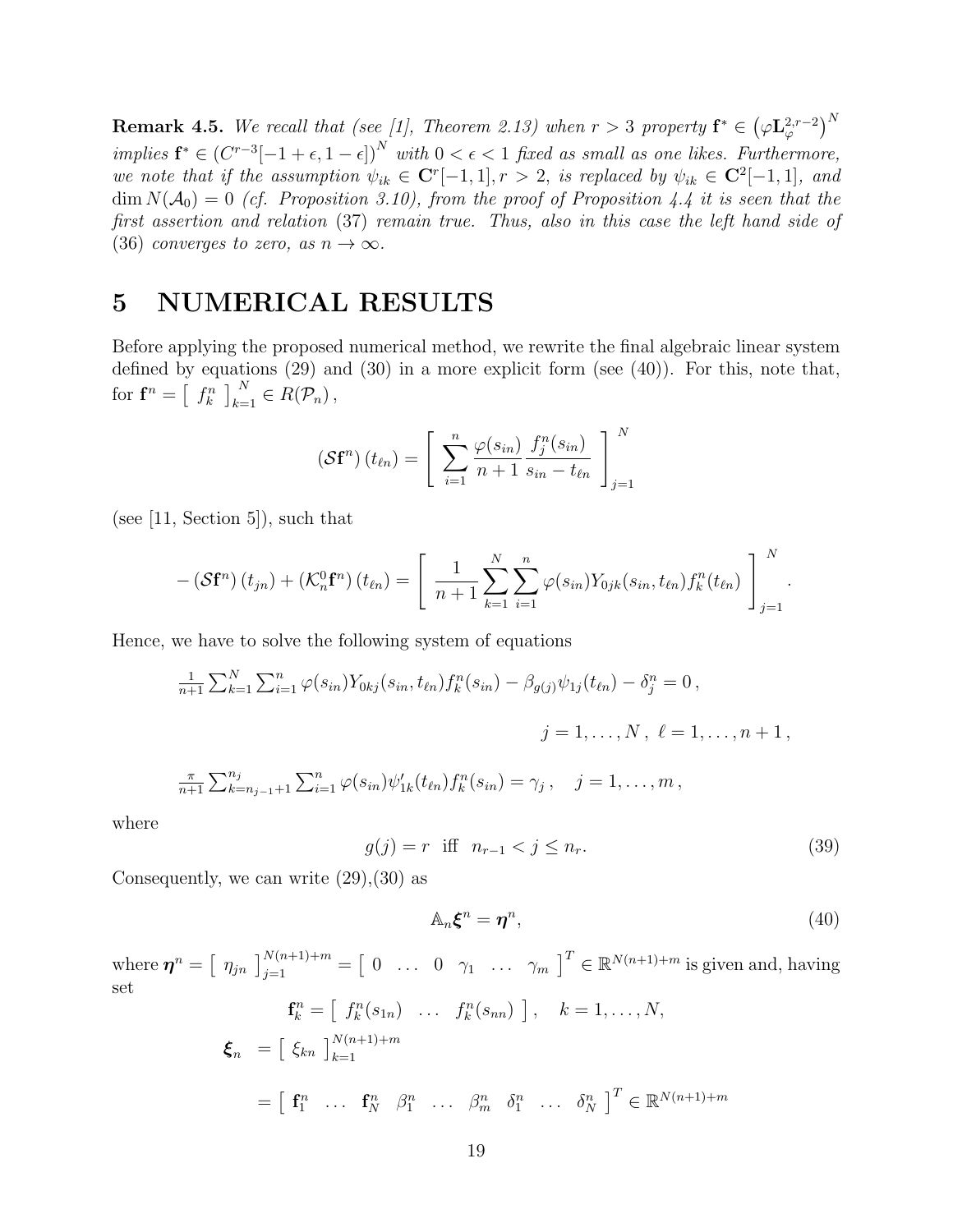is the vector we are looking for, i.e.,  $\xi_{(k-1)n+i} = f_k^n(s_{in}), k = 1, \ldots, N, i = 1, \ldots, n$ , and  $\xi_{Nn+j} = \beta_j^n$ ,  $j = 1, \ldots, m$ , as well as  $\xi_{Nn+m+k} = \delta_k^n$ ,  $k = 1, \ldots, N$ . The matrix  $\mathbb{A}_n = \left[ a_{jk} \right]_{j,k=1}^{N(n+1)+m}$  is defined by

$$
a_{(\ell-1)N+j,(k-1)n+i} = \frac{\varphi(s_{in})Y_{0kj}(s_{in},t_{\ell n})}{n+1}, \quad j,k = 1,\ldots,N, i = 1,\ldots,n,
$$

$$
\ell=1,\ldots,n+1\,,
$$

$$
a_{(\ell-1)N+j,Nn+r} = \begin{cases} -\psi_{1j}(t_{\ell n}) & : & n_{r-1} < j \leq n_r, \\ 0 & : & \text{otherwise}, \end{cases} \qquad j,k = 1,\ldots,N,
$$
  
 $\ell = 1,\ldots,n+1,$ 

$$
a_{(\ell-1)N+j,Nn+m+k} = \begin{cases} 0 & \text{: } k \neq j, \\ -1 & \text{: } k = j, \end{cases} j, k = 1, \dots, N, \ell = 1, \dots, n+1,
$$
  

$$
a_{N(n+1)+j,(k-1)n+i} = \begin{cases} \frac{\pi}{n+1} \varphi(s_{in}) \psi'_{1k}(s_{in}) & \text{: } n_{j-1} < k \leq n_j, \\ 0 & \text{: } \text{ otherwise,} \end{cases}
$$
  

$$
k = 1, \dots, N, i = 1, \dots, n, j = 1, \dots, m,
$$

 $a_{N(n+1)+j,Nn+k} = 0, \quad k = 1, \ldots, m+N, j = 1, \ldots, m$ .

Hence, the matrix  $\mathbb{A}_n$  has the following block structure

$$
\mathbb{A}_{n} = \begin{bmatrix} \mathbb{A}_{11} & \mathbb{A}_{12} & \cdots & \mathbb{A}_{1N} & \mathbb{B}_{1} & \mathbb{D}_{1} \\ \mathbb{A}_{21} & \mathbb{A}_{22} & \cdots & \mathbb{A}_{2N} & \mathbb{B}_{2} & \mathbb{D}_{2} \\ \vdots & \vdots & \vdots & \vdots & \vdots & \vdots \\ \mathbb{A}_{N1} & \mathbb{A}_{N2} & \cdots & \mathbb{A}_{NN} & \mathbb{B}_{N} & \mathbb{D}_{N} \\ \mathbb{C}_{1} & \mathbb{C}_{2} & \cdots & \mathbb{C}_{N} & \Theta & \Theta \end{bmatrix}
$$
(41)

with, using the Kronecker-delta  $\delta_{j,k}$  ,

$$
\begin{aligned}\n\mathbb{A}_{jk} &= \left[ a_{\ell i}^{(j,k)} \right]_{\ell=1,i=1}^{n+1,n} = \left[ \frac{\varphi(s_{in})Y_{0kj}(s_{in},t_{\ell n})}{n+1} \right]_{\ell=1,i=1}^{n+1,n}, \\
\mathbb{B}_j &= \left[ b_{\ell s}^{(j)} \right]_{\ell=1,s=1}^{n+1,m} = \left[ -\psi_{1j}(t_{\ell n})\delta_{g(j),s} \right]_{\ell=1,s=1}^{n+1,m}, \\
\mathbb{C}_k &= \left[ c_{ji}^{(k)} \right]_{j=1,i=1}^{m, n} = \left[ \frac{\pi}{n+1} \varphi(s_{in})\psi'_{1k}(s_{in})\delta_{g(k),j} \right]_{j=1,i=1}^{m, n}, \\
\mathbb{D}_j &= \left[ d_{\ell k}^{(j)} \right]_{\ell=1,k=1}^{n+1,N} = \left[ -\delta_{j,k} \right]_{\ell=1,k=1}^{n+1,N},\n\end{aligned}
$$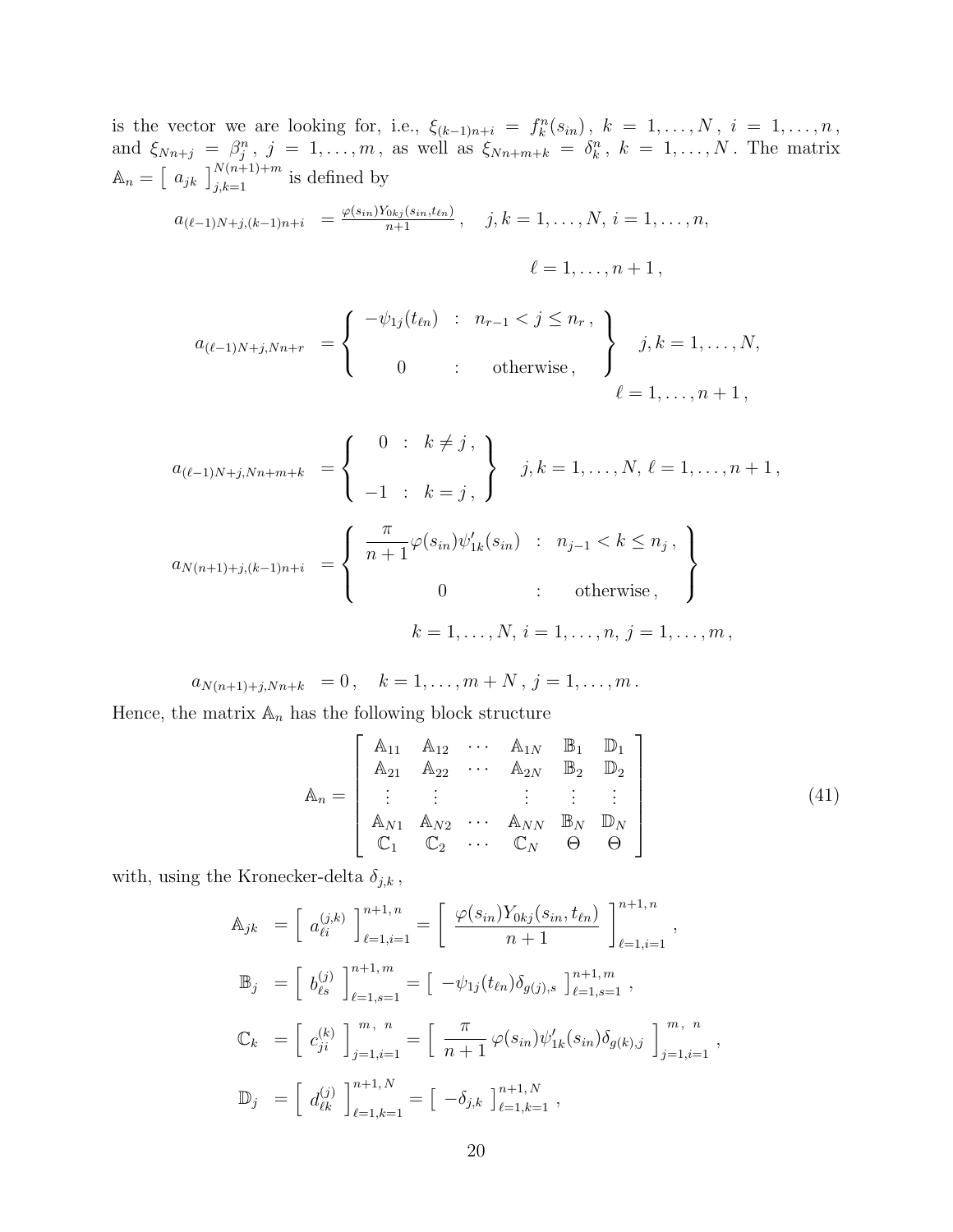where  $g(j)$  is defined in (39). By  $\mathbf{X}_n$  and  $\mathbf{Y}_n$  we denote the subspaces of **X** and **Y**, respectively, defined by  $\mathbf{X}_n = (\varphi \mathbf{P}_{n-1})^N \times \mathbb{R}^m \times \mathbb{R}^N$  and  $\mathbf{Y}_n = \mathbf{P}_n^N \times \mathbb{R}^m$ . Set  $\omega_n = \sqrt{\frac{\pi}{n-1}}$  $n+1$ and define the operators  $\mathcal{E}_n : \mathbf{X}_n \longrightarrow \mathbb{R}^{(n+1)N+m}$  and  $\mathcal{F}_n : \mathbf{Y}_n \longrightarrow \mathbb{R}^{(n+1)N+m}$  as the maps

$$
\mathcal{E}_n : (\mathbf{f}^n, \beta^n, \delta^n) \mapsto [\omega_n \mathbf{f}_1^n \cdots \omega_n \mathbf{f}_N^n \beta_1^n \cdots \beta_m^n \delta_1^n \cdots \delta_N^n]^T
$$

and

Since,

$$
\mathcal{F}_n : (\mathbf{p}^n, \boldsymbol{\gamma}^n) \mapsto \left[ \begin{array}{cccc} \omega_n \mathbf{p}_1^n & \cdots & \omega_n \mathbf{p}_N^n & \gamma_1^n & \cdots & \gamma_m^n \end{array} \right]^T ,
$$

where, for  $\mathbf{p}^n = \begin{bmatrix} p_k^n \end{bmatrix}_{k=1}^N$ , we have set  $\mathbf{p}_k^n = \begin{bmatrix} p_k^n(t_{1n}) & \cdots & p_k^n(t_{n+1,n}) \end{bmatrix}$  and where the space  $\mathbb{R}^{(n+1)N+m}$  is equipped with the usual Euclidean inner product. The operators  $\mathcal{E}_n$  and  $\mathcal{F}_n$  are unitary operators, since, for  $(\mathbf{f}^n, \beta^n, \delta^n) \in \mathbf{X}_n$  and  $\boldsymbol{\xi} = \left[\begin{array}{c} \xi_i \end{array}\right]_{i=1}^{(n+1)N+m}$ , we have

$$
\langle \mathcal{E}_n({\mathbf f}^n, \boldsymbol{\beta}^n, \boldsymbol{\delta}^n), {\pmb{\xi}} \rangle_{\mathbb{R}^{(n+1)N+m}}
$$

$$
= \omega_n \sum_{k=1}^N \sum_{i=1}^n f_k^n(s_{in}) \xi_{(k-1)n+i} + \sum_{j=1}^m \eta_j^n \xi_{nN+j} + \sum_{k=1}^N \delta_k^n \xi_{nN+m+k}
$$
  
= 
$$
\sum_{k=1}^N \int_{-1}^1 f_k^n(s) \omega_n^{-1} \sum_{i=1}^n \xi_{(k-1)n+i} \widetilde{\ell}_{in}^{\varphi}(s) ds + \sum_{j=1}^m \eta_j^n \xi_{nN+j} + \sum_{k=1}^N \delta_k^n \xi_{nN+m+k}
$$
  
=  $\langle (\mathbf{f}^n, \beta^n, \delta^n), \mathcal{E}_n^{-1} \xi \rangle_{\mathbf{X}_n}$ 

and analogously, for  $(\mathbf{p}^n, \boldsymbol{\gamma}^n) \in \mathbf{Y}_n$  and  $\boldsymbol{\eta} \in \mathbb{R}^{(n+1)N+m}$ ,

$$
\langle \mathcal{F}_n(\mathbf{p}^n, \boldsymbol{\gamma}^n), \beta \rangle_{\mathbb{R}^{(n+1)+m}} = \langle (\mathbf{p}^n, \boldsymbol{\gamma}^n), \mathcal{F}_n^{-1} \boldsymbol{\eta} \rangle_{\mathbf{Y}_n}.
$$

Hence, the spectral condition numbers of the matrices  $\widetilde{A}_n = \begin{bmatrix} b_{jk} \end{bmatrix}_{j,k=1}^{N(n+1)+m}$  defined by  $\widetilde{A}_n \boldsymbol{\xi} = \mathcal{F}_n \mathcal{G}_n \mathcal{E}_n^{-1} \boldsymbol{\xi}$  for all  $\boldsymbol{\xi} \in \mathbb{R}^{(n+1)N+m}$  are equal to  $\|\mathcal{G}_n\| \|\mathcal{G}_n^{-1}\|$ . Moreover, under the assumptions of Proposition 4.4 we have (cf. (37) and (38))

$$
\lim_{n \to \infty} \text{cond}(\widetilde{\mathbf{A}}_n) = ||\mathcal{G}||_{\mathbf{X} \to \mathbf{Y}} ||\mathcal{G}^{-1}||_{\mathbf{Y} \to \mathbf{X}}.
$$
  
by setting  $\mathbf{f} = \begin{bmatrix} f_k \end{bmatrix}_{k=1}^N := \begin{bmatrix} \sum_{i=1}^n \xi_{(k-1)n+i} \widetilde{\ell}_{in}^e \end{bmatrix}_{k=1}^N$ , i.e.,  $f_k(s_{in}) = \xi_{(k-1)n+i}$ , we have  

$$
\mathcal{F}_n \mathcal{G}_n \mathcal{E}_n^{-1} \xi
$$

$$
= \mathcal{F}_n \mathcal{G}_n \left( \begin{bmatrix} \omega_n^{-1} \sum_{i=1}^n \xi_{(k-1)n+i} \widetilde{\ell}_{in}^e \end{bmatrix}_{k=1}^N, \xi_{nN+1}, \dots, \xi_{(n+1)N+m} \right)
$$

$$
= \mathcal{F}_n \left( \omega_n^{-1} \mathcal{A}_n \mathbf{f} - \begin{bmatrix} \xi_{nN+j} \end{bmatrix}_{j=1}^m \mathcal{L}_n^1 \Psi_1 - \begin{bmatrix} \xi_{nN+m+k} \end{bmatrix}_{k=1}^N, \xi_{nN+k} \right)
$$

$$
\begin{bmatrix} \sum_{k=n_{j-1}+1}^{n_j} \langle f_k, \mathcal{L}_n^2 \psi'_{1k} \rangle \end{bmatrix}_{j=1}^m \right)
$$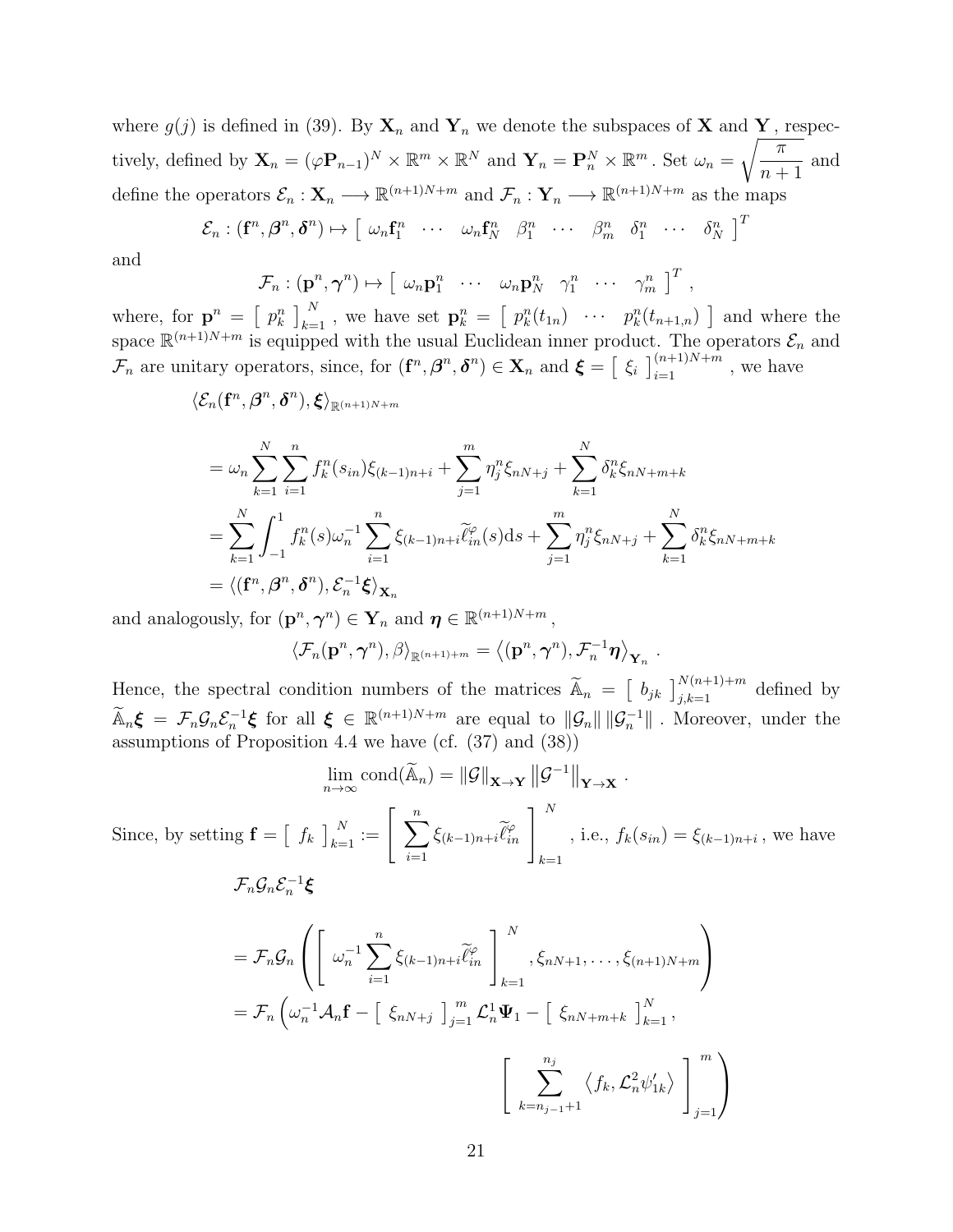$$
= \left( \left[ \left( \frac{1}{n+1} \sum_{k=1}^{N} \varphi(s_{in}) Y_{0kj}(s_{in}, t_{\ell n}) f_k(s_{in}) - \omega_n \psi_{1j}(t_{\ell n}) \xi_{nN+g(j)} \right. \right. \\ - \omega_n \xi_{nN+m+j} \right]_{\ell=1}^n \right)_{j=1}^N, \left[ \sum_{k=n_{j-1}+1}^{n_j} \omega_n \sum_{i=1}^n \varphi(s_{in}) \psi'_{1k}(s_{in}) \xi_{(k-1)n+i} \right]_{j=1}^m \right)
$$
  

$$
= \left( \left[ \left[ \sum_{k=1}^N a_{(\ell-1)N+j,(k-1)n+i} \xi_{(k-1)n+i} + \omega_n a_{(\ell-1)N+j,Nn+g(j)} \xi_{Nn+g(j)} \right. \right. \\ + \omega_n a_{(\ell-1)N+j,Nn+m+j} \xi_{Nn+m+j} \right]_{\ell=1}^n \right]_{j=1}^N,
$$
  

$$
\left[ \sum_{k=1}^N \sum_{i=1}^n \omega_n^{-1} a_{N(n+1)+j,(k-1)n+i} \xi_{(k-1)n+i} \right]_{j=1}^m \right),
$$

for the entries of the matrix  $\widetilde{A}_n = \left[\begin{array}{c} \widetilde{a}_{jk} \end{array}\right]_{j,k=1}^{N(n+1)+m}$  we get the formulas (having in mind the block structure (41) of  $\mathbb{A}_n$ )

$$
\widetilde{A}_{jk} = A_{jk}, \qquad j, k = 1, ..., N,
$$
  

$$
\widetilde{B}_j = \omega_n B_j, \qquad j = 1, ..., N,
$$
  

$$
\widetilde{C}_k = \omega_n^{-1} C_k, \qquad k = 1, ..., N,
$$
  

$$
\widetilde{D}_j = \omega_n D_j, \qquad j = 1, ..., N.
$$

This is equivalent to

$$
\widetilde{\mathbb{A}}_n = \mathbb{F}_n \mathbb{A}_n \mathbb{E}_n^{-1} \tag{42}
$$

with the diagonal matrices

$$
\mathbb{E}_n = \text{diag}\left[\underbrace{1 \cdots 1}_{Nn} \underbrace{\omega_n^{-1} \cdots \omega_n^{-1}}_{m+N}\right] \quad \text{and} \quad \mathbb{F}_n = \text{diag}\left[\underbrace{1 \cdots 1}_{N(n+1)} \underbrace{\omega_n^{-1} \cdots \omega_n^{-1}}_{m}\right].
$$

Thus, we solve the system  $\widetilde{A}_n \widetilde{\boldsymbol{\xi}}^n = \widetilde{\boldsymbol{\eta}}^n$  instead of (40), where  $\widetilde{\boldsymbol{\eta}}^n = \mathbb{F}_n \boldsymbol{\eta}^n$  and  $\widetilde{\boldsymbol{\xi}}^n = \mathbb{E}_n \boldsymbol{\xi}^n$ . A simple algorithm for the construction of the matrix  $\widetilde{\mathbb{A}}_n$  is given here: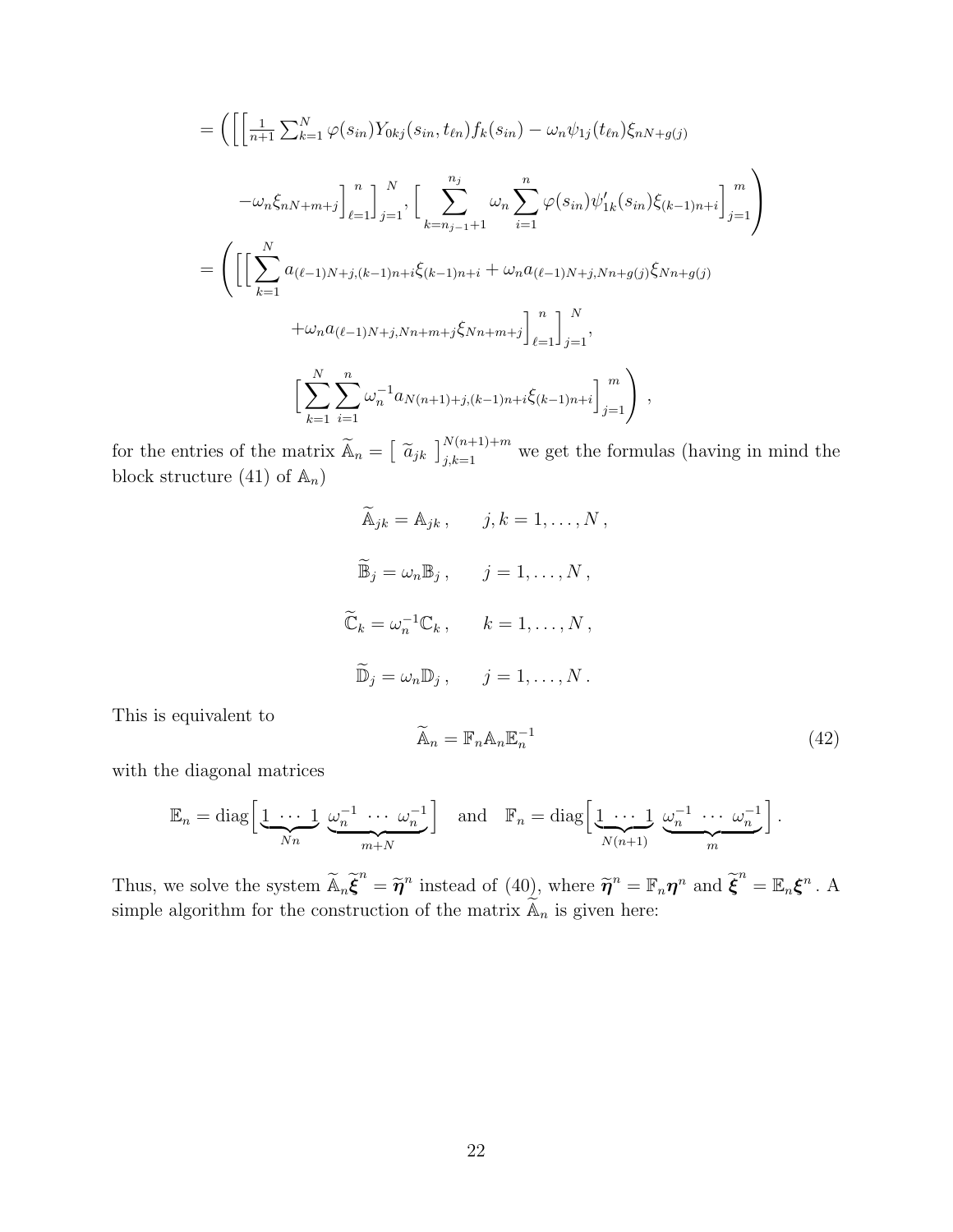$\nu=0$ 

for  $\ell = 1 : n + 1$ 

for  $j = 1 : N$ 

$$
\widetilde{a}_{\nu+j,(k-1)n+i} = \frac{\varphi(s_{in})Y_{0kj}(s_{in},t_{\ell n})}{n+1}, \quad i = 1:n; k = 1:N
$$

for  $k = 1 : m$ 

if  $n_{k-1} < j \le n_k$  then  $\tilde{a}_{\nu+j,Nn+k} = -\omega_n \psi_{1j}(t_{\ell n})$ else  $\tilde{a}_{\nu+j,Nn+k} = 0$ 

end

for  $k = 1 : N$ 

if  $j = k$  then  $\widetilde{a}_{\nu+j,Nn+m+k} = -\omega_n$ 

else  $\tilde{a}_{\nu+j,Nn+m+k} = 0$ 

end

end

$$
\nu = \nu + N
$$

end

for  $j = 1, \ldots, m$ 

$$
\widetilde{a}_{N(n+1)+j,(k-1)n+i} = \left\{ \begin{array}{rcl} \frac{\pi \varphi(s_{in}) \psi'_{1k}(s_{in})}{\omega_n (n+1)} & : & n_{j-1} < k \le n_j \,, \\ 0 & : & \text{otherwise} \,, \\ 0 & : & i = 1 : n, k = 1 : N \,, \end{array} \right\}
$$

 $\widetilde{a}_{N(n+1)+j,Nn+i} = 0, \quad i = 1 : m + N$ 

end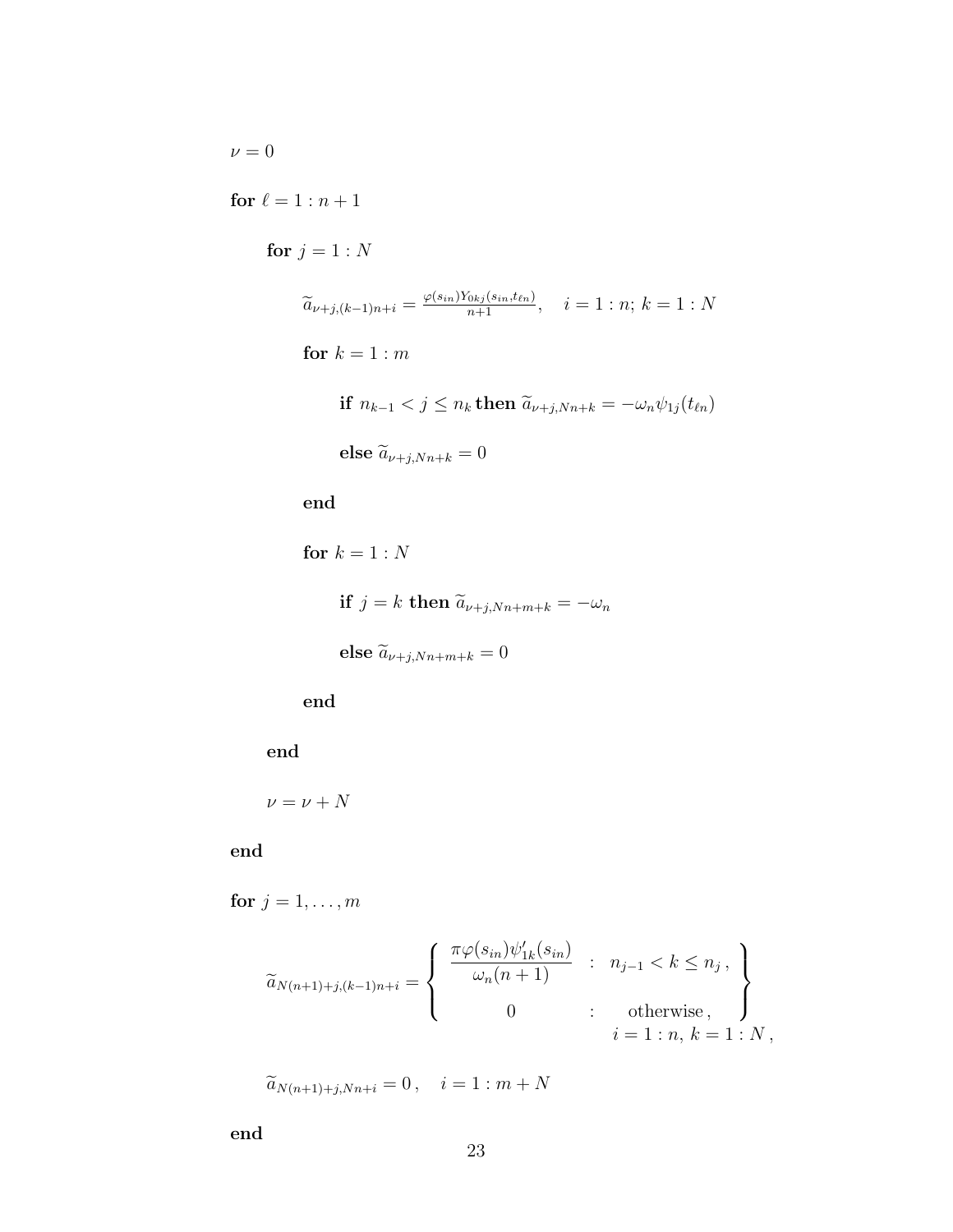Note that, assuming that the above system has a unique solution, in the case of symmetric wings all unknown functions  $f_k^n(s)$  are also symmetric. Thus, we can take advantage of this property to halve the size of the system.

The numerical method we have examined in this paper has been extensively applied to several multiwing (symmetric) configurations, including the truss-braced wing one; see [6, 7, 4, 5, 12]. Thus, to verify the error estimates we have derived in the previous section, here we consider only symmetric and non symmetric biwing systems. For simplicity, in both examples the first wing is a symmetric (bounded) interval, while the second wing is symmetric and arbitrarily smooth in Example 1, and non symmetric with  $C<sup>3</sup>$  degree of smoothness in Example 2. Since for a biwing we have  $N = 2$  and  $1 \leq m \leq N$ , we will consider first the case  $m = 1$  and then  $m = 2$ . We recall that only in the first case the error estimate proof (see Proposition 4.4) has been completed. When  $m = 1$  we take  $\gamma_1 = 1$ , while when  $m = 2$ we set  $\gamma_1 = \gamma_2 = 0.5$  in Example 1 and  $\gamma_1 = 0.3, \gamma_2 = 0.7$  in Example 2.

To have a sequence of nested mesh points  $\{s_{in}\}\$ , we have chosen

 $n = 5, 11, 23, 47, 95, 191, 383.$ 

This choice allows us to check also the (pointwise) convergence rate at these points.

In the tables below, the error estimates reported in the columns labeled (36) are obtained by approximating the left hand side of bound (36) by the following discretization of it:

$$
err = \sqrt{err_1^2 + err_2^2},\tag{43}
$$

where

$$
err_1^2 = \frac{\pi}{M+1} \sum_{k=1}^{N} \sum_{i=1}^{M} |f_k^{n*}(s_{iM}) - f_k^{M*}(s_{iM})|^2
$$

and

$$
\mathrm{err}_{2}^{2} = \sum_{j=1}^{m} \left| \beta_{j}^{n*} - \beta_{j}^{M*} \right|^{2} + \sum_{k=1}^{N} \left| \delta_{k}^{n*} - \delta_{k}^{M*} \right|^{2},
$$

with  $M >> n$  and  $s_{iM} = \cos \frac{i\pi}{M+1}$ . The reference values are those obtained by applying the numerical method with  $n = M = 383$  or 767 or 1535, as indicated in the table headings.

In the below graphs, the two unknown functions  $f_1^{M*}, f_2^{M*}$  are drawn with the blue and red colors, respectively.

**Example 1.** The parametric representations in  $[-1, 1]$  of the two wings are:

$$
\psi_{11}(t) = t, \quad \psi_{21}(t) = a, \quad (wing \ 1)
$$

$$
\psi_{12}(t) = 0.75 \cos(\theta_t), \ \psi_{22}(t) = 0.2 \sin(\theta_t),
$$
\n
$$
\theta_t = \left(3\frac{\pi}{8} + 0.01\right)t + 3\frac{\pi}{2}
$$
\n(wing 2)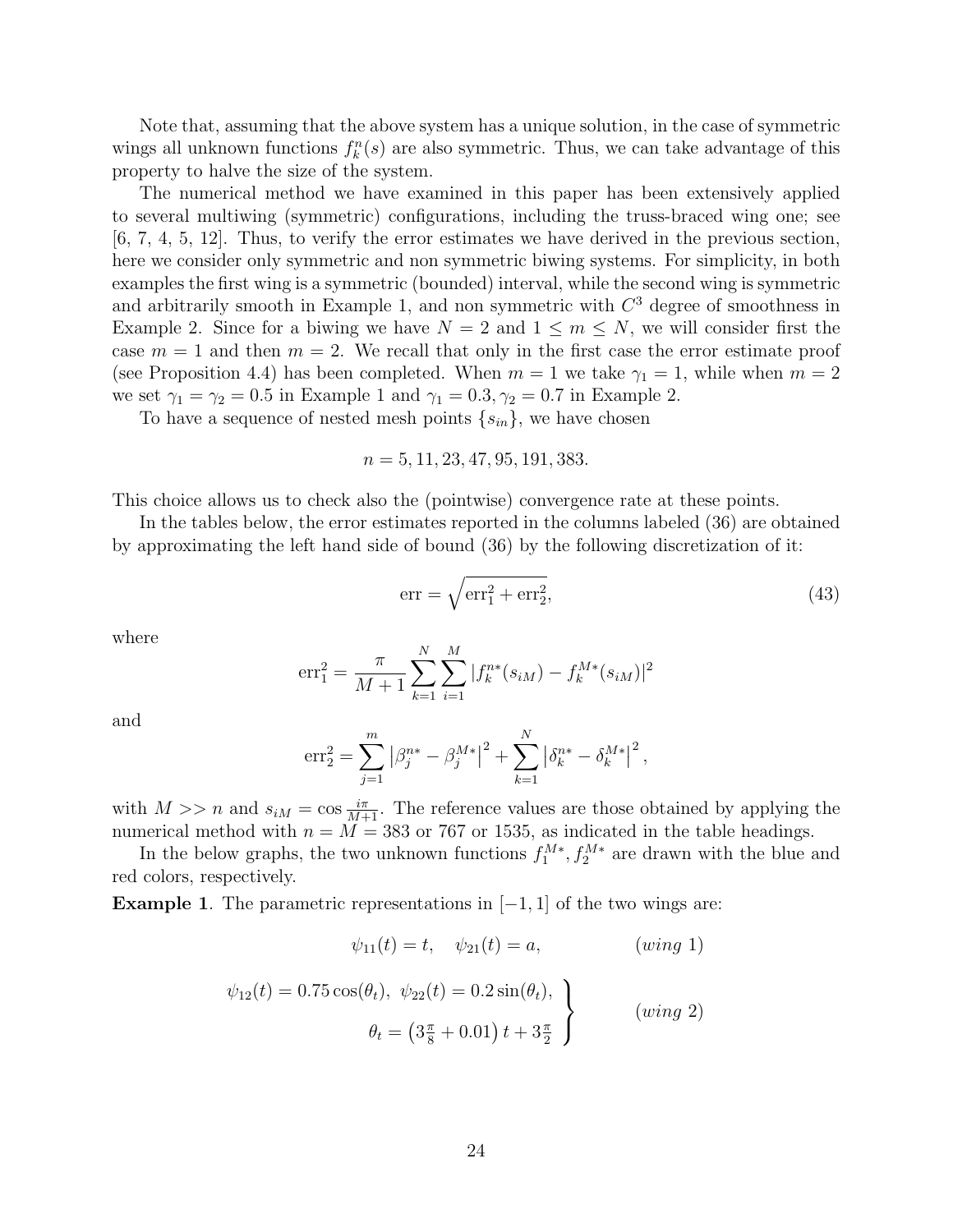Figure 1: Example 1,  $a = 1, m = 1, \gamma = 1$  (left);  $m = 2, \gamma = [0.5, 0.5]$  (right)



Figure 2: Example 1,  $m = 1, \gamma = 1, a = 0$  (left);  $a = -0.05$  (right)



In the tables below, in each column estimates are stopped before reaching the maximum value of  $n$ , whenever the maximum accuracy is achieved.

Table 1: Example 1,  $a = 1, M = 383, N = 2, m = 1, \gamma = 1$ 

| $\boldsymbol{n}$ | 36)         | $\beta_1^{n*}$ | $\delta^{n*}$ | $\delta_{\alpha}^{n*}$ | $\beta^{*1}$<br>$\beta^{n*}$ | $\ \gamma^{n*} = \gamma^*\ $ | $\text{cond}(\mathbb{A}_n)$ |
|------------------|-------------|----------------|---------------|------------------------|------------------------------|------------------------------|-----------------------------|
| 5                | $6.35e-0.5$ | 4.8878226e-01  | $2.01e-17$    | $1.37e-16$             | $1.12e-06$                   | $1.32e-15$                   | 2.55                        |
| 11               | $3.51e-08$  | 4.8878338e-01  |               |                        | $4.38e-12$                   |                              | 2.55                        |
| 23               | $9.28e-14$  | 4.8878338e-01  |               |                        | $7.22e-16$                   |                              | 2.55                        |
|                  | 5.21e-14    |                |               |                        | $1.11e-16$                   |                              | 2.55                        |
| 95               |             |                |               |                        |                              |                              | 2.55                        |
| 191              |             |                |               |                        |                              |                              | 2.55                        |

Without preconditioning, in Table 1 we would have had

 $cond(\mathbb{A}_n) = [2.9, 4.8, 9.1, 17.8, 35.2, 70.0].$ 

Table 2: Example 1,  $a=1, M=383, N=2, m=2, \gamma_i=0.5$ 

| $\boldsymbol{n}$ | 36)       | $\beta^{n*}$      | $\beta_{\alpha}^{n*}$ | $\delta^{n*}$ | $\delta_{\circ}^{n*}$ | $\beta_1^{n*}$ | $\ \gamma^{n*}-\gamma^*\ $ |
|------------------|-----------|-------------------|-----------------------|---------------|-----------------------|----------------|----------------------------|
| $5^{\circ}$      | 6.5e-05   | $3.9148840e-01$   | 7.1414539e-01         | $1.3e-17$     | $2.6e-16$             | $1.4e-06$      | $4.2e-06$                  |
|                  | 5.8e-08   | $ 3.9148699e-01 $ | 7.1414975e-01         |               |                       | $6.1e-14$      | $1.3e-11$                  |
| 23               | 1.5e-13 - | $3.9148699$ e-01  | ∣ 7.1414975e-01       |               |                       | $2.8e-16$      | 5.6e-16                    |
| 47               | 7.2e-14   |                   |                       |               |                       |                |                            |

Table 2': Example 1,  $a = 1, M = 383, N = 2, m = 2, \gamma_i = 0.5$ 

|                             |      |     | 23              |      |
|-----------------------------|------|-----|-----------------|------|
| $\text{cond}(\mathbb{A}_n)$ | 3.67 |     | $3.67$   $3.67$ | 3.67 |
| $\text{cond}(\mathbb{A}_n)$ | 5.0  | 8.6 | 15.8            | 30.1 |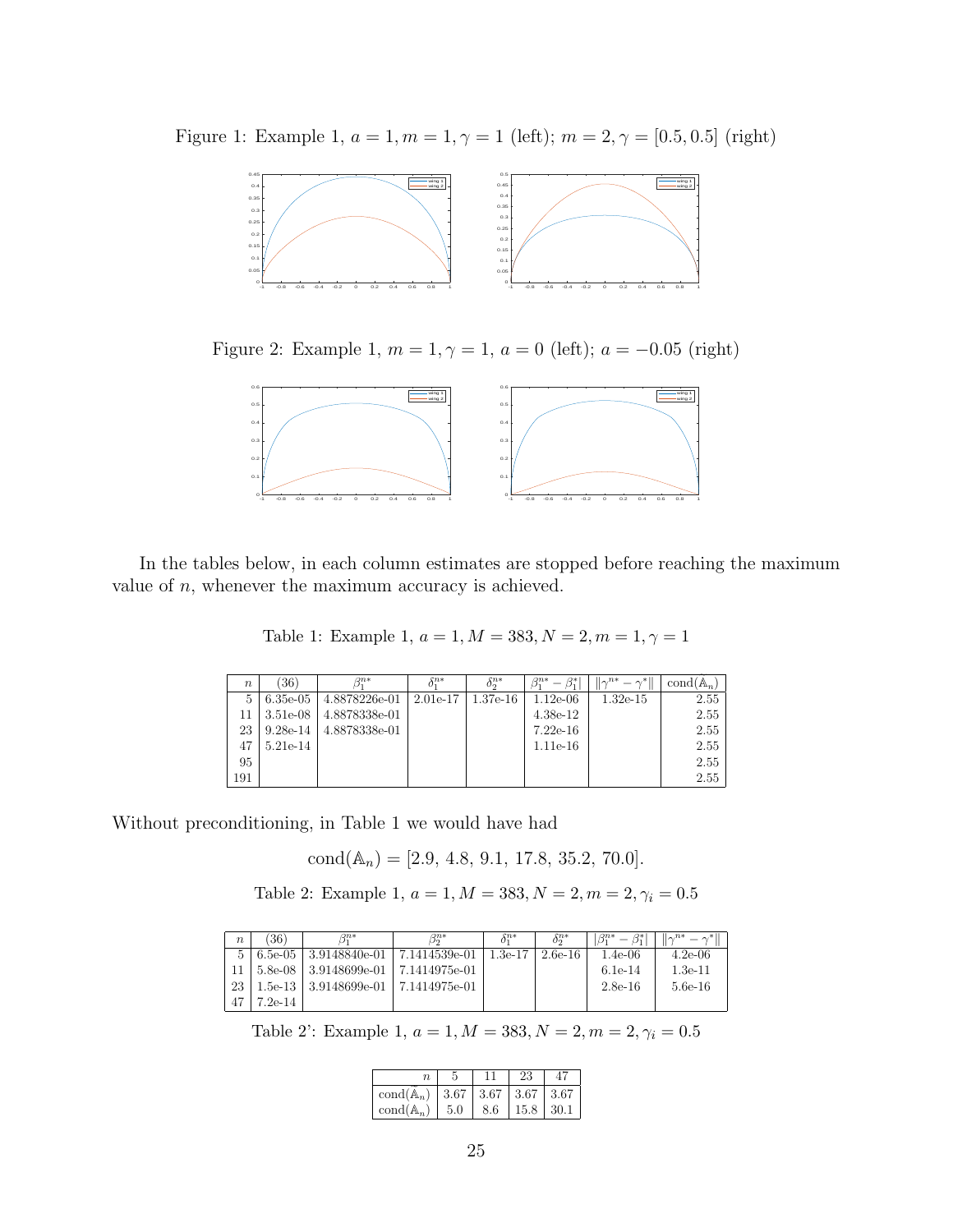Figure 3: Example 1,  $a = -0.07, m = 1, \gamma = 1$ ;  $f_1^{M*}$  (left) and  $f_2^{M*}$  (right)



To see the (convergence) behavior of the problem solution as wing 1 moves, by vertical translation, towards wing 2, we have considered the case  $m = 1$  and let the parameter a in  $\psi_{21}(t)$  of wing 1 moving towards  $\psi_{22}(\pm 1) = -0.074685$ . Figures 1,2 and Tables 1,3,4 show what happens when  $a = 1, 0, -0.05$ ; since the graph for  $a = -0.07$  coincides with that of  $a = -0.05$ , we have not reported it. However, in these latter two cases, to show the behavior of  $f_1^{M*}$  near the quasi-singular points  $\psi_{12}(\pm 1) = \pm 0.695745$ , and of  $f_2^{M*}$  near its endpoints, in Figure 3 we have plotted a zoom of these two behaviors.

Table 3: Example 1,  $a = 0, M = 767, N = 2, m = 1, \gamma = 1$ 

| $\boldsymbol{n}$ | 36)        | R <sup>n∗</sup> | $\delta^{n*}$ | $\delta_{\alpha}^{n*}$ | $\beta_1^{n*}$<br>ß* | $  \gamma^{n*}$<br>$=$ $\gamma^*$ ll | $\text{cond}(\mathbb{A}_n)$ |
|------------------|------------|-----------------|---------------|------------------------|----------------------|--------------------------------------|-----------------------------|
| 5                | $4.6e-01$  | 6.5491499e-01   | $-8.6e-18$    | $-2.3e-16$             | $3.2e-0.2$           | $1.3e-15$                            | 14.2                        |
|                  | $7.3e-02$  | 6.1982953e-01   |               |                        | $2.7e-03$            |                                      | 10.2                        |
| 23               | $5.6e-0.3$ | 6.2242333e-01   |               |                        | $1.6e-04$            |                                      | 10.4                        |
| 47               | $2.1e-0.5$ | 6.2257853e-01   |               |                        | $3.3e-07$            |                                      | 10.4                        |
| 95               | $1.2e-08$  | 6.2257885e-01   |               |                        | $2.6e-11$            |                                      | 10.4                        |
| 191              | $2.1e-13$  | 6.2257885e-01   |               |                        | $1.4e-15$            |                                      | 10.4                        |

Table 4: Example 1,  $a = -0.05, M = 1535, N = 2, m = 1, \gamma = 1$ 

| $\boldsymbol{n}$ | 36)        | R <sup>n∗</sup> | $\bar{\chi}$ n* | $\delta^{n*}$ | R*<br>$\beta_1^{n*}$ | $ \gamma^{n*} $<br>$- \wedge^*$ | $\text{cond}(\mathbb{A}_n)$ |
|------------------|------------|-----------------|-----------------|---------------|----------------------|---------------------------------|-----------------------------|
| 5                | $2.9e-00$  | 7.9746486e-01   | $-9.1e-17$      | $-1.2e-15$    | $1.7e-01$            | $2.3e-15$                       | 62.5                        |
| 11               | $4.7e-01$  | 6.1610383e-01   |                 |               | $1.3e-02$            |                                 | 16.6                        |
| 23               | $2.1e-01$  | 6.2667585e-01   |                 |               | $2.5e-03$            |                                 | 18.5                        |
| 47               | $2.8e-0.2$ | 6.2901791e-01   |                 |               | $2.0e-04$            |                                 | 19.1                        |
| 95               | 4.7e-04    | 6.2922391e-01   |                 |               | $4.1e-06$            |                                 | 18.9                        |
| 191              | 5.1e-07    | 6.2921982e-01   |                 |               | $3.7e-0.9$           |                                 | 18.9                        |
| 383              | $3.7e-11$  | 6.2921982e-01   |                 |               | $4.2e-15$            |                                 | 18.9                        |

Without preconditioning, in the the last two tables we would have had, respectively,

 $cond(\mathbb{A}_n) = [15.4, 13.5, 19.4, 28.1, 44.3, 80.0]$ 

and

cond(
$$
\mathbb{A}_n
$$
) = [67.0, 22.1, 33.0, 48.0, 68.6, 102.7, 171.8].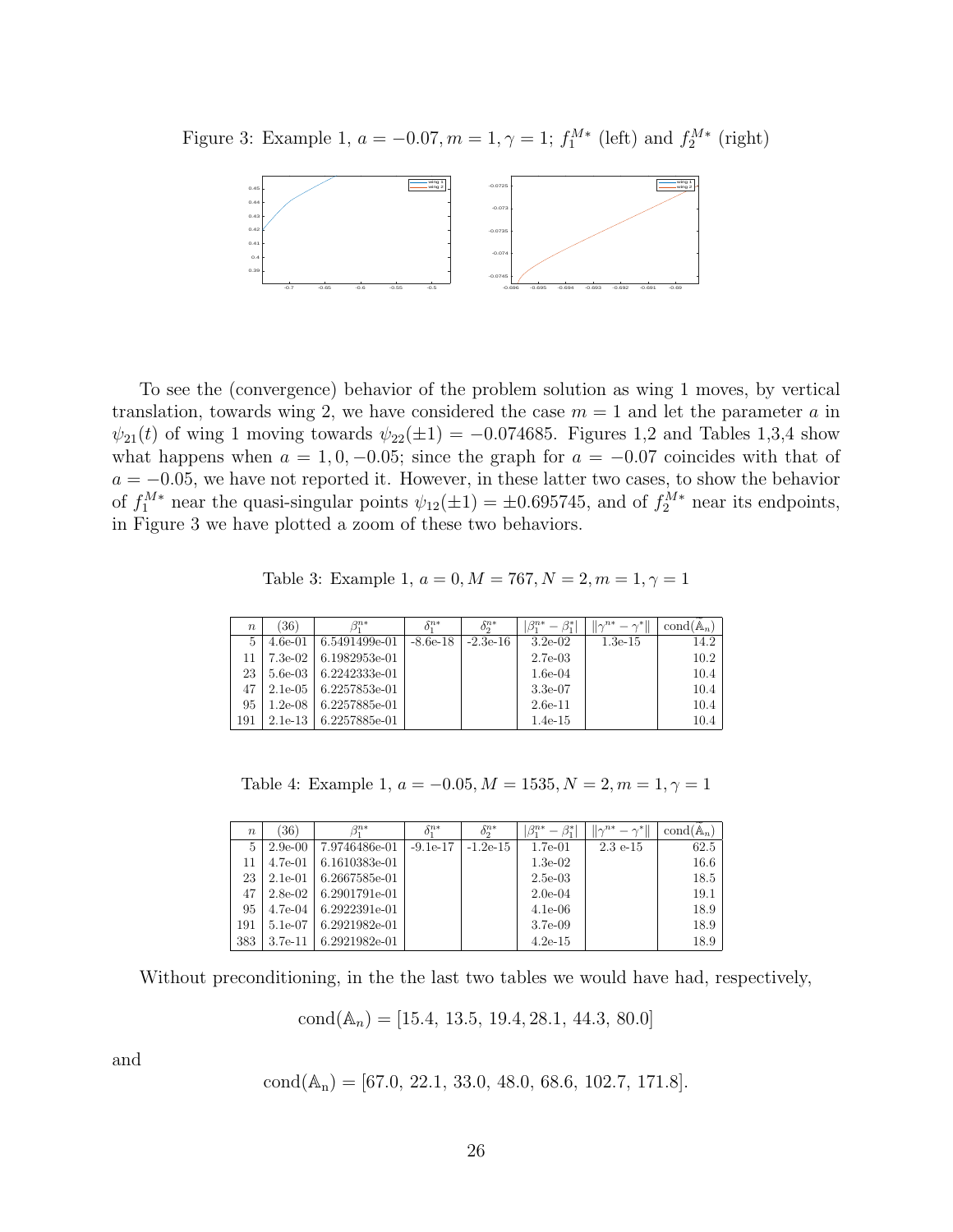Example 2. The parametric representations of the two wings are:

$$
\psi_{11}(t) = t, \quad \psi_{21}(t) = 1, \quad -1 \le t \le 1 \quad \text{(wing 1)}
$$

and (wing 2)

$$
\psi_{12}(t) = t, \quad -1 \le t \le 1,
$$
  

$$
\psi_{22}(t) = \begin{cases} \frac{t^4}{4}, & -1 \le t \le 0 \\ \frac{t^4}{2}, & 0 < t \le 1. \end{cases}
$$

Figure 4: Example 2,  $a=1;\,m=1,\gamma=1$  (left);  $m=2,\gamma=[0.3,0.7]$  (right)



Table 5: Example 2,  $a=1;\,M=1535, N=2, m=1, \gamma=1$ 

| $\boldsymbol{n}$ | (36)      | $\delta_1^{n*}$<br>$\beta_1^{n*}$ |               | $\delta^{n*}$    | $ \beta_1^{n*} - \beta_1^* $ | $\  \gamma^{n*} - \gamma^{*} \ $ | $\text{cond}(\mathbb{A}_n)$ |
|------------------|-----------|-----------------------------------|---------------|------------------|------------------------------|----------------------------------|-----------------------------|
|                  |           |                                   |               |                  |                              |                                  |                             |
| $5^{\circ}$      | $8.2e-03$ | 3.9086573e-01                     | 4.9915303e-03 | $-1.0269478e-02$ | $2.8e-04$                    | $5.1e-0.5$                       | 4.07                        |
| 11               | $4.5e-04$ | 3.9058419e-01                     | 4.9579663e-03 | $-1.0310741e-02$ | $6.5e-07$                    | $2.9e-06$                        | 4.07                        |
| 23               | $2.2e-06$ | 3.9058482e-01                     | 4.9606810e-03 | $-1.0310595e-02$ | $1.7e-08$                    | $1.9e-07$                        | 4.07                        |
| 47               | $1.4e-08$ | 3.9058487e-01                     | 4.9608572e-03 | $-1.0310553e-02$ | $9.2e-10$                    | $1.2e-0.8$                       | 4.07                        |
| 95               | $8.8e-10$ | 3.9058484e-01                     | 4.9608681e-03 | $-1.0310550e-02$ | $5.5e-11$                    | $7.5e-10$                        | 4.07                        |
| 191              | 5.5e-11   | 3.9058484e-01                     | 4.9608688e-03 | $-1.0310550e-02$ | $3.4e-12$                    | $4.7e-11$                        | 4.07                        |
| 383              | $3.4e-12$ |                                   | 4.9608689e-03 |                  | $2.1e-13$                    | $2.9e-12$                        | 4.07                        |

In Table 5, without preconditioning we would have had

 $cond(\mathbb{A}_n) = [4.6, 6.0, 8.6, 15.9, 31.3, 62.0, 123.4].$ 

Table 6: Example 2,  $a = 1, M = 1535, N = 2, m = 2, \gamma_1 = 0.3, \gamma_2 = 0.7$ 

| $\boldsymbol{n}$ | 36)        | $\beta^{n*}$  | $\beta_{\mathfrak{d}}^{n*}$ | $\delta^{n*}$ | $\delta_{\alpha}^{n*}$ | $\parallel$ $\beta^{n*}$<br>$\beta^*$ ll<br>$\overline{\phantom{m}}$ | $\ \gamma^{n*}$<br>$-\gamma^*$ |
|------------------|------------|---------------|-----------------------------|---------------|------------------------|----------------------------------------------------------------------|--------------------------------|
| 5                | $1.0e-02$  | 3.2236367e-01 | 4.4587044e-01               | 6.6386284e-03 | -1.6329797e-02         | $1.4e-04$                                                            | $5.3e-04$                      |
| 11               | 5.7e-04    | 3.2222830e-01 | 4.4534082e-01               | 6.5899128e-03 | -1.6369827e-02         | $3.8e-07$                                                            | $4.0e-06$                      |
| 23               | $2.8e-06$  | 3.2222863e-01 | 4.4534207e-01               | 6.5934033e-03 | -1.6369647e-02         | $1.8e-0.9$                                                           | $2.4e-07$                      |
| 47               | $1.8e-0.8$ | 3.2222864e-01 | 4.4534210e-01               | 6.5936284e-03 | $-1.6369596$ e $-02$   | $6.9e-11$                                                            | $1.5e-08$                      |
| 95               | $1.1e-0.9$ | 3.2222864e-01 | 4.4534210e-01               | 6.5936423e-03 | -1.6369593e-02         | 7.1e-12                                                              | $9.4e-10$                      |
| 191              | $6.8e-11$  |               |                             | 6.5936432e-03 | -1.6369592e-02         | $4.9e-13$                                                            | $5.8e-11$                      |
| 383              | $4.2e-12$  |               |                             | 6.5936432e-03 | $-1.6369592e-02$       | 3.1e-14                                                              | 3.6e-12                        |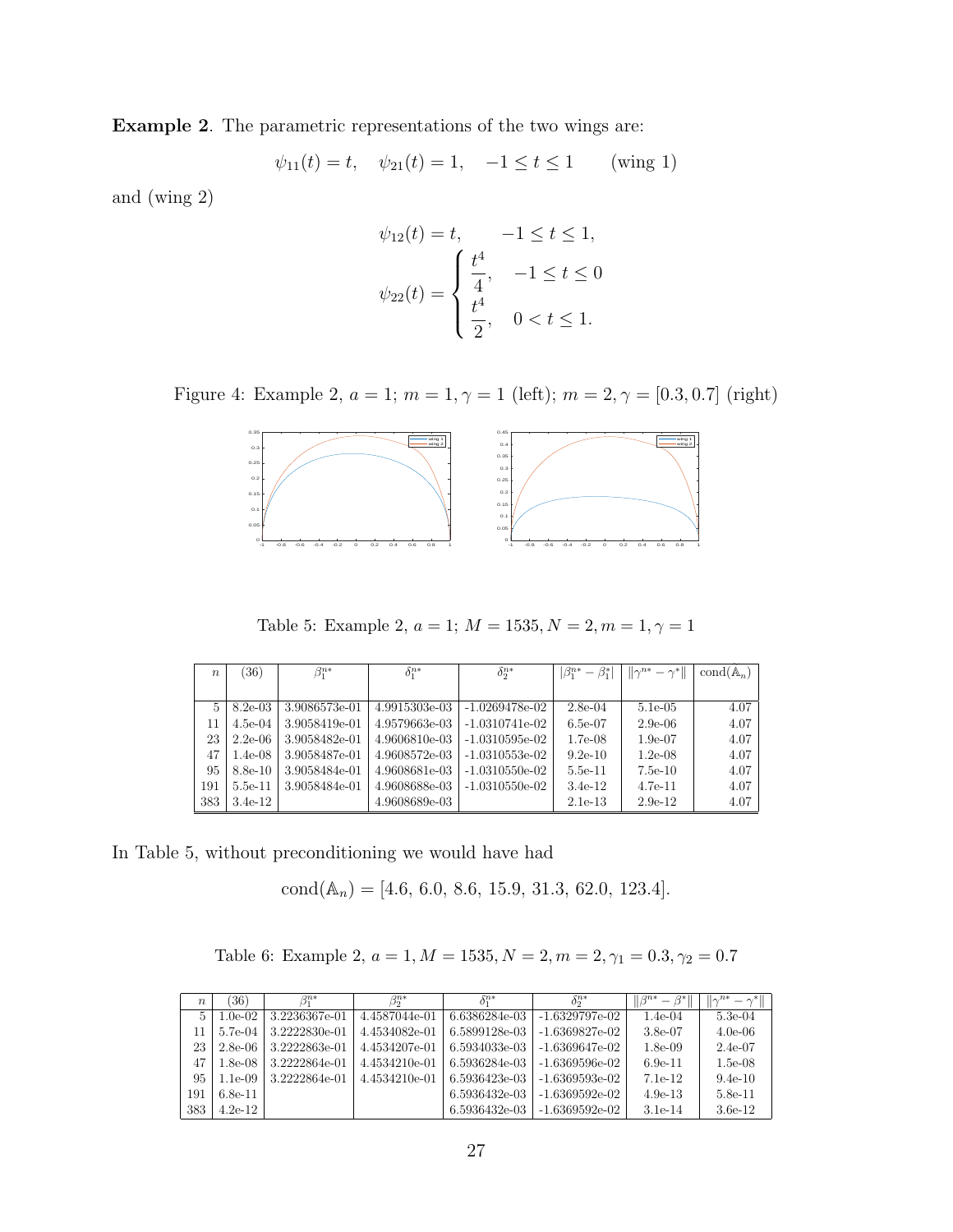Table 6': Example 2,  $a = 1, M = 1535, N = 2, m = 2, \gamma_1 = 0.3, \gamma_2 = 0.7$ 

|                                                                       | -11 | -23 | 47 | 95 | 191 | 383 |
|-----------------------------------------------------------------------|-----|-----|----|----|-----|-----|
| cond(A <sub>n</sub> )   2.60   2.60   2.60   2.60   2.60   2.60       |     |     |    |    |     |     |
| cond(A <sub>n</sub> )   3.4   6.1   11.5   22.3   43.9   87.2   173.7 |     |     |    |    |     |     |

Remark 5.1. In the numerical examples reported above, where, for simplicity, only the biwing case has been considered, preconditioning does not have a significant effect on the solution accuracy. We note however that in the last table, for the reference solution we have cond( $\mathbb{A}_n$ ) = 693.5. Furthermore, when we take the wings very close to each other, to simulate a TBW configuration, the required value of n can be significantly higher. In such situation, also the number of wing elements  $N$  is generally higher than 2. Thus, in that case preconditioning could be mandatory.

# 6 A NEW APPLICATION AND A NEW TOPIC OF INVESTIGATION

Let us consider a symmetric TBW configuration; for example that of Figure 5 in [12] and partially replicated in Figure 5 for convenience. For such type of multiple wings the corresponding constrained minimization problem is not well defined. First of all it is not clear which functional spaces one should choose or define, to look for a problem solution. Therefore, it is not clear how to derive the problem ELE. Based on the physical properties of



Figure 5: Example of possible conceptual strategies adopted to study TBW

the circulation distributions, in [12] the authors have proposed a possible definition of this problem, whose validity seems to be confirmed by the intensive numerical testing they have performed.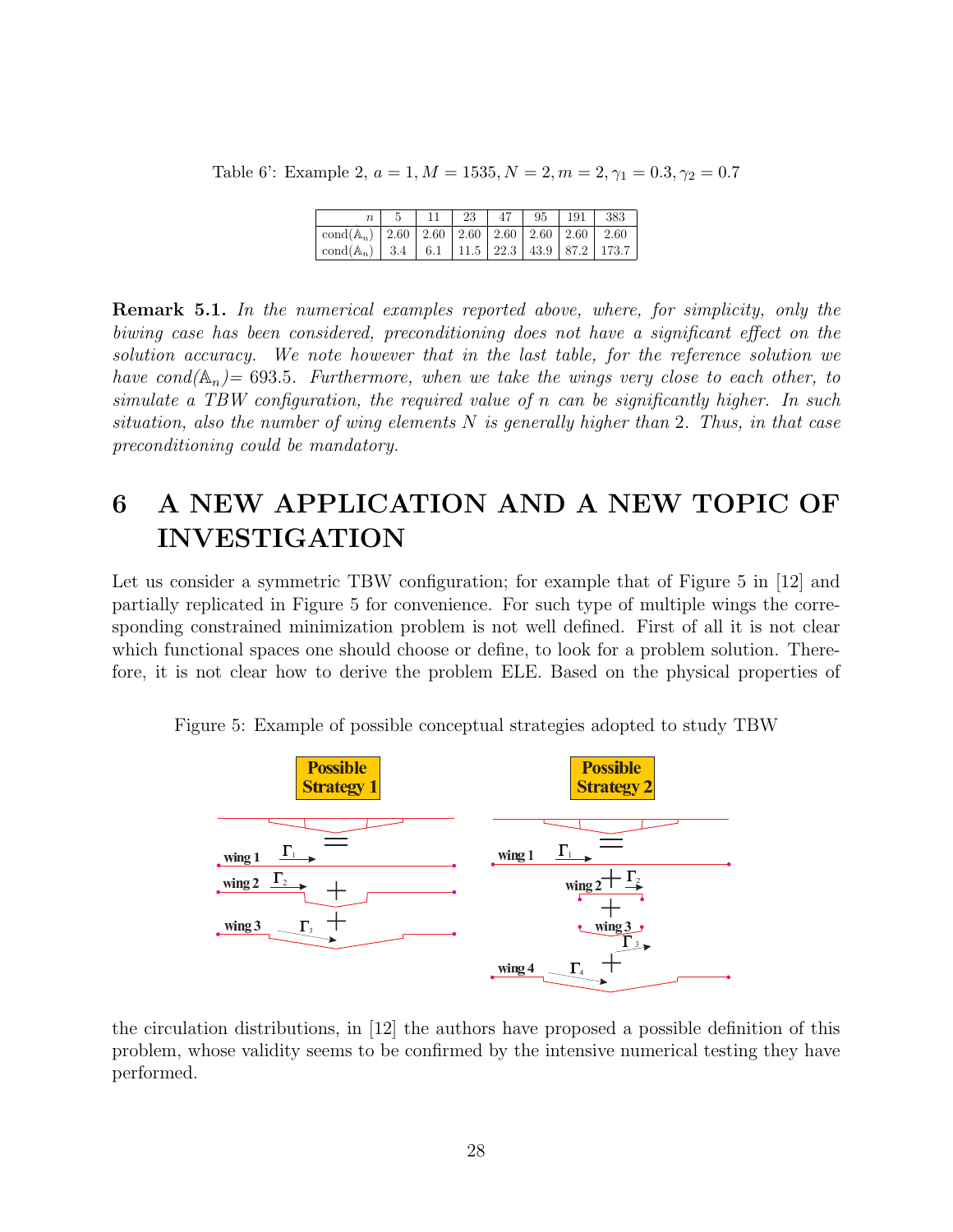To describe this approach, we first recall that the TBW elements never intersect, but are locally smoothly joined. In the case of Figure 5 this is accomplished by using a local Hermite polynomial interpolation of degree 5 (see Figure 4 in [5] or Figure 3 in [12]). Then, the TBW configuration is decomposed into N open curves, each one being at least  $C^3$  continuous. Of course, there are several ways of performing this decomposition. For example, in the case of the two strategies adopted in Figure 5 we have  $N = 3, 4$ , respectively. In addition, every single curve is conceptually imagined to be made of several basic open and smooth elements. Let  $M$  be the total number of elements constituting the entire wing system. Each element is identified by its parametrization interval  $\{(\alpha_j, \beta_j), j = 1 : M\}$ , these being not necessarily all distinct, and by its parametrization function. We denote the associated (unknown) circulations by  $\Gamma_j^M$ ,  $j = 1 : M$ , and the overall circulation array by  $\Gamma^M$ . Then we have:

$$
D_{\text{ind}}(\mathbf{\Gamma}^M) = \sum_{j=1}^M D_{\text{ind}}(\Gamma_j^M, \mathbf{\Gamma}^M) \quad \text{and} \quad L(\mathbf{\Gamma}^M) = \sum_{j=1}^M L(\Gamma_j^M),
$$

where we have set (see  $(2.3),(2.4)$ )

$$
D_{\text{ind}}(\Gamma_j^M, \Gamma^M) := -\rho_{\infty} \sum_{j=1}^M \int_{\alpha_j}^{\beta_j} v_{nj}^M(\eta_j) \Gamma_j^M(\eta_j) d\eta_j,
$$

$$
v_{nj}^M(\eta_j) := \frac{1}{4\pi} \sum_{k=1}^M \int_{\alpha_k}^{\beta_k} \Gamma_k^{\prime M}(\xi_k) Y_{jk}(\eta_j, \xi_k) d\xi_k, \quad \alpha_j < \eta_j < \beta_j.
$$

Note that the last integral is defined in the Hadamard finite part sense whenever  $\mathbf{r}_i(\alpha_i)$  or  $\mathbf{r}_i(\beta_i)$  coincides with  $\mathbf{r}_k(\alpha_k)$  or  $\mathbf{r}_k(\beta_k)$ .

Now some of the above chosen wing elements can be further split into  $n_e$  coincident elements (obtaining an element of multiplicity  $n_e$ ), each one associated with a new (unknown) circulation. This is the case, for example, of all strategies of Figure 5. The sum of the individual circulations gives the circulation of the original element of multiplicity 1. Next we assembly the new basic elements to obtain  $N$  smooth curves, each one defining an imaginary open wing and having a corresponding circulation. As said before, there are several possibilities to obtain a TBW decomposition of this type, as shown in the above Figure 5.

As in Section 2, we denote these wings by  $\ell_k$ , and the associated parametrization intervals by  $(-a_k, b_k)$ ,  $k = 1 : N$ ,  $a_k, b_k > 0$ ; we have:

$$
D_{\text{ind}}(\mathbf{\Gamma}) = \sum_{k=1}^{N} D_{\text{ind}}(\Gamma_k, \mathbf{\Gamma})
$$
 and  $L(\mathbf{\Gamma}) = \sum_{k=1}^{N} L(\Gamma_k)$ .

At this stage it is still impossible to define a proper TBW constrained minimization formulation, that can then be solved. To this end, taking into account the theoretical results we have obtained in Sections 3,4 for multiwing systems, we separate the N wings  $\ell_k$  by translating them away, one from each other, along the z-axis by a quantity  $\epsilon > 0$ . Having now a multisystem of disjoint wings, the minimization problem is well-posed and we can apply the results given in the above sections. Of course, each TBW decomposition will produce its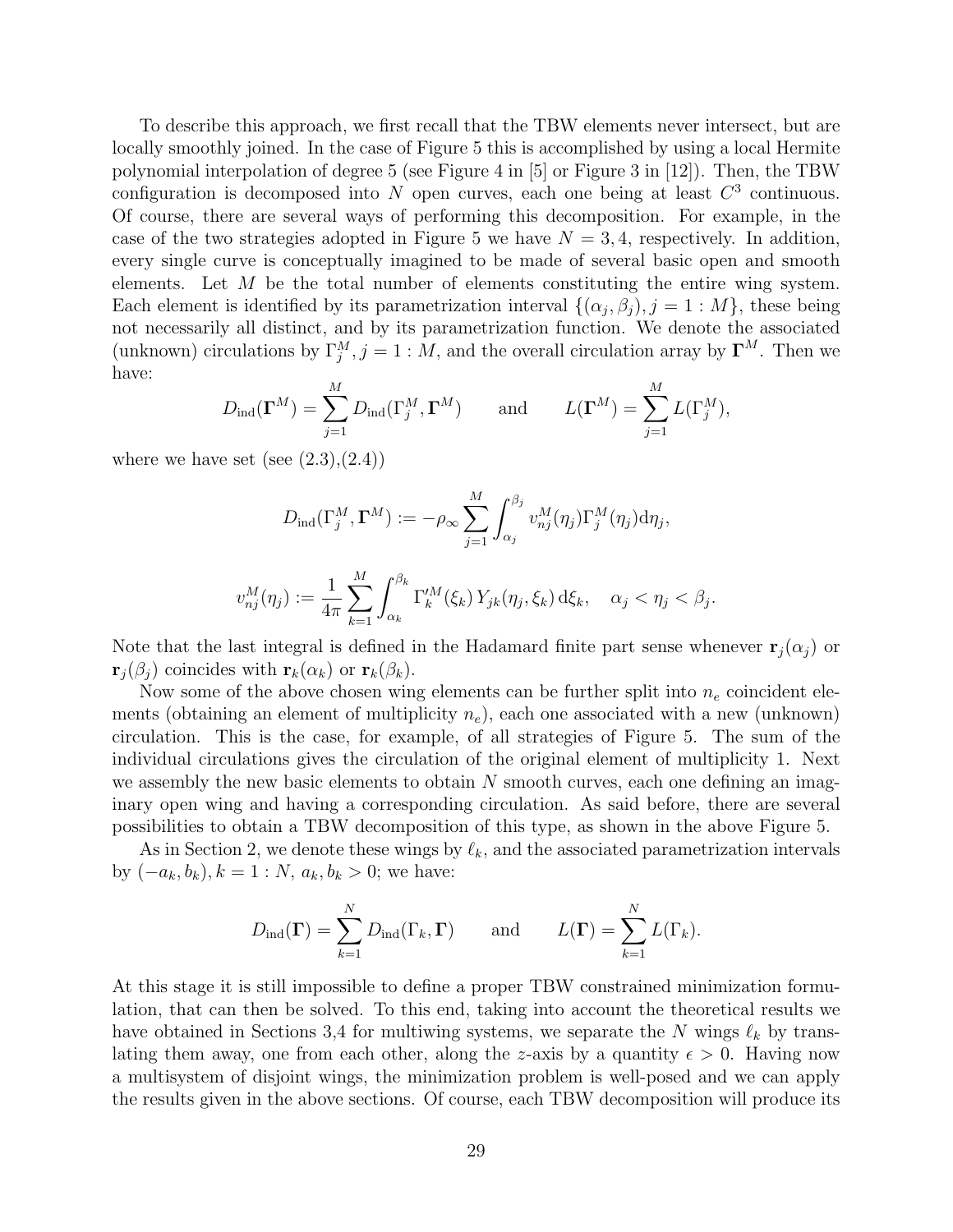solution, and in general, different decompositions will give rise to different solutions, hence to different  $D_{\text{ind}}^{\text{opt}}$ . Let us denote these optimal terms by  $\{\Gamma_{k\epsilon}^{\text{opt}}, k = 1 : N\}$ ,  $\Gamma_{\epsilon}^{\text{opt}}$  $_{\epsilon}^{\text{opt}}$  and  $D_{\epsilon}^{\text{opt}}$ . The final crucial property one should now prove is the existence of the following limits:

$$
\lim_{\epsilon \to 0} \Gamma_{k\epsilon}^{\text{opt}}, k = 1 : N, \quad \lim_{\epsilon \to 0} \Gamma_{\epsilon}^{\text{opt}}, \quad \lim_{\epsilon \to 0} D_{\epsilon}^{\text{opt}}.
$$

If this is so, we define these limits to be a solution of our original minimization problem.

The intensive numerical testing performed in [12] seem to confirm that indeed the above limits exist. Most important, although we have a different solution  $\{\Gamma_k^{\text{opt}}\}$  $_{k}^{\text{opt}}, k = 1:N$ ,  $\Gamma^{\text{opt}}$ for each TBW decomposition, the values of their derivatives  $\Gamma_j^M$ ,  $j = 1 : M$ , on each TBW element, and that of  $D_{\text{ind}}^{\text{opt}}$ , are unique. Note that the latter property follows from the first one, since from the expression  $D_{ind}(\Gamma)$  given in Section 2, by performing integration by parts we obtain the alternative expression

$$
D_{\text{ind}}(\mathbf{\Gamma}) = \frac{\rho_{\infty}}{4\pi} \sum_{j=1}^{N} \int_{-a_j}^{b_j} \left[ \sum_{k=1}^{N} \int_{-a_k}^{b_k} \ln |\mathbf{r}_k(\xi_k) - \mathbf{r}_j(\eta_j)| \Gamma'_k(\xi_k) d\xi_k \right] \Gamma'_j(\eta_j) d\eta_j.
$$

Although the above derivatives appear to be independent from the chosen TBW decomposition, the overall circulation  $\Gamma^{\text{opt}}$  depends on it. This because, being  $\Gamma_j^M$  uniquely defined on each TBW element represented by the interval  $(\alpha_j, \beta_j)$ , the function  $\Gamma_k^{\text{opt}}$  is uniquely defined up to an arbitrary constant. However, the endpoint vanishing property of each  $\Gamma_k^{\text{opt}}$  and the continuity of the latter on  $\ell_k$  uniquely determine the associated constants. Note that the values of the latter depend on the TBW elements we have chosen to define  $\ell_k$ .

A further topic of investigation is the interesting case of a TBW mixed decomposition into open and closed wing elements.

### CONFLICT OF INTEREST

This work does not have any conflicts of interest.

#### References

- [1] D. Berthold, W. Hoppe, and B. Silbermann. A fast algorithm for solving the generalized airfoil equation. J. Comput. Appl. Math.,  $43(1-2):185-219$ , 1992. Orthogonal polynomials and numerical methods.
- [2] Maria Rosaria Capobianco, Giuliana Criscuolo, and Peter Junghanns. A fast algorithm for Prandtl's integro-differential equation. J. Comput. Appl. Math., 77(1-2):103-128, 1997. ROLLS Symposium (Leipzig, 1996).
- [3] Luciano Demasi, Antonio Dipace, Giovanni Monegato, and Rauno Cavallaro. Invariant formulation for the minimum induced drag conditions of non-planar wing systems. AIAA Journal, 52(10):2223–2240, 2014.